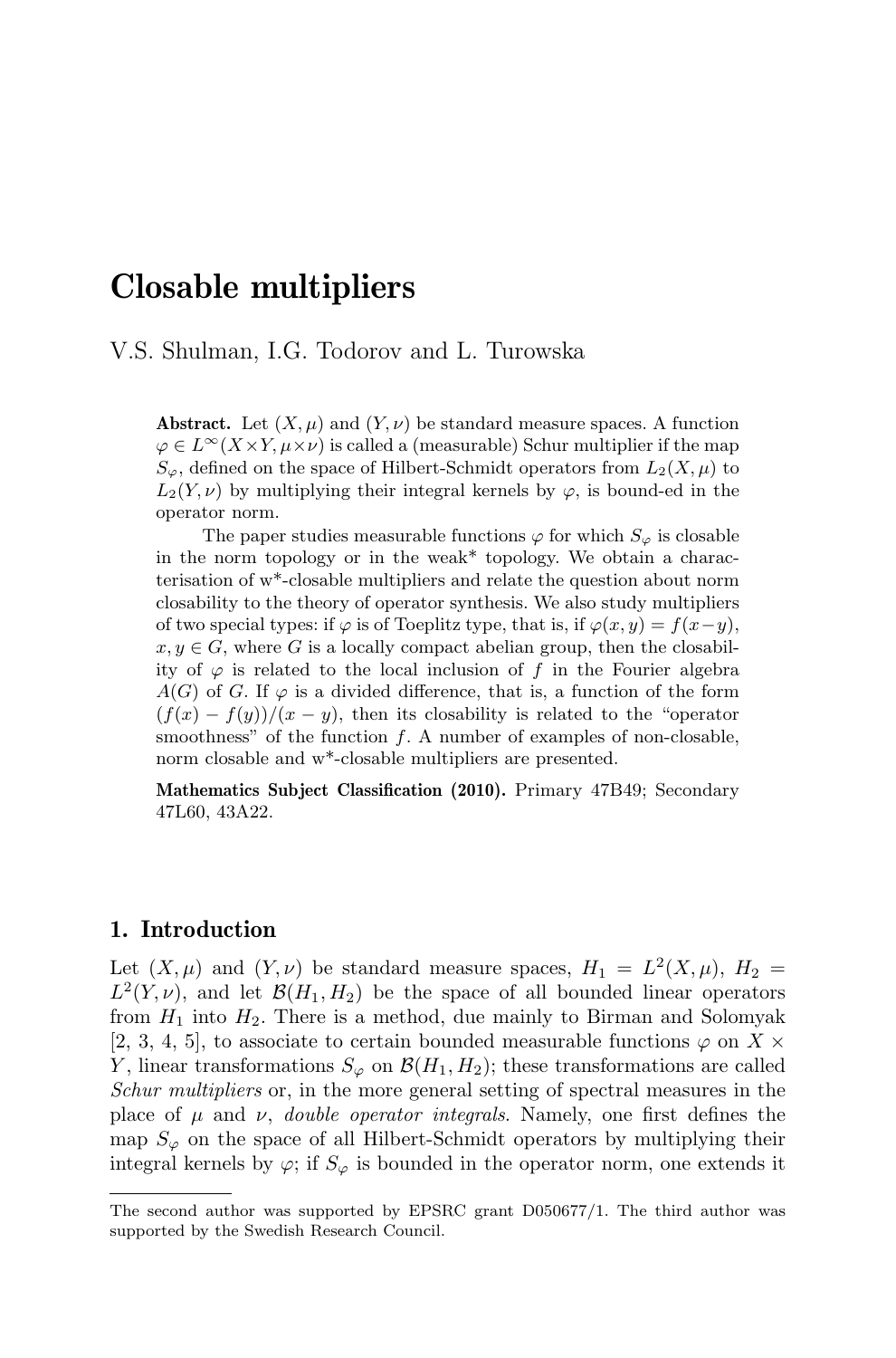to the space  $\mathcal{K}(H_1, H_2)$  of all compact operators by continuity. The map  $S_{\varphi}$ is defined on  $\mathcal{B}(H_1, H_2)$  by taking the second dual of the constructed map on  $\mathcal{K}(H_1, H_2)$ .

The function  $\varphi$  is thus called a Schur multiplier if the multiplication map  $S_{\varphi}$ , initially defined on the space of Hilbert-Schmidt operators, is bounded in the operator norm. Equivalently,  $\varphi$  is a Schur multiplier if  $\varphi(x, y)k(x, y)$ is the integral kernel of a nuclear operator provided  $k(x, y)$  is such. The set of all Schur multipliers will be denoted by  $\mathfrak{S}(X,Y)$ .

Many years ago, Professor Solomyak informed the first author that at the early stages of the development of the theory of double operator integrals, there existed an idea to define  $S_{\varphi}$  for a more general class of functions  $\varphi$ (perhaps for all measurable ones) as the closure of a densely defined linear operator in the operator norm, or in the weak operator, topology. However, this approach was not pursued because no information on the closability of the multiplication maps  $S_{\varphi}$  was obtained at that time.

The aim of this paper is to study the classes of functions  $\varphi$  for which  $S_{\varphi}$  is closable in the norm topology, or in the weak\* topology, of  $\mathcal{B}(H_1, H_2)$ . By weak\* topology we mean the topology  $\sigma(\mathcal{B}(H_1, H_2), C_1(H_2, H_1))$  induced on  $\mathcal{B}(H_1, H_2)$  by its duality with the space  $\mathcal{C}_1(H_2, H_1)$  of nuclear operators from  $H_2$  into  $H_1$ . We denote these classes of functions by  $\mathfrak{S}_{\text{cl}}(X, Y)$  and  $\mathfrak{S}_{w^*}(X, Y)$ , respectively.

We obtain a satisfactory characterisation of the class  $\mathfrak{S}_{w^*}(X, Y)$ . In order to describe it, let us denote by  $\mathfrak{S}_{\mathrm{loc}}(X,Y)$  the class of functions  $\varphi$  with the following property: for each  $\varepsilon > 0$  there exist subsets  $X_{\varepsilon} \subseteq X$  and  $Y_{\varepsilon} \subseteq Y$  of measure not exceeding  $\varepsilon$ , such that the restriction of  $\varphi$  to  $(X \backslash X_{\varepsilon}) \times (Y \backslash Y_{\varepsilon})$  is a Schur multiplier. We prove in Theorem 3.6 that the elements of  $\mathfrak{S}_{\mathrm{loc}}(X, Y)$ (which we call local Schur multipliers) can be characterised in terms similar to those of Peller's characterisation of Schur multipliers [26]. Namely, they are precisely the functions of the form  $(a(x), b(y))$ , where  $a(\cdot)$  (resp.  $b(\cdot)$ ) is a measurable function from  $X$  (resp. Y) into a separable Hilbert space. Then we show in Theorem 4.4 that the w\*-closable multipliers (that is, the elements of  $\mathfrak{S}_{w^*}(X,Y)$  are precisely the functions of the form  $t(x,y)/s(x,y)$ where t and s are local Schur multipliers and  $s(x, y) \neq 0$  for marginally almost all  $(x, y)$ . In particular,  $\mathfrak{S}_{w^*}(X, Y)$  is an algebra of (equivalent classes of) functions.

For any measurable function  $\varphi$  on  $X \times Y$ , there exists a maximal (in a sense that we make precise in Section 4) countable family of rectangles on each of which  $\varphi$  is w<sup>\*</sup>-closable; the complement of their union is denoted by  $\kappa_{\varphi}^{w^*}$ . The "size" of  $\kappa_{\varphi}^{w^*}$  can be considered as a measure of the extent to which  $\varphi$  fails to be a w<sup>\*</sup>-closable multiplier.

The information we obtain about  $\mathfrak{S}_{\text{cl}}(X, Y)$  is less precise. Roughly speaking, we show that, in order to verify whether  $\varphi$  belongs to  $\mathfrak{S}_{\text{cl}}(X, Y)$ , one needs to check whether the set  $\kappa_{\varphi}^{w^*}$  supports a non-zero compact operator. More precisely: if  $\kappa_{\varphi}^{w^*}$  does not support a non-zero compact operator then  $\varphi \in$  $\mathfrak{S}_{\text{cl}}(X, Y)$  while if there exists a non-zero compact operator in the smallest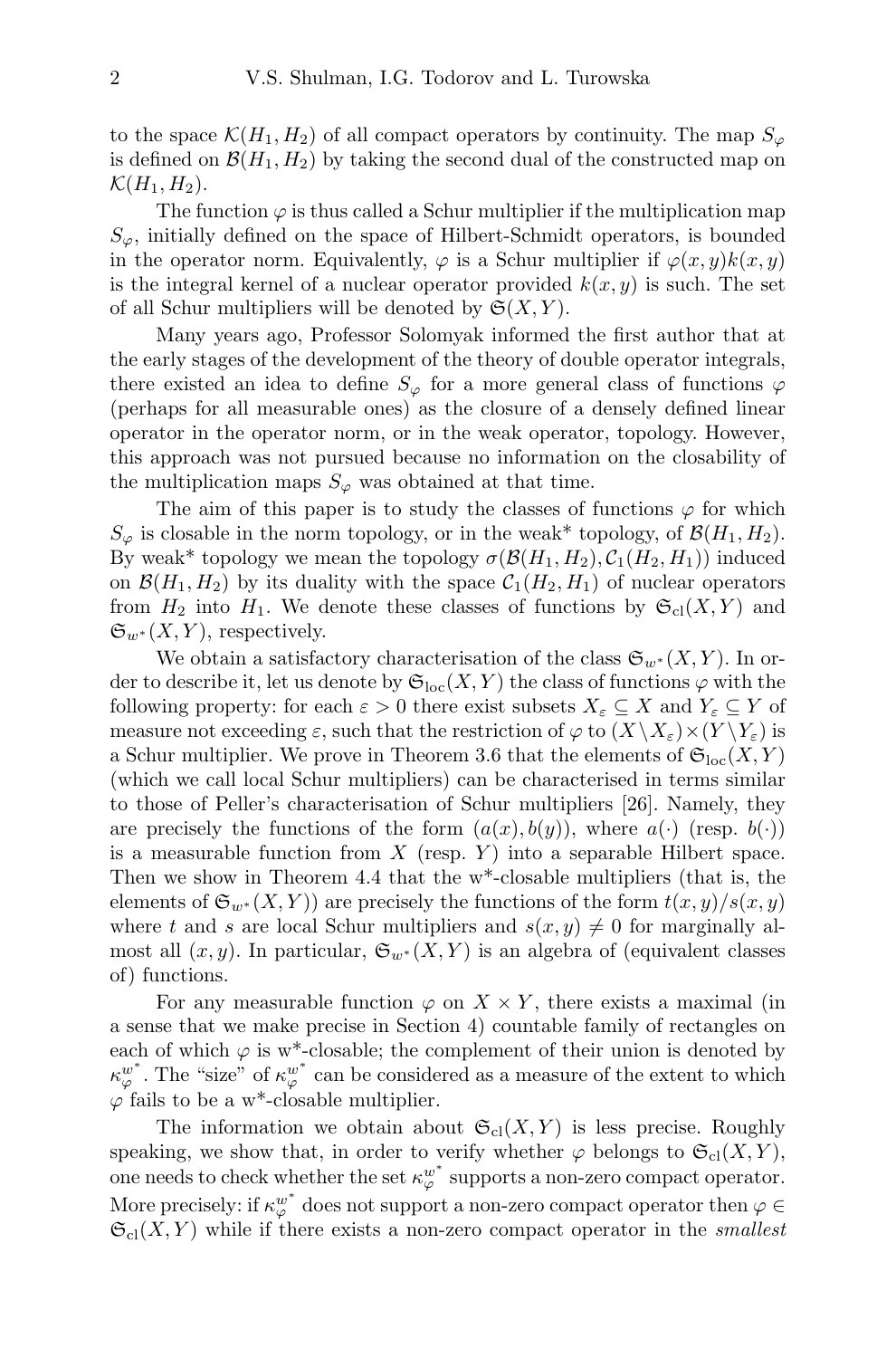masa-bimodule with support  $\kappa_{\varphi}^{w^*}$  then  $\varphi \notin \mathfrak{S}_{\text{cl}}(X,Y)$ . The difference between the smallest masa-bimodule with support  $\kappa_{\varphi}^{w^*}$  and the largest one (the set of all operators supported on  $\kappa_{\varphi}^{w^*}$  is subtle; it is the subject of the theory of operator synthesis [1, 28], an operator analogue of the theory of spectral synthesis [15, 20]. We prove that  $\mathfrak{S}_{\text{cl}}(X, Y)$  is an algebra and present various examples of multipliers which are not norm-closable and of norm-closable multipliers which are not w\*-closable.

The product of two measure spaces possesses natural "pseudo-topological structures", namely the  $\omega$ -topology and the  $\tau$ -topology, which are related to the problem of closability of multipliers. A set is called  $\tau$ -open (resp.  $\omega$ -open) if it is a countable union of measurable rectangles and a null set (resp. a set contained in  $(X_0 \times Y) \cup (X \times Y_0)$ , where  $X_0$  and  $Y_0$  are null sets). Denoting by  $C_{\tau}(X \times Y)$  (resp.  $C_{\omega}(X \times Y)$ ) the space of all  $\tau$ -continuous (resp.  $\omega$ -continuous) complex valued functions on  $X \times Y$ , we prove that

$$
\mathfrak{S}_{\mathrm{cl}}(X,Y) \subseteq C_{\tau}(X \times Y)
$$
 and  $\mathfrak{S}_{w^*}(X,Y) \subseteq C_{\omega}(X \times Y)$ 

(if one identifies functions equivalent with respect to the product measure). Both inclusions are shown to be strict.

We present examples which show that in the chain

$$
\mathfrak{S}(X,Y) \subseteq \mathfrak{S}_{\mathrm{loc}}(X,Y) \subseteq \mathfrak{S}_{w^*}(X,Y) \subseteq \mathfrak{S}_{\mathrm{cl}}(X,Y)
$$

the first and the third inclusions are strict. The question of whether the second inclusion is strict is left open.

The paper is organised as follows. In Section 2 we state some basic definitions and results about subsets of, and functions on, product measure spaces, bimodules over maximal abelian selfadjoint algebras, Schur multipliers and closable operators. In Section 3 we examine local Schur multipliers, while Sections 4 and 5 are devoted to the study of w\*-closable and norm-closable multipliers, respectively.

In Sections 6 and 7 we study multipliers of special types. Given a complex function  $f$  defined on a subinterval of the real line, one may consider its *divided difference*, in other words, the function  $\hat{f}$  on two variables given by  $\dot{f}(x, y) = (f(x) - f(y))/(x - y)$ . The corresponding class of multipliers plays an important role in Perturbation Theory and Spectral Theory (see, for example, [26] and the references therein). We show that such multipliers are always norm-closable; in Theorem 6.3 and Corollary 6.4 we formulate necessary and sufficient conditions for  $\hat{f}$  to be a local Schur multiplier.

Toeplitz multipliers are (Schur, local, norm-closable or w\*-closable) multipliers  $\varphi$  of the form  $\varphi(x, y) = f(x-y)$ , where f is a complex function defined on a locally compact abelian group G (equipped with Haar measure  $\mu$ ). Theorem 7.8 asserts that a function  $f(x - y)$  is a w<sup>\*</sup>-closable multiplier if and only if it is a local Schur multiplier, and that this occurs precisely when  $f$ is equivalent to a function which belongs locally to the Fourier algebra of G. The closability of Toeplitz multipliers is shown to be related to some questions about sets of multiplicity in harmonic analysis. We describe also those functions of the form  $f(x-y)$  which are  $((\mu \times \mu)$ -equivalent to)  $\omega$ -continuous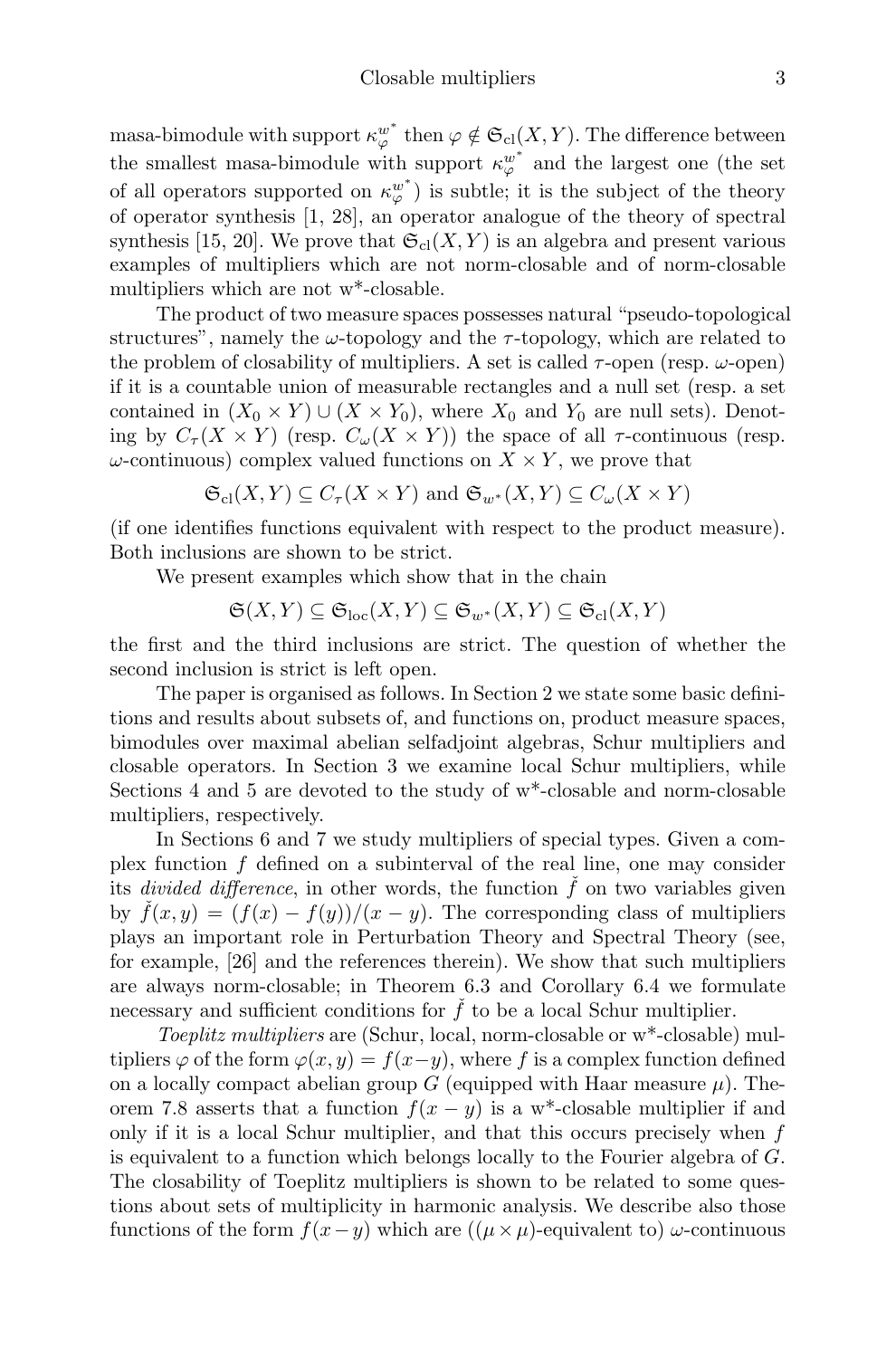or  $\tau$ -continuous functions. En route, we obtain an example of a continuous (hence  $\omega$ -continuous) function on  $G \times G$  which is not a norm-closable multiplier.

Acknowledgements. The authors are very grateful to M. Roginskaya and T. W. Körner for their friendly and helpful advice, and to the referee for suggestion to consider a  $C_p$ -version of Problem 4 (see Remark 8.1(i)).

#### 2. Preliminary results

#### 2.1. Pseudo-topologies on the product of measure spaces

In what follows, we write  $\mathfrak{B}(Z) = \mathfrak{B}(Z,\gamma)$  for the algebra, with respect to the pointwise product, of all measurable complex valued functions defined on a measure space  $(Z, \gamma)$ . Let  $(X, \mu)$  and  $(Y, \nu)$  be standard  $\sigma$ -finite measure spaces, which will be fixed throughout the paper. We will often write  $\mathfrak{B}(X \times$ Y) in the place of  $\mathfrak{B}(X \times Y, \mu \times \nu)$ .

A subset of  $X \times Y$  is said to be a *measurable rectangle* (or simply a *rectangle*) if it is of the form  $\alpha \times \beta$ , where  $\alpha \subset X$  and  $\beta \subset Y$  are measurable subsets. A subset  $E \subseteq X \times Y$  is called marginally null if  $E \subseteq (X_0 \times Y) \cup$  $(X \times Y_0)$ , where  $\mu(X_0) = \nu(Y_0) = 0$ . We call two subsets  $E, F \subseteq X \times Y$ marginally equivalent (and write  $E \simeq F$ ) if the symmetric difference of E and  $F$  is marginally null. We say that  $E$  marginally contains  $F$  (or  $F$  is marginally contained in E) if  $F \setminus E$  is marginally null; E and F are said to be marginally disjoint if  $E \cap F$  is marginally null.

A subset E of  $X \times Y$  is called  $\omega$ -open if it is marginally equivalent to the union of a countable set of rectangles. The complements of  $\omega$ -open sets are called  $\omega$ -closed. It is clear that the class of all  $\omega$ -open (resp.  $\omega$ -closed) sets is closed under countable unions (resp. intersections) and finite intersections (resp. unions); in other words, the  $\omega$ -open sets form a pseudo-topology.

The following lemma shows that in some cases one can form a certain kind of a union of a given, possibly uncountable, family of  $\omega$ -open subsets.

**Lemma 2.1.** Let  $\mathcal{E}$  be a family of  $\omega$ -open subsets of  $X \times Y$ . Let  $\mathcal{E}_{\sigma}$  be the set of all countable unions of elements of  $\mathcal E$ . Then there exists a (unique up to marginal equivalence) set  $E \in \mathcal{E}_{\sigma}$  which marginally contains every set in  $\mathcal{E}$ .

*Proof.* First assume that the measures  $\mu$  and  $\nu$  are finite. On the set  $\Pi$  of all measurable rectangles we introduce a metric  $\rho$ , setting, for  $R_1 = X_1 \times Y_1$ ,  $R_2 = X_2 \times Y_2$  in  $\Pi$ ,  $\rho(R_1, R_2) = \mu(X_1 \nabla X_2) + \nu(Y_1 \nabla Y_2)$  (here  $\nabla$  denotes symmetric difference). Then  $\Pi$  is a separable metric space whence the set  $\mathcal F$ of all rectangles that are contained in elements of  $\mathcal E$  is also separable. Let  ${R_n : n \geq 1}$  be a dense sequence in  $\mathcal F$  and  $E = \bigcup_{n=1}^{\infty} R_n$ . Then it is clear that E marginally contains all  $R \in \mathcal{F}$  and therefore all  $E \in \mathcal{E}$ .

In the general case, let  $X = \bigcup_{n=1}^{\infty} X_n$  and  $Y = \bigcup_{m=1}^{\infty} Y_m$  with  $\mu(X_n) < \infty$ and  $\nu(Y_m) < \infty$ ,  $n, m \in \mathbb{N}$ . For each pair  $n, m$ , let  $\mathcal{E}_{n,m} = \{E \cap (X_n \times Y_m) :$  $E \in \mathcal{E}$ , let  $E_{n,m}$  be the  $\omega$ -union of  $\mathcal{E}_{n,m}$ , and set  $E = \cup_{n,m=1}^{\infty} E_{n,m}$ .

The uniqueness is obvious.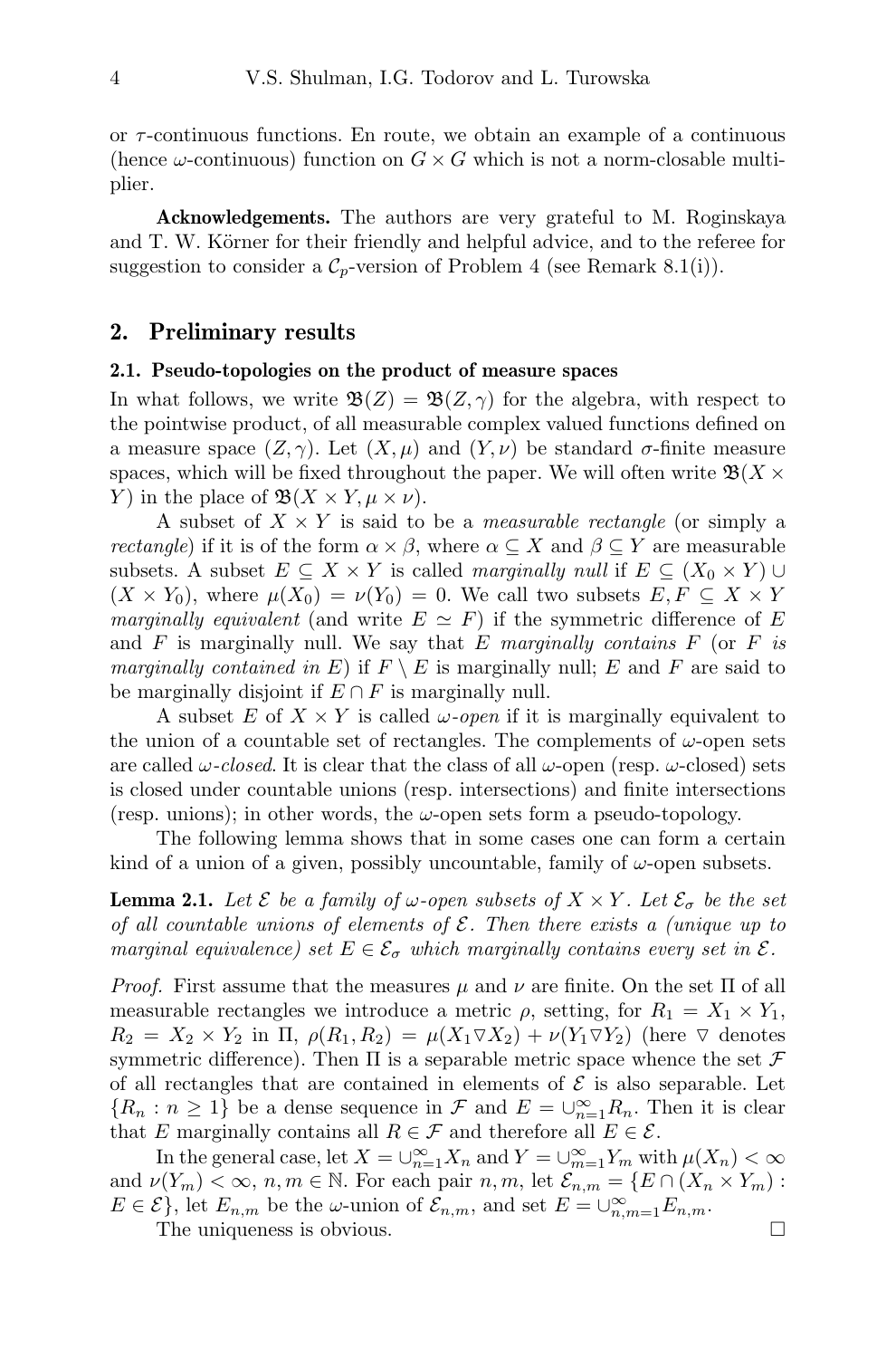The set whose existence is guaranteed by Lemma 2.1 will be called the  $\omega$ -union of  $\mathcal{E}$ .

We will say that two functions  $\varphi, \psi \in \mathfrak{B}(X \times Y)$  are equivalent, and write  $\varphi \sim \psi$ , if the set  $D = \{(x, y) \in X \times Y : \varphi(x, y) \neq \psi(x, y)\}\$ is null with respect to the product measure. If D is marginally null then we say that  $\varphi$  and  $\psi$  coincide marginally everywhere, or that they are marginally equivalent, and write  $\varphi \simeq \psi$ . By  $L^{\infty}(X \times Y)$  we denote as usual the subalgebra of  $\mathfrak{B}(X \times Y)$ of all (equivalence classes of) essentially bounded functions.

Let  $E \subseteq X \times Y$  be an  $\omega$ -open set. A measurable function  $\varphi : E \to \mathbb{C}$ is called  $\omega$ -continuous if the set  $\varphi^{-1}(G)$  is  $\omega$ -open for every open subset  $G \subseteq \mathbb{C}$ . As in [10, Corollary 3.2] one can see that the set  $C_{\omega}(E)$  of all  $\omega$ continuous functions on E is a subalgebra of  $\mathfrak{B}(E)$ . For an arbitrary set  $\mathcal{M} \subseteq C_{\omega}(X \times Y) \subseteq \mathfrak{B}(X \times Y)$ , we let its *null set* null( $\mathcal{M}$ ) be the complement of the  $\omega$ -union of the family  $\mathcal{E} = \{h^{-1}(\mathbb{C} \setminus \{0\}) : h \in \mathcal{M}\}.$ 

We will need the following simple result from [21] (see the remark after [21, Proposition 8.1]).

**Lemma 2.2.** Let  $E \subseteq X \times Y$  be an  $\omega$ -open set and let  $f : E \to \mathbb{C}$  be an ω-continuous function. If  $f ∼ 0$  then  $f ≅ 0$ .

Thus if two  $\omega$ -continuous functions are equivalent then they are marginally equivalent, and if a function is equivalent to an  $\omega$ -continuous function then the latter is defined uniquely up to marginal equivalence.

We will also need another pseudo-topology on  $X \times Y$ . Two subsets  $E_1$ ,  $E_2$  of  $X \times Y$  will be called  $\mu \times \nu$ -equivalent if their symmetric difference is a  $\mu \times \nu$ -null set. We will say that a subset  $E \subseteq X \times Y$  is  $\tau$ -open if it is  $\mu \times \nu$ -equivalent to a countable union of rectangles. It is clear that the pseudo-topology  $\tau$  is stronger than  $\omega$ .

#### 2.2. Bimodules

If  $H_1$  and  $H_2$  are Hilbert spaces, we denote by  $\mathcal{B}(H_1, H_2)$  the space of all bounded linear operators from  $H_1$  into  $H_2$ , and by  $\mathcal{K}(H_1, H_2)$  (resp.  $C_1(H_1, H_2), C_2(H_1, H_2)$  the space of compact (resp. nuclear, Hilbert-Schmidt) operators in  $\mathcal{B}(H_1, H_2)$ . Let  $||T||_{op}$  denote the operator norm of  $T \in \mathcal{B}(H_1, H_2)$ . As usual, we write  $\mathcal{B}(H) = \mathcal{B}(H, H)$ . The space  $\mathcal{C}_1(H_2, H_1)$  (resp.  $\mathcal{B}(H_1, H_2)$ ) can be naturally identified with the Banach space dual of  $\mathcal{K}(H_1, H_2)$  (resp.  $\mathcal{C}_1(H_2, H_1)$ , the duality being given by the map  $(T, S) \to \langle T, S \rangle \stackrel{def}{=} \text{tr}(TS)$ . Here tr A denotes the trace of a nuclear operator A. For a subset  $W \subseteq$ 

 $C_1(H_2, H_1)$ , let  $\mathcal{W}^{\perp} = \{T \in \mathcal{B}(H_1, H_2) : \langle T, S \rangle = 0, \text{ for each } S \in \mathcal{W} \}.$ 

For the rest of the paper we let  $H_1 = L^2(X, \mu)$  and  $H_2 = L^2(Y, \nu)$ . The space  $L^2(X \times Y)$  will be identified with  $C_2(H_1, H_2)$  via the map sending an element  $k \in L^2(X \times Y)$  to the integral operator  $I_k$  given by  $I_k \xi(y) =$  $\int_X k(x, y) \xi(x) d\mu(x), \xi \in H_1, y \in Y$ . In a similar fashion,  $C_1(H_2, H_1)$  will be identified with the space  $\Gamma(X, Y)$  of all functions  $F: X \times Y \to \mathbb{C}$  which admit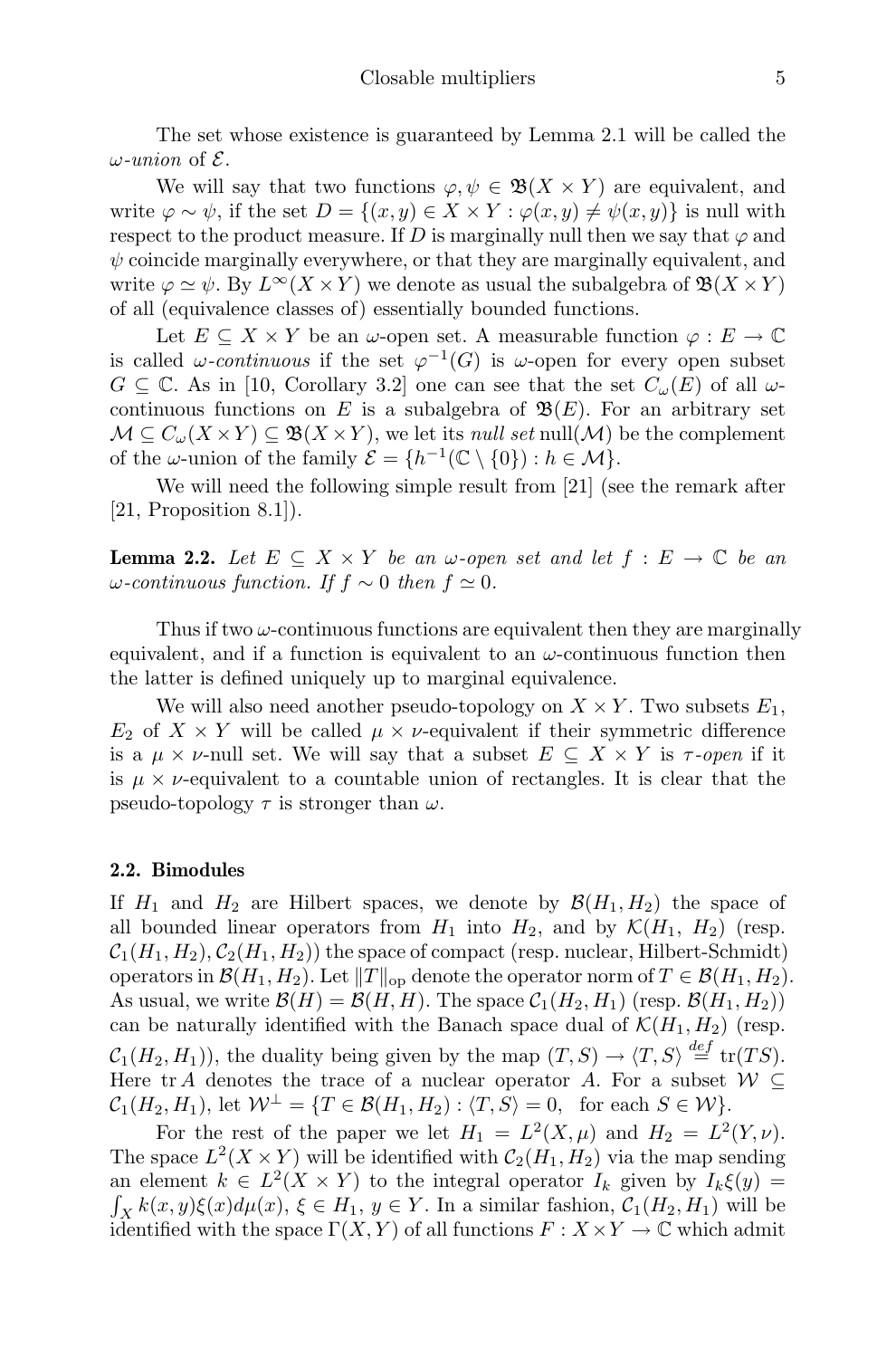a representation

$$
F(x,y) = \sum_{i=1}^{\infty} f_i(x)g_i(y),
$$

where  $f_i \in L^2(X, \mu), g_i \in L^2(Y, \nu), i \in \mathbb{N}, \sum_{i=1}^{\infty} ||f_i||_2^2 < \infty$  and  $\sum_{i=1}^{\infty} ||g_i||_2^2 <$  $\infty$ . Equivalently,  $\Gamma(X, Y)$  can be defined as the projective tensor product  $L^2(X,\mu)\hat{\otimes}L^2(Y,\nu)$ . It was shown in [10, Theorem 6.5] that  $\Gamma(X,Y)$  consists of  $\omega$ -continuous functions. For brevity, we often identify a function  $h \in \Gamma(X, Y)$ with the corresponding integral operator  $I_h \in C_1(H_2, H_1)$ . It will be convenient to write  $\Gamma(X \times Y)$  in the place of  $\Gamma(X, Y)$  (this allows for example to write  $\Gamma(\kappa)$ , where  $\kappa$  is a rectangle).

If  $f \in L^{\infty}(X,\mu)$ , let  $M_f \in \mathcal{B}(H_1)$  denote the operator of multiplication by f. We will often identify the collection  $\{M_f : f \in L^{\infty}(X,\mu)\}\$  of all such operators with the function space  $L^{\infty}(X,\mu)$ . If  $\alpha \subseteq X$  is measurable, we write  $P(\alpha) = M_{\chi_{\alpha}}$  for the multiplication by the characteristic function of the set α. Similar definitions and identifications are made for  $L^{\infty}(Y, \nu)$ . A subspace  $W \subseteq \mathcal{B}(H_1, H_2)$  will be called a *bimodule* if  $M_{\psi} T M_{\varphi} \in \mathcal{W}$  for all  $T \in \mathcal{W}$ ,  $\varphi \in L^{\infty}(X,\mu)$  and  $\psi \in L^{\infty}(Y,\nu)$ . One defines bimodules in  $\mathcal{B}(H_2,H_1)$  in a similar fashion.

We say that an  $\omega$ -closed subset  $\kappa \subseteq X \times Y$  supports an operator  $T \in \mathcal{B}(H_1, H_2)$  (or that T is supported on  $\kappa$ ) if  $P(\beta)TP(\alpha) = 0$  whenever  $\alpha \times \beta$ is marginally disjoint from  $\kappa$ . For any subset  $\mathcal{M} \subseteq \mathcal{B}(H_1, H_2)$ , there exists a smallest (up to marginal equivalence)  $\omega$ -closed set supp M which supports every operator  $T \in \mathcal{M}$  [10]. By [28], for any  $\omega$ -closed set  $\kappa$  there exists a smallest (resp. largest) w<sup>\*</sup>-closed bimodule  $\mathfrak{M}_{\text{min}}(\kappa)$  (resp.  $\mathfrak{M}_{\text{max}}(\kappa)$ ) with support  $\kappa$ in the sense that if  $\mathfrak{M} \subseteq \mathcal{B}(H_1, H_2)$  is a w<sup>\*</sup>-closed bimodule with supp  $\mathfrak{M} = \kappa$ then  $\mathfrak{M}_{\text{min}}(\kappa) \subseteq \mathfrak{M} \subseteq \mathfrak{M}_{\text{max}}(\kappa)$ . If  $\mathfrak{M}_{\text{min}}(\kappa) = \mathfrak{M}_{\text{max}}(\kappa)$ , the set  $\kappa$  is called synthetic. By [28, Theorem 4.4],  $\mathfrak{M}_{\text{min}}(\kappa) = \{I_h : h \in \Gamma(X, Y), h\chi_\kappa \simeq 0\}^{\perp}$ .

**Lemma 2.3.** Let  $W \subseteq C_1(H_2, H_1)$  be a bimodule and  $\{f_n\}_{n=1}^{\infty} \subseteq \Gamma(X, Y)$  be a sequence such that  $\{I_{f_n}\}_{n=1}^{\infty}$  is dense in W. Then  $null(\mathcal{W}) = \text{supp}(\mathcal{W}^{\perp}) =$  $\bigcap_{n=1}^{\infty} f_n^{-1}(0)$ .

In particular, W is norm dense in  $C_1(H_2, H_1)$  if and only if there exists a sequence  $\{h_n\}_{n=1}^{\infty} \subseteq \Gamma(X, Y)$  such that  $I_{h_n} \in W$  for every  $n \in \mathbb{N}$  and the set  $\bigcap_{n=1}^{\infty} h_n^{-1}(0)$  is marginally null.

Proof. We start by showing the second statement. Since the Hilbert spaces  $H_1$  and  $H_2$  are separable, the space  $C_1(H_2, H_1)$  is separable and hence there exists a sequence  $\{K_n\}_{n=1}^{\infty}$  dense in W. Suppose that  $K_n = I_{h_n}$ , where  $h_n \in$  $\Gamma(X,Y)$  and let  $E = \cap_n h_n^{-1}(0)$ . If E is not marginally null then, by [28, Corollary 4.1,  $\mathfrak{M}_{\text{min}}(E)$  contains a non-zero operator T. By [28, Theorem 4.4,  $\langle T, K_n \rangle = 0$  for all  $n \in \mathbb{N}$ , and hence W is not dense.

Conversely, suppose that W is not dense, let  $h_n \in \Gamma$ ,  $n \in \mathbb{N}$ , be such that  $I_{h_n} \in \mathcal{W}$  and set  $E = \bigcap_{n=1}^{\infty} h_n^{-1}(0)$ . The annihilator  $\mathfrak{M}$  of  $\mathcal{W}$  in  $\mathcal{B}(H_1, H_2)$  is a non-zero w<sup>\*</sup>-closed bimodule. By [28], the support F of  $\mathfrak{M}$  is not marginally null, and if an operator  $I_h$  belongs to its preannihilator then h vanishes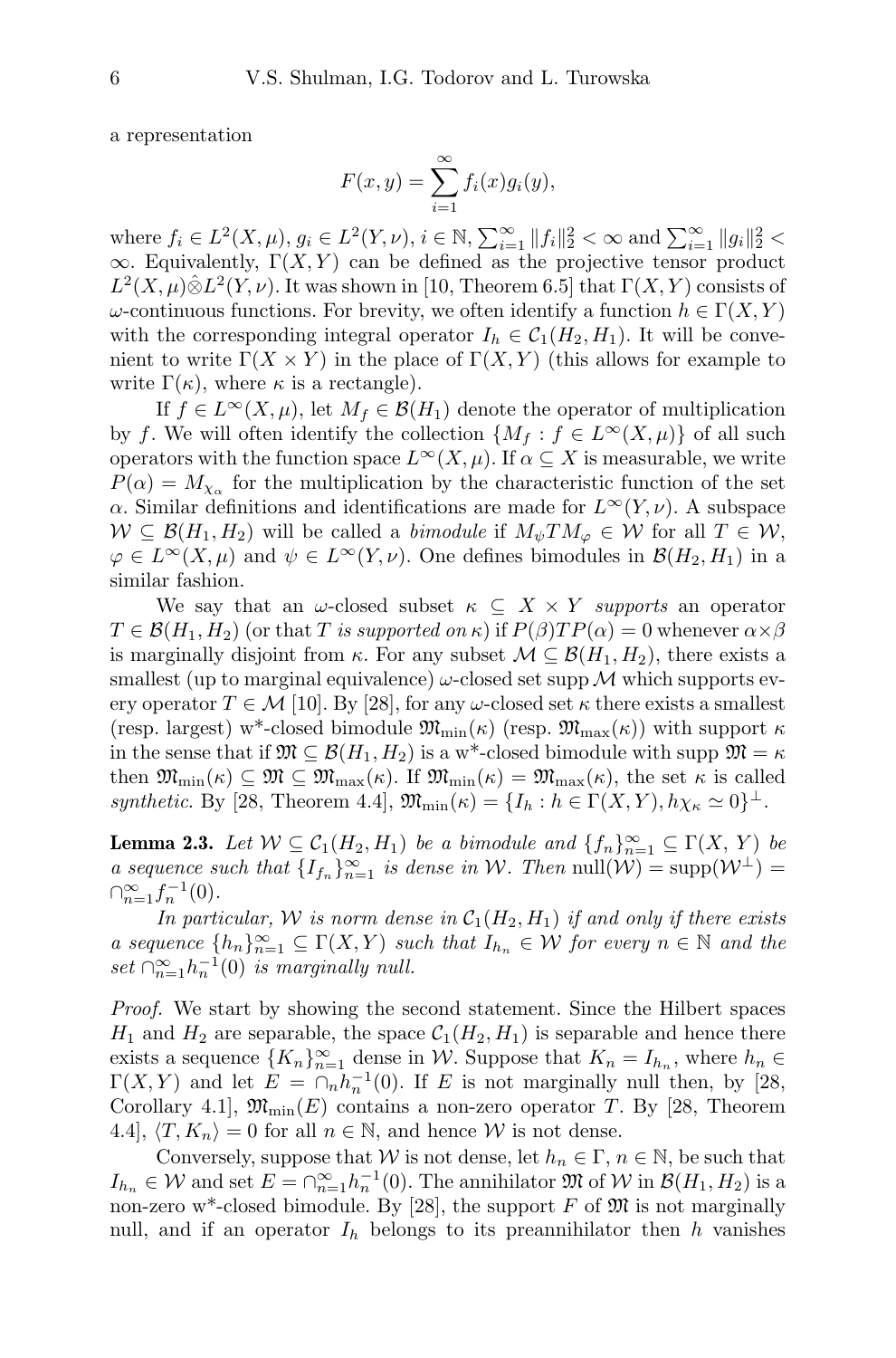marginally almost everywhere on  $F$ . It follows that  $F$  is marginally contained in  $E$  and hence  $E$  is not marginally null.

Now we prove the general statement. It was shown in [28] (see the proof of [28, Theorem 2.1]) that  $null(\overline{\mathcal{W}}) = \text{supp}(\mathcal{W}^{\perp})$  where  $\overline{\mathcal{W}}$  is the norm closure of W in  $C_1(H_2, H_1)$ . Hence, up to marginally null sets, supp $(\mathcal{W}^{\perp}) \subseteq$ null $(\mathcal{W}) \subseteq \bigcap_{n=1}^{\infty} f_n^{-1}(0)$  and it suffices to show that  $\bigcap_{n=1}^{\infty} f_n^{-1}(0) \subseteq \text{supp}(\mathcal{W}^{\perp}).$ Let  $\kappa$  be a rectangle disjoint from supp $(\mathcal{W}^{\perp})$ . By the definition of support, the restriction to  $\kappa$  of the functions corresponding to operators in W form a set dense in  $\Gamma(\kappa)$ . By the first part of the proof, the intersection of the null sets of the restrictions of  $f_n$ ,  $n \in \mathbb{N}$ , to  $\kappa$  is marginally null. Hence  $\kappa$  is marginally disjoint from  $\bigcap_{n=1}^{\infty} f_n^{-1}(0)$ . Since the complement of supp $(\mathcal{W}^{\perp})$  is  $\omega$ -closed, this implies the last remaining inclusion.

#### 2.3. Schur multipliers and Peller's Theorem

For a function  $\varphi \in \mathfrak{B}(X \times Y)$ , set

$$
D(\varphi) = \{ k \in L^2(X \times Y) : \varphi k \in L^2(X \times Y) \}.
$$

We let  $S_{\varphi}: D(\varphi) \to L^2(X \times Y)$  be the mapping given by  $S_{\varphi}k = \varphi k$ . We identify  $S_{\varphi}$  with a (densely defined linear) map on  $\mathcal{K}(H_1, H_2)$  acting by the rule  $S_{\varphi}(I_k) = I_{\varphi k}$ .

Note that  $S_{\varphi}$  depends only on the equivalence class of  $\varphi$ . Taking this into account, we will sometimes say that a function  $\varphi$  belongs to a certain class of functions, if it is equivalent to a function from this class. When we need to make the distinction, we will write  $h \in \mathcal{F}$ , if h is equivalent to a function from the class  $\mathcal F$  with respect to the measure  $\sigma$ .

Recall that a function  $\varphi \in L^{\infty}(X \times Y)$  is called a *Schur multiplier* if the map  $S_{\varphi}$  is bounded in the operator norm, that is, if there exists a constant  $C > 0$  such that  $||S_{\varphi}(I_k)||_{op} \leq C||I_k||_{op}$ , for all  $k \in L^2(X \times Y)$ . If  $\varphi$  is a Schur multiplier then the mapping  $S_{\varphi}$  has a unique weak\* continuous extension to  $\mathcal{B}(H_1, H_2)$  which will still be denoted by  $S_{\varphi}$ .

Let  $\mathfrak{S}(X,Y)$  (or  $\mathfrak{S}(X \times Y)$ ) be the set of all Schur multipliers; clearly,  $\mathfrak{S}(X, Y)$  is a subalgebra of  $\mathfrak{B}(X, Y)$ . The following facts follow easily from the definition of a Schur multiplier:

**Lemma 2.4.** (i) If  $\varphi \in \mathfrak{S}(X \times Y)$  then  $\varphi|_{\alpha \times \beta} \in \mathfrak{S}(\alpha \times \beta)$  for all measurable subsets  $\alpha \subseteq X$  and  $\beta \subseteq Y$ .

(ii) If  $X \times Y = \bigcup_{p=1}^{N} \kappa_p$ , where all  $\kappa_p$  are rectangles and  $\varphi|_{\kappa_p} \in \mathfrak{S}(\kappa_p)$ then  $\varphi \in \mathfrak{S}(X,Y)$ .

Schur multipliers were first introduced by Schur in the early 20th century in case of discrete measures  $\mu$  and  $\nu$ . A characterisation of this particular class of Schur multipliers was obtained by Grothendieck in [16]. The following generalisation for the class defined above is due to Peller [26].

**Theorem 2.5.** Let  $\varphi \in L^{\infty}(X \times Y)$ . The following conditions are equivalent: (i)  $\varphi$  is a Schur multiplier;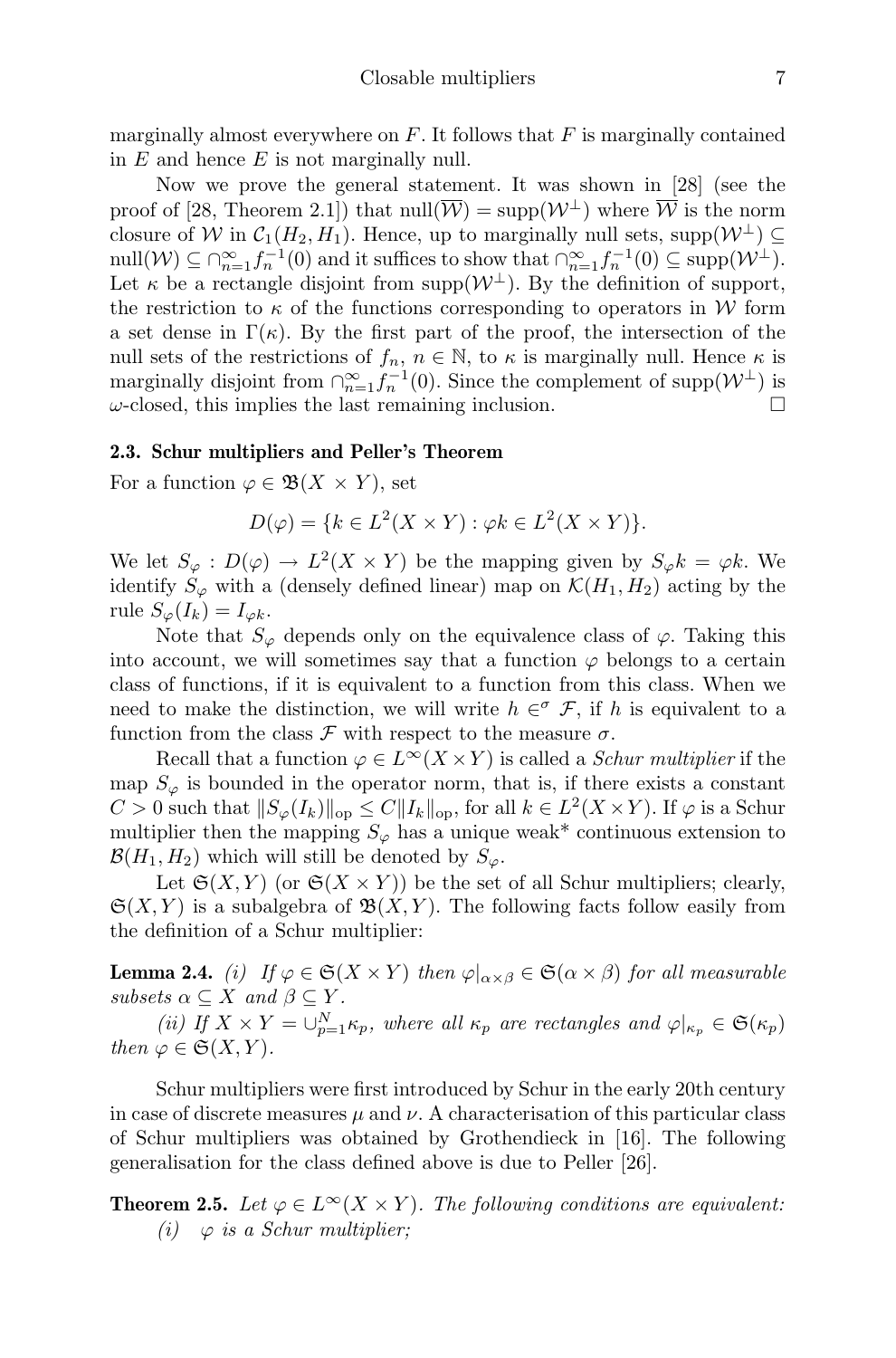(ii) there exist measurable functions  $a: X \to l^2$  and  $b: Y \to l^2$  such that

$$
\varphi(x,y) = (a(x), b(y))_{l^2}, \ a.e. \ on \ X \times Y \ and \ \sup_{x \in X} ||a(x)||_2 \sup_{y \in Y} ||b(y)||_2 < \infty.
$$

(iii) 
$$
\varphi(x, y)k(x, y) \in^{\mu \times \nu} \Gamma(X, Y)
$$
 whenever  $k(x, y) \in \Gamma(X, Y)$ .

It follows from Peller's Theorem (and can easily be seen directly) that if the measures  $\mu$  and  $\nu$  are finite then  $\mathfrak{S}(X,Y) \subseteq \Gamma(X,Y)$ .

Using modern terminology, one can say that Theorem 2.5 identifies the algebra  $\mathfrak{S}(X, Y)$  with the weak\* Haagerup tensor product  $L^{\infty}(X, \mu) \otimes_{w^* h}$  $L^{\infty}(Y,\nu)$  (see [6] where this tensor product was introduced).

#### 2.4. General facts on closable operators

Let X be a Banach space. We denote by  $\mathcal{X}^*$  the dual of X. If  $\mathcal{S} \subseteq \mathcal{X}$  (resp.  $\mathcal{T} \subseteq \mathcal{X}^*$ ), we write  $\mathcal{S}^{\perp} \subseteq \mathcal{X}^*$  (resp.  $\mathcal{T}_{\perp} \subseteq \mathcal{X}$ ) for the annihilator (resp. preannihilator) of  $S$  (resp.  $T$ ).

Let  $Y$  be another Banach space. By an operator from  $X$  into  $Y$  we mean a linear transformation  $T : D(T) \to Y$ , where  $D(T)$  is a (not necessarily closed) linear subspace of  $X$  called the domain of T. The operator T is called densely defined if  $D(T)$  is norm dense in X. We let

$$
\operatorname{Gr} T = \{(x, Tx) : x \in D(T)\} \subseteq \mathcal{X} \oplus \mathcal{Y}
$$

be the graph of T. For a subset  $S \subseteq \mathcal{Y} \oplus \mathcal{X}$  we set  $S' = \{(x, y) : (y, x) \in S\}$ and let  $\operatorname{Gr}' T = (\operatorname{Gr} T)'$ .

We recall the definition of the adjoint  $T^*$  of an operator  $T: D(T) \to Y$ . The domain of  $T^*$  is the subspace

$$
D(T^*) = \{ g \in \mathcal{Y}^* : \exists f \in \mathcal{X}^* \text{ such that } g(Tx) = f(x), \ \forall x \in D(T) \}.
$$

For  $g \in D(T^*)$ , one lets  $T^*g$  equal to f where  $f \in \mathcal{X}^*$  is the functional appearing in the definition of  $D(T^*)$ . Note that  $g \in D(T^*)$  if and only if the linear map  $x \to g(Tx)$  from  $D(T)$  into  $\mathbb C$  is continuous. By the definition of the operator  $T^*$ , we have that  $\mathrm{Gr}\, '(-T^*) = (\mathrm{Gr}\, T)^{\perp}$ .

Recall that an operator T is called *closable* if the norm closed hull Gr T of its graph is the graph of an operator. Clearly,  $T$  is closable if and only if the conditions  $(x_n)_{n=1}^{\infty} \subseteq \mathcal{X}, y \in \mathcal{Y}, ||x_n|| \to 0$  and  $||Tx_n - y|| \to 0$  imply that  $y = 0$ . We call T  $w^*$ -closable if the w<sup>\*</sup>-closed hull  $\overline{\mathrm{GrT}}^{w^*} \subseteq \mathcal{X}^{**} \oplus \mathcal{Y}^{**}$  of its graph is the graph of an operator from  $\mathcal{X}^{**}$  into  $\mathcal{Y}^{**}$ . Here, we identify  $\mathcal{X}$ and  $Y$  with their canonical images in their second duals. We have that  $T$  is w<sup>\*</sup>-closable if and only if the conditions  $(x_{\alpha})_{\alpha} \subseteq \mathcal{X}, G \in \mathcal{Y}^{**}$ , w-lim<sub> $\alpha$ </sub>  $x_{\alpha} = 0$ and w<sup>\*</sup>-lim  $Tx_\alpha = G$  imply that  $G = 0$ . The weak<sup>\*</sup> limit is taken with respect to the weak<sup>\*</sup> topology of  $\mathcal{Y}^{**}$ .

In the following proposition the equivalence (iii) $\Leftrightarrow$ (iv) is well-known (see, for example, [19, Chapter III, Section 5]); the other implications can be proved in a similar way.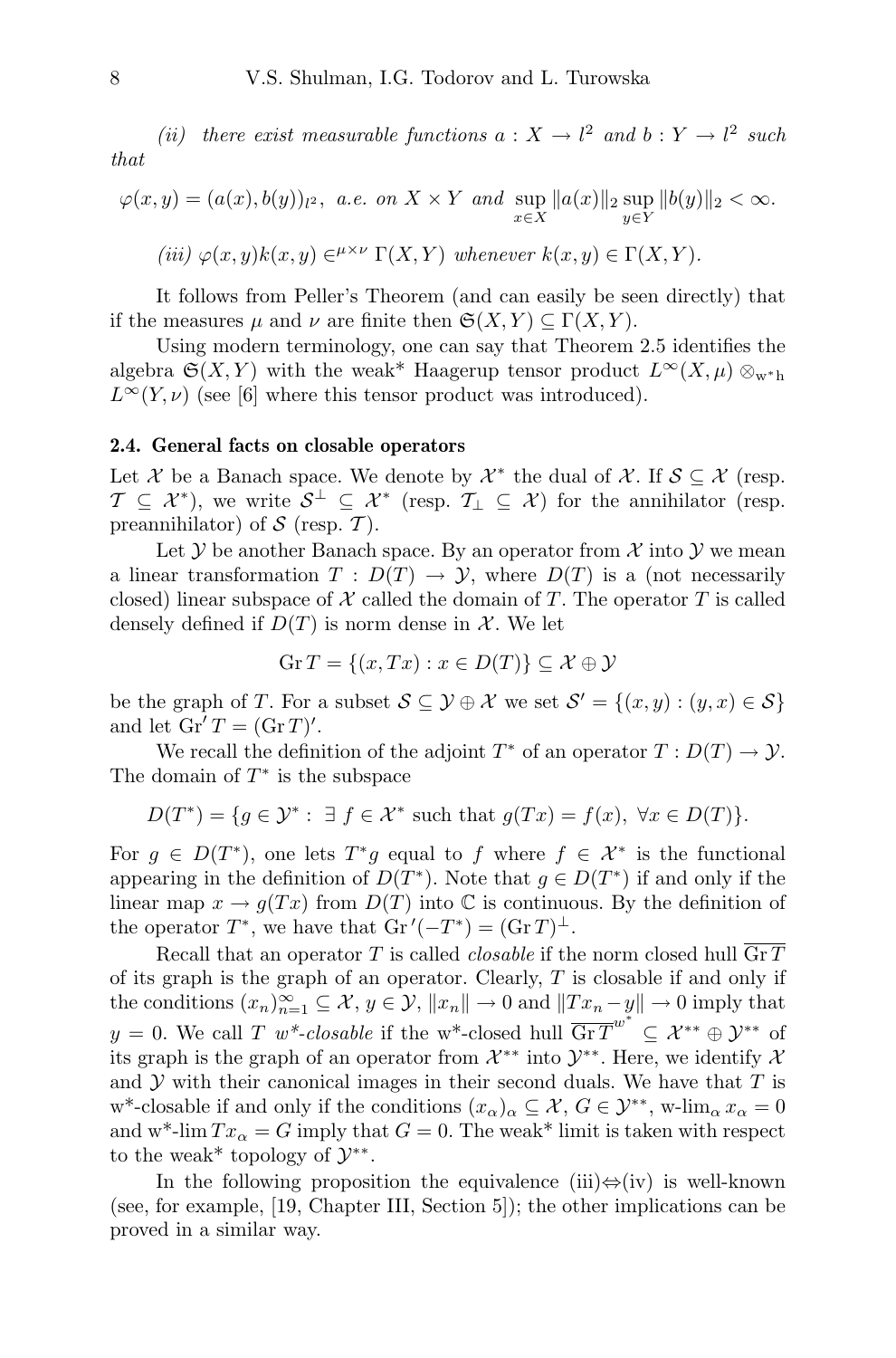**Proposition 2.6.** Let  $T: D(T) \rightarrow Y$  be a densely defined linear operator and set  $\mathcal{D} = D(T^*)$ . Consider the following conditions:

(i) T is  $w^*$ -closable; (*ii*)  $\overline{\mathcal{D}}^{\|\cdot\|} = \mathcal{Y}^*$ ; (iii)  $\overline{\mathcal{D}}^{w^*} = \mathcal{Y}^*$ ;  $(iv)$  T is closable. Then  $(i) \Longleftrightarrow (ii) \Longrightarrow (iii) \Longleftrightarrow (iv)$ .

## 3. Local Schur multipliers

We start this section by introducing a class of functions that will play a central role in the paper. For brevity, let us say that a countable family of rectangles *covers*  $X \times Y$ , or that it is a *covering family*, if its union is marginally equivalent to  $X \times Y$ .

**Definition 3.1.** A function  $\varphi \in \mathfrak{B}(X \times Y)$  will be called a *local Schur multiplier* if there exists a covering family  $\{\kappa_m\}_{m=1}^{\infty}$  of rectangles in  $X \times Y$  such that  $\varphi|_{\kappa_m} \in \mathfrak{S}(\kappa_m)$ , for each  $m \in \mathbb{N}$ .

The set of all local Schur multipliers on  $X \times Y$  will be denoted by  $\mathfrak{S}_{\mathrm{loc}}(X,Y).$ 

**Proposition 3.2.** The set  $\mathfrak{S}_{\text{loc}}(X, Y)$  is a subalgebra of the algebra  $C_{\omega}(X, Y)$ of all  $\omega$ -continuous functions.

*Proof.* Let  $\varphi \in \mathfrak{S}_{\mathrm{loc}}(X, Y)$ . By the  $\sigma$ -finiteness of the measure spaces  $(X, \mu)$ and  $(Y, \nu)$ , there exists a covering family  $\{\kappa_m\}_{m=1}^{\infty}$  such that  $\varphi|_{\kappa_m} \in \mathfrak{S}(\kappa_m)$ , and  $(\mu \times \nu)(\kappa_m) < \infty$  for each  $m \in \mathbb{N}$ . It follows that  $\varphi|_{\kappa_m} \in \Gamma(\kappa_m)$ . By [10, Theorem 6.5],  $\varphi|_{\kappa_m}$  is  $\omega$ -continuous on  $\kappa_m$ ,  $m \in \mathbb{N}$ . Now for an open subset  $G \subseteq \mathbb{C}$ , we have that  $\varphi^{-1}(G) = \bigcup_{m=1}^{\infty} (\kappa_m \cap \varphi^{-1}(G))$  is  $\omega$ -open, and hence  $\varphi$ is  $\omega$ -continuous.

It is easy to see that for two functions  $\varphi, \psi$  in  $\mathfrak{S}_{\mathrm{loc}}(X, Y)$ , one can find a common covering family  $\{\kappa_m\}_{m=1}^{\infty}$  of rectangles on which both  $\varphi$  and  $\psi$ are Schur multipliers. Since  $\mathfrak{S}(\kappa_m)$  is an algebra,  $\varphi + \psi$  and  $\varphi\psi$  belong to  $\mathfrak{S}_{\mathrm{loc}}(X,Y).$ 

Let  $\mathcal{V}(X, Y)$  be the space of all functions  $\varphi \in \mathfrak{B}(X \times Y)$  for which there exist families  ${a_i}_{i=1}^{\infty} \subseteq \mathfrak{B}(X)$  and  ${b_i}_{i=1}^{\infty} \subseteq \mathfrak{B}(Y)$  with the properties

$$
\sum_{i=1}^{\infty} |a_i(x)|^2 < \infty, \quad \sum_{i=1}^{\infty} |b_i(y)|^2 < \infty
$$

for almost all  $x \in X$  and  $y \in Y$ , and

$$
\varphi(x, y) = \sum_{i=1}^{\infty} a_i(x)b_i(y)
$$
, almost everywhere on  $X \times Y$ .

Using a coordinate free language we may say that  $\varphi \in \mathcal{V}(X, Y)$  if and only if there exists a separable Hilbert space H and measurable functions  $a: X \to H$ and  $b: Y \to H$  such that  $\varphi(x, y) = (a(x), b(y))$  for almost all  $(x, y) \in X \times Y$ .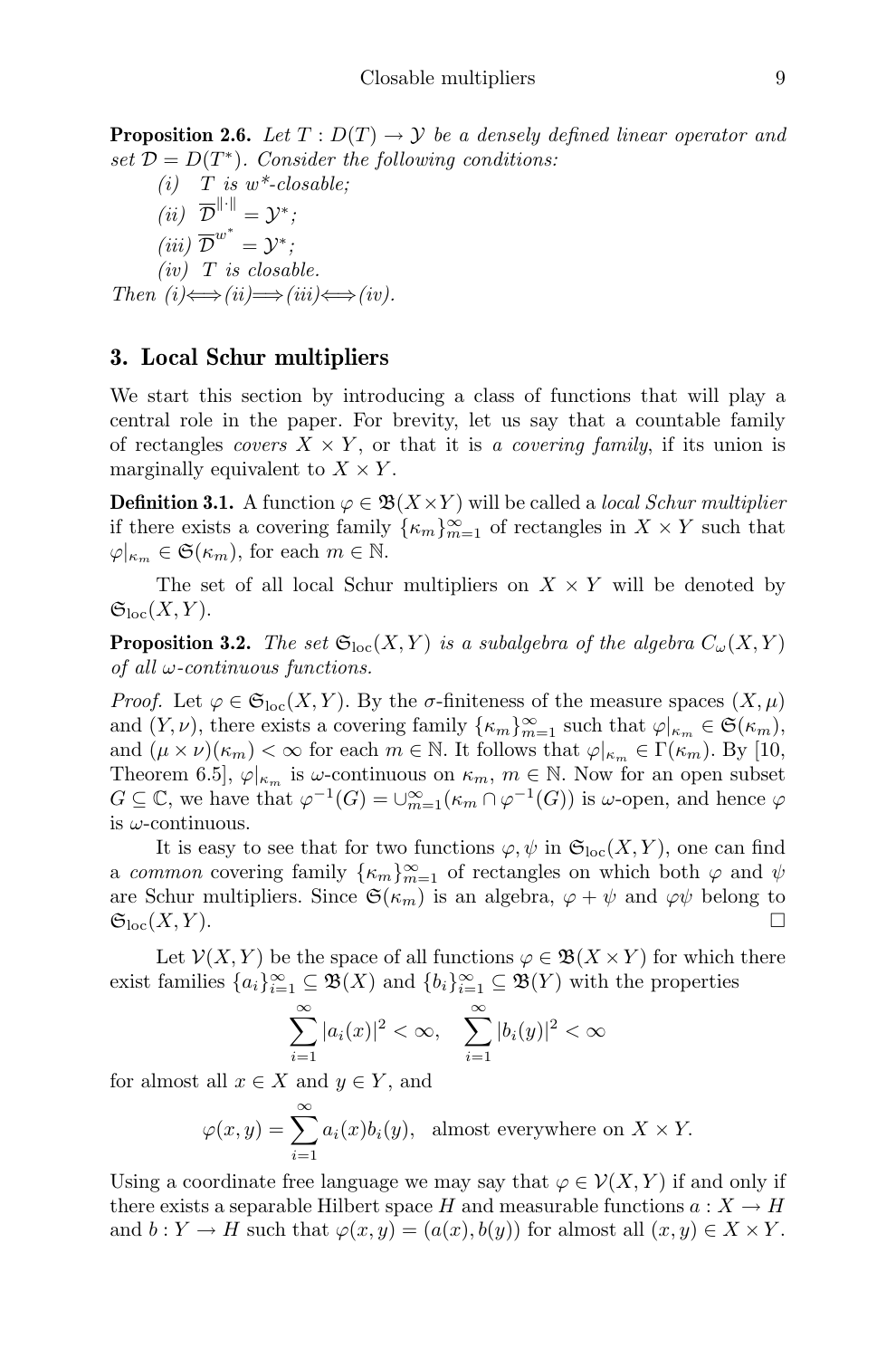We note that  $\Gamma(X, Y) \subseteq V(X, Y)$  and  $\mathfrak{S}(X, Y) \subseteq V(X, Y)$ . Indeed, these function spaces correspond to the cases where the functions  $||a(\cdot)||, ||b(\cdot)||$  are, respectively, square integrable and essentially bounded.

**Lemma 3.3.** If  $\varphi \in \mathcal{V}(X, Y)$  then there exist families  $\{X_i\}_{i=1}^{\infty}$  and  $\{Y_j\}_{j=1}^{\infty}$ of pairwise disjoint subsets of X and Y, respectively, such that  $\varphi|_{X_i \times Y_j} \in$  $\mathfrak{S}(X_i,Y_j)$ , for all  $i,j \in \mathbb{N}$ . We may moreover assume that  $\mu(X_i) < \infty$  and  $\nu(Y_j) < \infty$ , for all  $i, j \in \mathbb{N}$ .

*Proof.* Let  $a: X \to \ell^2$  and  $b: Y \to \ell^2$  be measurable functions such that  $\varphi(x, y) = (a(x), b(y)),$  for almost all  $(x, y)$ . For  $i, j \in \mathbb{N}$ , set  $X_i = \{x \in X :$  $i-1 \leq ||a(x)||_2 < i$  and  $Y_i = \{y \in Y : j-1 \leq ||b(y)||_2 < j\}.$  Then  $\varphi|_{X_i \times Y_j} \in \mathfrak{S}(X_i, Y_j)$  by Theorem 2.5. Partitioning  $X_i$  and  $Y_j$  into subsets of finite measure, we obtain the required decompositions.

Lemma 3.3 shows, in particular, that  $\mathcal{V}(X, Y) \subseteq \mathfrak{S}_{loc}(X, Y)$ . Our aim in this section is to show that, in fact,  $\mathcal{V}(X, Y) = \mathfrak{S}_{loc}(X, Y)$ .

**Lemma 3.4.** Let  $\{\kappa_m\}_{m=1}^{\infty}$  be a covering sequence of  $\omega$ -open sets. Then there exist families  $\{X_i\}_{i=1}^{\infty}$  and  $\{Y_j\}_{j=1}^{\infty}$  of pairwise disjoint measurable subsets of  $X$  and  $Y$ , respectively, such that

(i) ∪<sup>∞</sup><sub>i=1</sub>X<sub>i</sub> and ∪<sup>∞</sup><sub>j=1</sub>Y<sub>j</sub> have full measure, and

(ii) each rectangle  $X_i \times Y_j$  is contained in a finite union of sets from  $\{\kappa_m\}_{m=1}^\infty$ .

*Proof.* Let us say that a subset  $E \subseteq X \times Y$  is mild if it is contained in a finite union of sets from the family  $\{\kappa_m\}_{m=1}^{\infty}$ . It suffices to show that there are increasing sequences  $\{A_n\}_{n=1}^{\infty}$  and  $\{B_n\}_{n=1}^{\infty}$  of measurable subsets of X and Y, respectively, such that  $\cup_{n=1}^{\infty} A_n$  and  $\cup_{n=1}^{\infty} B_n$  have full measure and all rectangles of the form  $A_n \times B_n$  are mild. Indeed, the statement would then follow by setting  $X_i = A_i \setminus A_{i-1}, Y_j = B_j \setminus B_{j-1}.$ 

Since the measure spaces  $(X, \mu)$ ,  $(Y, \nu)$  are standard we may assume that X and Y are equipped with  $\sigma$ -compact topologies with respect to which  $\mu$  and  $\nu$  are regular Borel measures. By considering increasing sequences  $\{U_n\}_{n=1}^{\infty}$ and  ${V_n}_{n=1}^{\infty}$  of compact subsets of X and Y, respectively, we reduce the problem to the case where X and Y are compact and  $\mu$  and  $\nu$  are finite.

We may clearly assume that each  $\kappa_m$  is a rectangle. By [10, Lemma 3.4], for any  $\epsilon > 0$  there exists  $X_{\epsilon} \subseteq X$ ,  $Y_{\epsilon} \subseteq Y$  such that  $\mu(X \setminus X_{\epsilon}) < \epsilon$ ,  $\nu(Y \setminus Y_{\epsilon}) < \epsilon$  and  $X_{\epsilon} \times Y_{\epsilon}$  is contained in a finite union of rectangles  $\kappa_m$ . Let  $\epsilon_n = 2^{-n}, L_n = \bigcap_{k=n}^{\infty} X_{\epsilon_k}$  and  $M_n = \bigcap_{k=n}^{\infty} Y_{\epsilon_k}$ . Then each  $L_n \times M_n$  is mild since it is contained in  $X_{\epsilon_n} \times Y_{\epsilon_n}$ . Furthermore,  $L_n \subseteq L_{n+1}$ ,  $M_n \subseteq M_{n+1}$ ,

$$
\mu(X \setminus L_n) \le \sum_{k=n}^{\infty} \mu(X \setminus X_{\epsilon_k}) < \epsilon 2^{2-n} \text{ and } \nu(Y \setminus M_n) \le \sum_{k=n}^{\infty} \mu(Y \setminus Y_{\epsilon_k}) < \epsilon 2^{2-n}.
$$

Thus,  $\mu(X \setminus (\cup_{n=1}^{\infty} L_n)) = 0$  and  $\nu(Y \setminus (\cup_{n=1}^{\infty} M_n)) = 0$  and the proof is  $\Box$ complete.  $\Box$ 

The following result may be viewed as an analogue of Lemma 2.4 for local multipliers.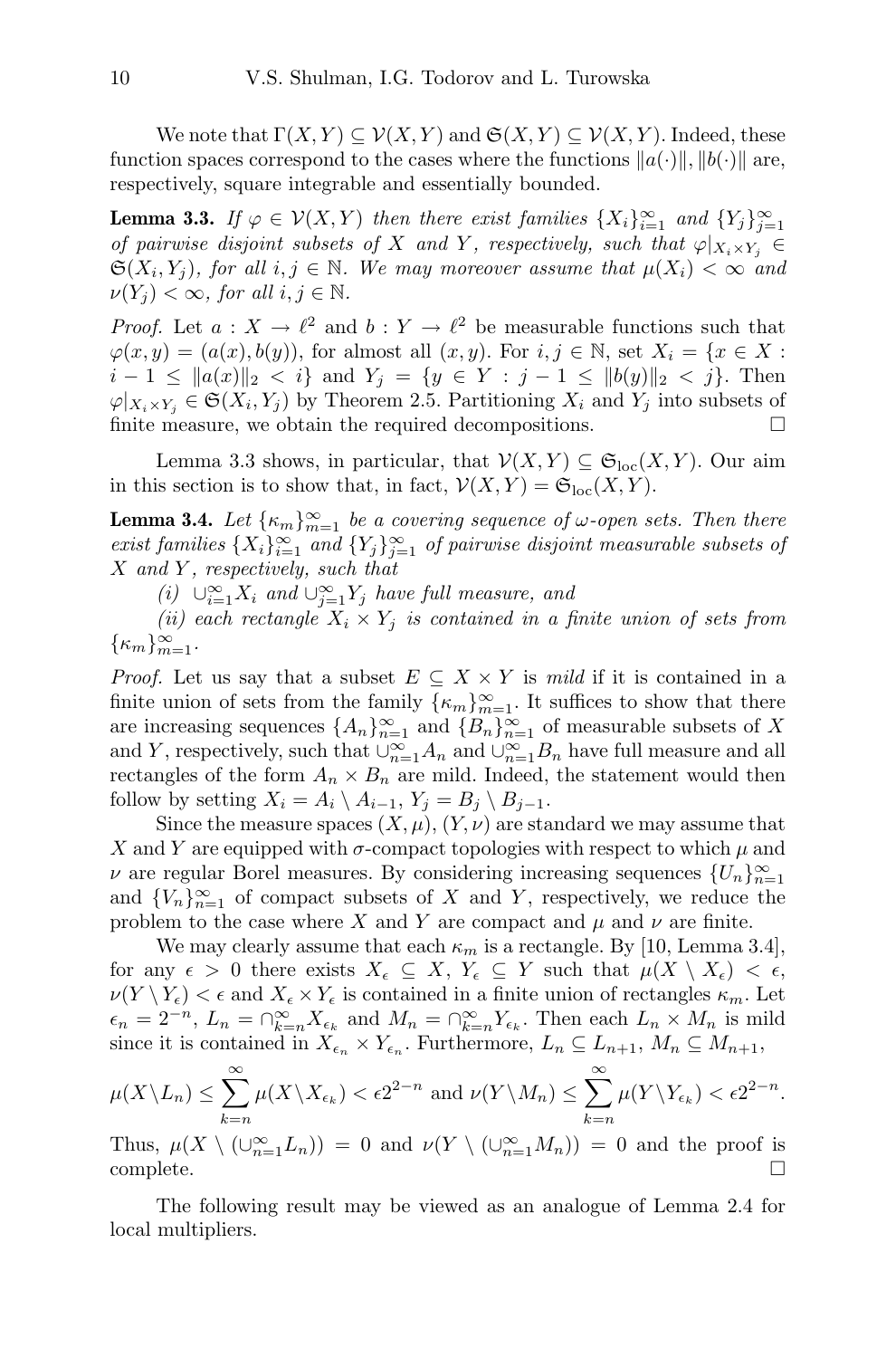**Lemma 3.5.** Let  $\{X_i\}_{i=1}^{\infty}$  and  $\{Y_j\}_{j=1}^{\infty}$  be families of pairwise disjoint subsets of X and Y, respectively, such that  $X = \bigcup_{i=1}^{\infty} X_i$  and  $Y = \bigcup_{j=1}^{\infty} Y_j$ . Assume that  $\varphi \in \mathfrak{B}(X \times Y)$  is such that  $\varphi|_{X_i \times Y_j} \in \mathfrak{S}(X_i, Y_j)$  for all  $i, j \in \mathbb{N}$ . Then  $\varphi \in \mathcal{V}(X, Y).$ 

*Proof.* Let  $\varphi_{i,j}(x,y) = \varphi|_{X_i \times Y_j}$ . By our assumption,  $\varphi_{i,j} \in \mathfrak{S}(X_i, Y_j)$  and hence, by Theorem 2.5, there exist measurable functions  $a_{i,j}: X \to \ell^2$  and  $b_{i,j} : Y \to \ell^2$  such that  $\varphi(x, y) = (a_{i,j}(x), b_{i,j}(y))$  for almost all  $(x, y) \in$  $X_i \times Y_j$  and

$$
\alpha_{i,j} \stackrel{def}{=} \sup_{x \in X_i} \|a_{ij}(x)\|_2 \sup_{y \in Y_j} \|b_{ij}(y)\|_2 < \infty.
$$

We may clearly assume that  $\sup_{x \in X_i} ||a_{ij}(x)||_2 = \sup_{y \in Y_j} ||b_{ij}(y)||_2$ . Let  $H =$  $\bigoplus_{i,j} H_{i,j}$ , where  $H_{i,j} = \ell^2$  for all  $i, j \in \mathbb{N}$ . Considering  $a_{i,j}(x)$  as a vector in  $H_{i,j}$ , we define a function  $a: X \to H$  in the following way: if  $x \in X_k$  then set  $a(x) = \bigoplus_{i,j} \xi_{i,j}(x)$ , where  $\xi_{k,j}(x) = a_{k,j}(x)/j\sqrt{\alpha_{k,j}}$  and  $\xi_{i,j}(x) = 0$  for  $i \neq k$ . Similarly, we define  $b: Y \to H$  by letting, for  $y \in Y_l$ ,  $b(y) = \bigoplus_{i,j} \eta_{i,j}(y)$ , where  $\eta_{i,l}(y) = b_{i,l}(y)/i\sqrt{\alpha_{i,l}}$  and  $\eta_{i,j}(y) = 0$  if  $j \neq l$ . Then for each i and  $x \in X_i$  we have

$$
||a(x)||_H^2 = \sum_{j=1}^{\infty} \frac{||a_{i,j}(x)||_2^2}{j^2 \alpha_{i,j}} \le C,
$$

where  $C = \sum_{j=1}^{\infty} \frac{1}{j^2}$ . Similarly, we see that  $||b(y)||_H^2 \leq C$ . Moreover, for  $x \in X_i$  and  $y \in Y_j$ , we have that

$$
(a(x), b(y))_H = \frac{(a_{i,j}(x), b_{i,j}(y))_{H_{i,j}}}{ij\alpha_{i,j}}
$$

and therefore

$$
\varphi(x,y)\chi_{X_i\times Y_j} = ij\alpha_{i,j}(a(x),b(y))_H, \text{ for almost all } (x,y)\in X_i\times Y_j.
$$

The next step is to see that there exist families  $\{p_i\}_{i=1}^{\infty}$  and  $\{q_j\}_{j=1}^{\infty}$  of vectors in  $\ell^2$  such that  $\alpha_{i,j} = (p_i, q_j)_{\ell^2}$ ,  $i, j \in \mathbb{N}$ . We note first that  $|\alpha_{i,j}| \leq$  $c_i c_j$ , where  $c_i = \max\{1, |\alpha_{k,l}| : k, l \leq i\}$  and  $\frac{\alpha_{i,j}}{j c_i c_j} = (s_i, r_j)_{\ell^2}$ , where  $r_j = e_j$ ,  $s_i = \sum$ j  $\alpha_{i,j}$  $\frac{\alpha_{i,j}}{j c_i c_j} e_j$  and  $\{e_j\}_{j=1}^{\infty}$  is the standard basis of  $\ell^2$ . Observe that since  $\sum$ j  $|\alpha_{i,j}|^2$  $j^2c_i^2c_j^2$ ≤ X j 1  $\frac{1}{j^2} < \infty$ , we have that  $s_i \in \ell^2$ . Setting  $p_i = c_i s_i$  and  $q_j = j c_j r_j$ , we obtain  $\alpha_{i,j} = (p_i, q_j)_{\ell_2}$ . Now let  $p(x) = ip_i$  if  $x \in X_i$  and  $q(y) = iq_i$  if  $y \in Y_i$ . Then  $\varphi(x,y)=(p(x),q(y))_{\ell^2}(a(x),b(y))_H=(p(x)\otimes a(x),q(y)\otimes b(y))_{\ell^2\otimes H}$ 

for almost all  $(x, y) \in X \times Y$ .

The following theorem is the main result of the present section.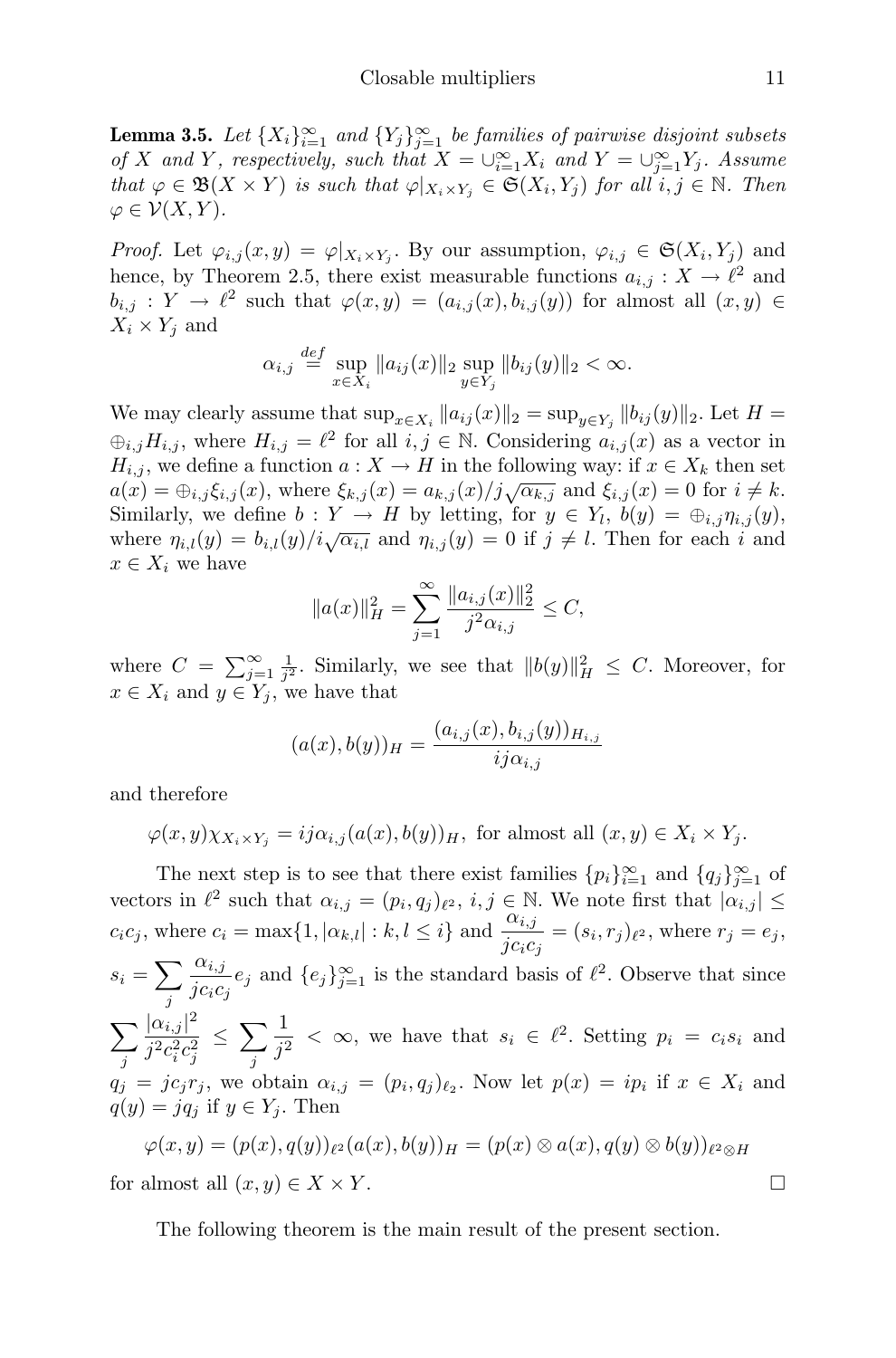**Theorem 3.6.** Let  $\varphi \in \mathfrak{B}(X \times Y)$ . The following are equivalent: (i)  $\varphi$  is a local Schur multiplier; (ii)  $\varphi \in \mathcal{V}(X, Y)$ .

*Proof.* (i)⇒(ii) Let  $\{\kappa_m\}_{m=1}^{\infty}$  be a covering family of rectangles from the definition of a local Schur multiplier. By Lemma 3.4, there exist families  $\{X_i\}_{i=1}^{\infty}$ and  ${Y_j}_{j=1}^{\infty}$  of pairwise disjoint measurable sets of X and Y, respectively, whose unions have full measure and each rectangle  $X_i \times Y_j$  is contained in a finite union of sets of the form  $\kappa_m$ .

Since  $\varphi|_{\kappa_m} \in \mathfrak{S}(\kappa_m)$  for all  $m \in \mathbb{N}$ , it follows from Lemma 2.4 that  $\varphi|_{X_i \times Y_j} \in \mathfrak{S}(X_i \times Y_j)$ . An application of Lemma 3.5 implies (ii). (ii)⇒(i) follows from Lemma 3.3.

Let  $\mathcal E$  be the class of all rectangles  $\alpha \times \beta$  such that  $\varphi|_{\alpha \times \beta}$  is a Schur multiplier. Let  $\kappa_{\varphi}$  be the complement of the  $\omega$ -union of  $\mathcal{E}$ . Then  $\kappa_{\varphi}$  is the smallest  $\omega$ -closed set with the property that  $\varphi$  is a local Schur multiplier on each rectangle disjoint from it. We call  $\kappa_{\varphi}$  the set of LM-singularity of  $\varphi$ (LM is for "local multiplier"). It may be considered as a measure of how far  $\varphi$  is from being a Schur multiplier. In particular, we say that  $\varphi$  is extremely non-Schur multiplier if  $\kappa_{\varphi} = X \times Y$ . In Section 7 we will give an example of an  $\omega$ -continuous function which is extremely non-Schur multiplier.

#### 4. w\*-closable multipliers

We now introduce two classes of functions which, along with local Schur multipliers introduced in the previous section, are the main objects of study in the paper. We recall that  $(X, \mu)$  and  $(Y, \nu)$  are fixed standard measure spaces,  $H_1 = L^2(X, \mu)$  and  $H_2 = L^2(Y, \nu)$ .

**Definition 4.1.** A function  $\varphi \in \mathfrak{B}(X \times Y)$  is called a  $w^*$ -closable (resp. closable) multiplier if the map  $S_{\varphi}$  is w<sup>\*</sup>-closable (resp. closable), when viewed as a densely defined linear operator on  $\mathcal{K}(H_1, H_2)$ .

For the sake of brevity, we will sometimes call a function w\*-closable (resp. closable) if it is a w\*-closable (resp. closable) multiplier. We recall that we denote by  $\mathfrak{S}_{w^*}(X, Y)$  (resp.  $\mathfrak{S}_{\text{cl}}(X, Y)$ ) the set of all w<sup>\*</sup>-closable (resp. closable) multipliers.

The operator  $S^*_{\varphi}$  acting on  $\mathcal{C}_1(H_2, H_1)$  can be easily described. Recall that the map  $k \to I_k$  establishes an identification of  $\Gamma(X, Y)$  with  $\mathcal{C}_1(H_2, H_1)$ and that for  $f \in \mathfrak{B}(X \times Y)$ , we write  $f \in^{\mu \times \nu} \Gamma(X, Y)$  if f is  $\mu \times \nu$ -equivalent to a function in  $\Gamma(X, Y)$ .

**Lemma 4.2.** (i) We have that

 $D(S_{\varphi}^*) = \{I_h : h \in \Gamma(X, Y) \text{ and } \varphi h \in^{\mu \times \nu} \Gamma(X, Y)\}.$ 

In particular,  $D(S^*_\varphi)$  is a bimodule. (ii) For every  $I_h \in D(S^*_\varphi)$ , we have  $S^*_\varphi(I_h) = I_{\varphi h}$ .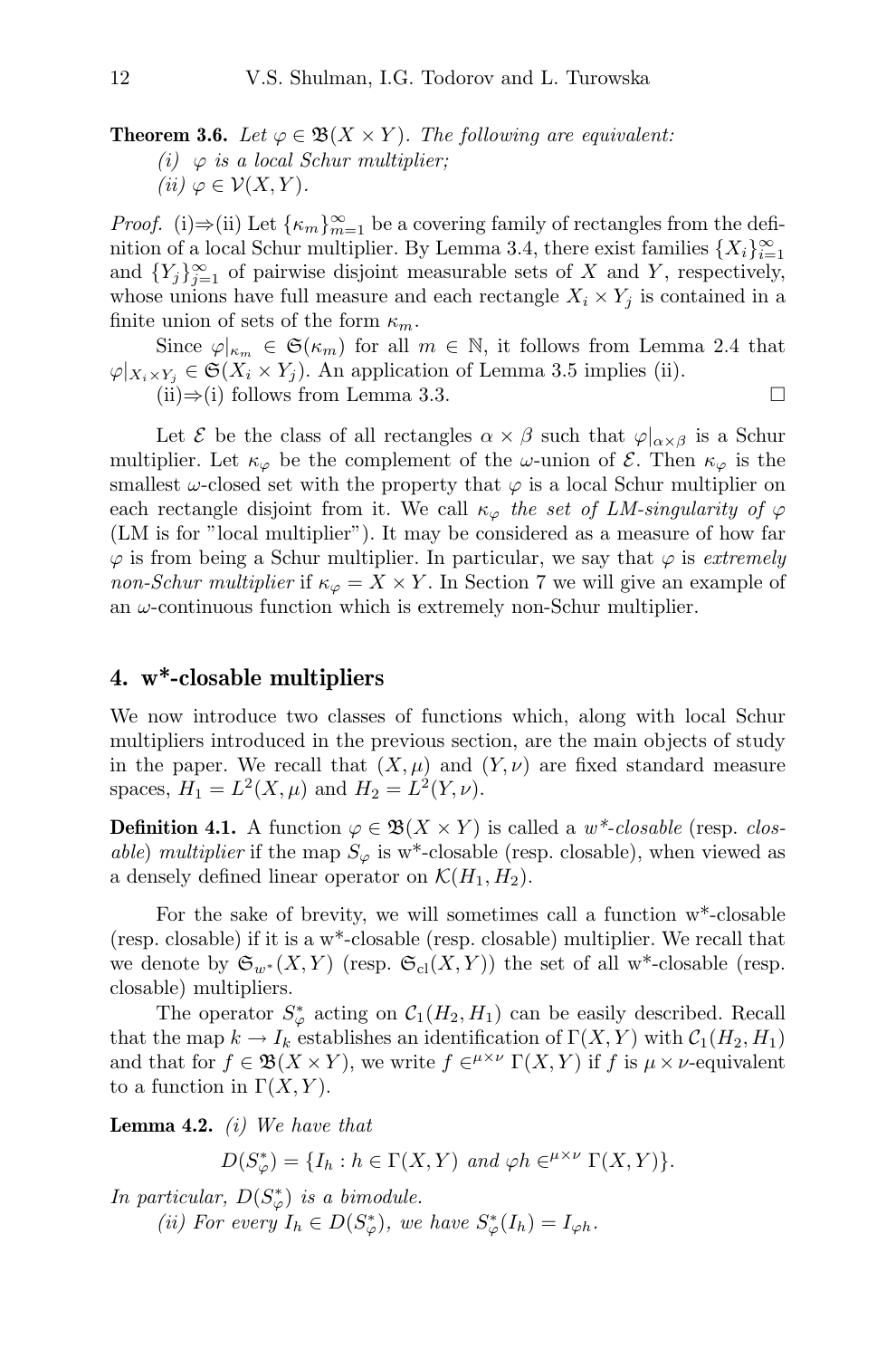*Proof.* (i) For every  $k \in L^2(X \times Y)$  and  $h \in \Gamma(X, Y)$ , we have  $\langle I_k, I_h \rangle =$  $\int kh d(\mu \times \nu)$ . It follows that a function  $h \in \mathfrak{B}(X \times Y)$  is equivalent to a function in  $\Gamma(X, Y)$  if and only if there exists  $C > 0$  such that

$$
\left| \int kh d(\mu \times \nu) \right| \le C \|I_k\|_{\text{op}}, \text{ for all } k \in L^2(X \times Y).
$$

We now have

$$
I_h \in D(S_{\varphi}^*) \quad \Leftrightarrow \quad |\langle S_{\varphi}(I_k), I_h \rangle| \le C \|I_k\|_{\text{op}} \text{ for all } k \in D(S_{\varphi})
$$

$$
\Leftrightarrow \quad \left| \int \varphi k h d(\mu \times \nu) \right| \le C \|I_k\|_{\text{op}} \text{ for all } k \in D(S_{\varphi})
$$

$$
\Leftrightarrow \quad \varphi h \in^{\mu \times \nu} \Gamma(X, Y),
$$

since  $D(S_{\varphi})$  is dense in  $L^2(X \times Y)$ . (ii) is immediate from (i).  $\Box$ 

**Lemma 4.3.** Let  $\varphi \in \mathfrak{B}(X \times Y)$ . The following are equivalent:

(i)  $\varphi$  is a w\*-closable multiplier;

(ii) there exists a covering family  $\{\kappa_m\}_{m\in\mathbb{N}}$  of rectangles and functions  $s_m, t_m \in \Gamma(X, Y)$  such that  $s_m(x, y) \neq 0$  m.a.e. on  $\kappa_m$  and

$$
\varphi(x,y) = \frac{t_m(x,y)}{s_m(x,y)}, \quad a.e. \text{ on } \kappa_m, \ m \in \mathbb{N}.
$$

*Proof.* (i)⇒(ii) If  $\varphi$  is a w<sup>\*</sup>-closable multiplier then, by Proposition 2.6, the subspace  $\mathcal{U} = D(S^*_{\varphi})$  is norm dense in  $\mathcal{C}_1(H_2, H_1)$ . By Lemma 2.3, there is a sequence  $\{h_n\}_{n=1}^{\infty} \subseteq \Gamma(X, Y)$  with  $\{I_{h_n}\}_{n=1}^{\infty} \subseteq \mathcal{U}$  such that  $\bigcap_{n=1}^{\infty} h_n^{-1}(0) \simeq \emptyset$ . Hence,  $\bigcup_{n=1}^{\infty} h_n^{-1}(\mathbb{C} \setminus \{0\}) \simeq X \times Y$ . Since all  $h_n$  are  $\omega$ -continuous, the sets  $h_n^{-1}(\mathbb{C} \setminus \{0\})$  are  $\omega$ -open whence we may assume that they are countable unions of rectangles. We conclude that  $X \times Y$  is marginally equivalent to a countable union of rectangles  $\kappa_m$ ,  $m \in \mathbb{N}$ , such that for every  $m \in \mathbb{N}$  there exists a function  $s_m \in \mathcal{U}$  with  $s_m(x, y) \neq 0$  on  $\kappa_m$ .

By Lemma 4.2, there exists a function  $t_m \in \Gamma(\kappa_m)$  such that  $t_m \sim \varphi s_m$ . Hence  $\varphi(x, y) = \frac{t_m(x, y)}{s_m(x, y)}$  almost everywhere on  $\kappa_m$ .

(ii)⇒(i) Since  $\varphi s_m \sim t_m$  and  $t_m \in \Gamma(X, Y)$ , Lemma 4.2 implies that  $I_{s_m} \in D(S^*_\varphi)$ . Since  $\bigcap_{m=1}^{\infty} s_m^{-1}(0) \simeq \emptyset$ , the space  $D(S^*_\varphi)$  is norm dense in  $C_1(H_2, H_1)$  by Lemma 2.3. By Proposition 2.6,  $S_{\varphi}$  is w<sup>\*</sup>-closable.

The following characterisation of w\*-closable multipliers is the main result of this section.

**Theorem 4.4.** A function  $\varphi \in \mathfrak{B}(X \times Y)$  is a w<sup>\*</sup>-closable multiplier if and only if there exist functions  $t, s \in V(X, Y)$  such that  $s(x, y) \neq 0$  marginally almost everywhere on  $X \times Y$  and  $\varphi(x,y) = \frac{t(x,y)}{s(x,y)}$ , almost everywhere on  $X \times Y$ .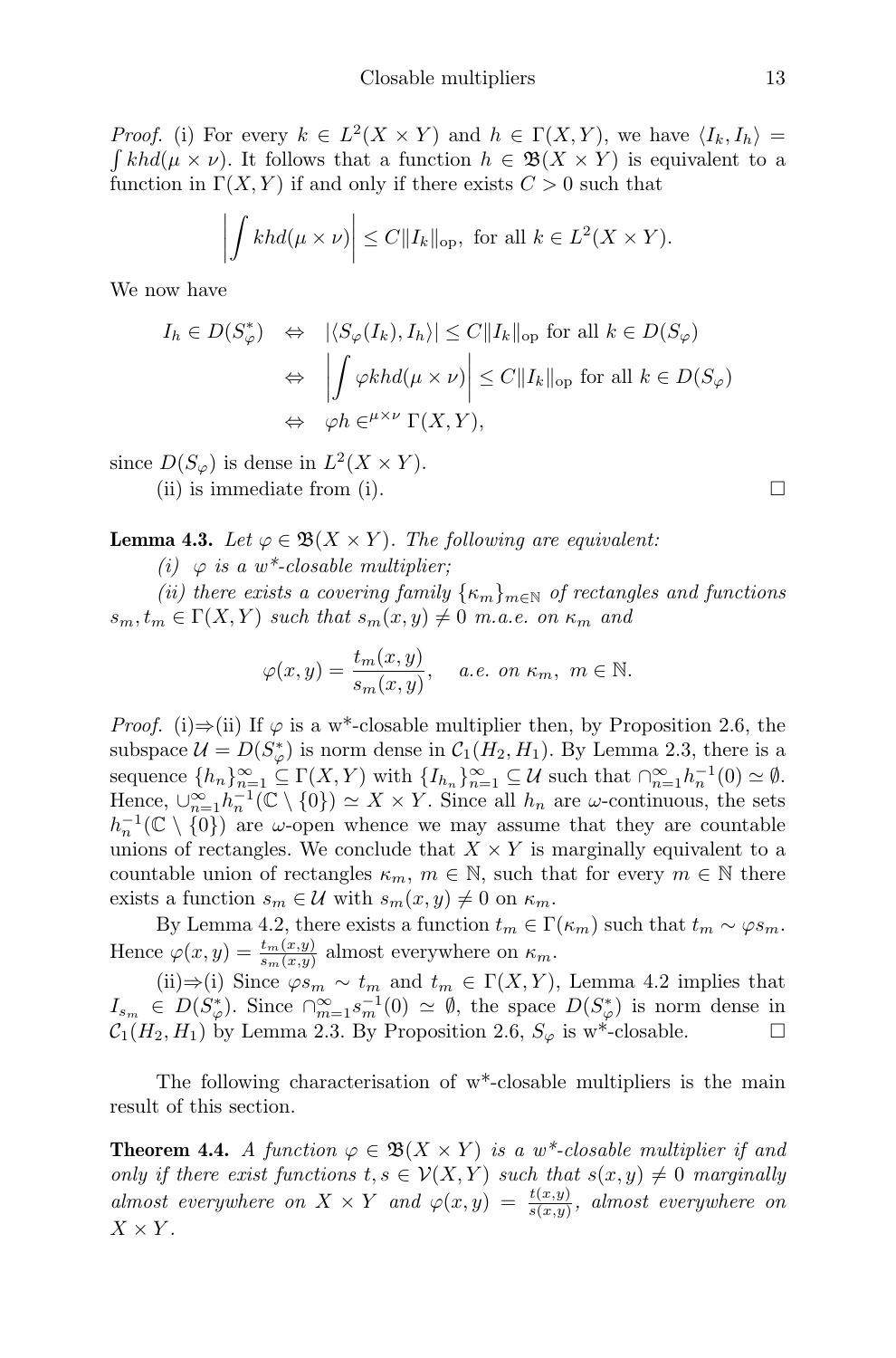*Proof.* Let  $\varphi \in \mathfrak{B}(X \times Y)$  be a w<sup>\*</sup>-closable multiplier. By Lemma 4.3, there exists a covering family  $\{\kappa_m\}_{m\in\mathbb{N}}$  of rectangles such that

$$
\varphi(x, y) = \frac{t_m(x, y)}{s_m(x, y)},
$$
 a.e. on  $\kappa_m$ ,

for some  $s_m, t_m \in \Gamma(X, Y)$  with  $s_n(x, y) \neq 0$  m.a.e. on  $\kappa_m$ .

Using Lemma 3.3 and the inclusion  $\Gamma(X, Y) \subseteq V(X, Y)$  we may, if necessary, partition the sets  $\kappa_m$  into smaller rectangles and assume that the functions  $t_m$  and  $s_m$  belong to  $\mathfrak{S}(\kappa_m)$ .

By Lemma 3.4, there exist families  $\{X_k\}_{k=1}^{\infty}$  and  $\{Y_l\}_{l=1}^{\infty}$  of pairwise disjoint measurable subsets of X and Y, respectively, such that  $X = \bigcup_{k=1}^{\infty} X_k$ ,  $Y = \bigcup_{l=1}^{\infty} Y_l$  and each  $X_k \times Y_l$  is contained in a finite union of rectangles of the form  $\kappa_m$ . We show that on each rectangle  $X_k \times Y_l$  the function  $\varphi$  can be written in the form  $\varphi(x,y) = \frac{t_{k,l}(x,y)}{s_{k,l}(x,y)}$  where  $t_{k,l}, s_{k,l} \in \Gamma(X_k,Y_l)$  and  $s_{k,l}(x, y) \neq 0$  marginally almost everywhere on  $X_k \times Y_l$ .

Indeed,  $X_k \times Y_l$  is the union of a finite number of pairwise disjoint rectangles  $Z \times W$  each of which is the intersections of some rectangles of the form  $\kappa_m$  and  $X_k \times Y_l$ . Fix  $(x, y) \in Z \times W$ . On  $Z \times W$  the function  $\varphi$  can be written in the form  $\frac{t_0}{s_0}$ , where  $t_0, s_0 \in \Gamma(X, Y)$ . We set  $t_{k,l}(x, y) = t_0(x, y)$ and  $s_{k,l}(x, y) = s_0(x, y)$ .

Now let us define functions s and t on  $X \times Y$  by setting  $t(x, y) = t_{k,l}(x, y)$ and  $s(x, y) = s_{k,l}(x, y)$  if  $(x, y) \in X_k \times Y_l$ . By their definition and Theorem 3.6, s and t belong to  $\mathcal{V}(X, Y)$ .

Conversely, suppose that  $\varphi \sim t/s$  for some functions  $t, s \in V(X, Y)$ with  $s(x, y) \neq 0$  for every  $(x, y) \in X \times Y$ . By Lemma 3.3,  $X \times Y$  can be decomposed into a countable union of rectangles on each of which t is a Schur multiplier. Applying the same lemma to each of these rectangles, we decompose  $X \times Y$  into the union of rectangles  $\kappa_m$  on each of which both t and s are Schur multipliers. By the  $\sigma$ -finiteness of the measure spaces, we may moreover assume that  $(\mu \times \nu)(\kappa_m) < \infty$  for each  $m \in \mathbb{N}$ . It follows that  $s|_{\kappa_m}$ and  $t|_{\kappa_m}$  are equivalent to functions from  $\Gamma(\kappa_m)$ . An application of Lemma 4.3 now implies that  $\varphi$  is a w<sup>\*</sup>-closable multiplier.

**Corollary 4.5.** The set  $\mathfrak{S}_{w^*}(X, Y)$  of all w<sup>\*</sup>-closable multipliers is a subalgebra of  $\mathfrak{B}(X \times Y)$  which contains  $\mathfrak{S}_{\mathrm{loc}}(X, Y)$ . Moreover, every w<sup>\*</sup>-closable multiplier  $\varphi$  is equivalent to an  $\omega$ -continuous function.

Proof. The fact that the collection of all w\*-closable multipliers is an algebra follows from Theorem 4.4 and Proposition 3.2. Theorems 3.6 and 4.4 imply that every local multiplier is w\*-closable.

Let  $\varphi \in \mathfrak{B}(X \times Y)$  be a w<sup>\*</sup>-closable multiplier. By Theorem 4.3,  $\varphi = \frac{t}{s}$ almost everywhere on  $X \times Y$ , where  $s, t \in V(X, Y)$ . By Theorem 3.6, t and s are local multipliers hence they are  $\omega$ -continuous by Proposition 3.2.

It is easy to see that if f is an  $\omega$ -continuous function and  $g: \mathbb{C} \to \mathbb{C}$  is continuous on an open set containing  $f(X \times Y)$  then  $g \circ f$  is  $\omega$ -continuous. Hence  $\frac{1}{s}$  is  $\omega$ -continuous, and since  $\omega$ -continuous functions form an algebra,  $\frac{t}{s}$  is  $\omega$ -continuous.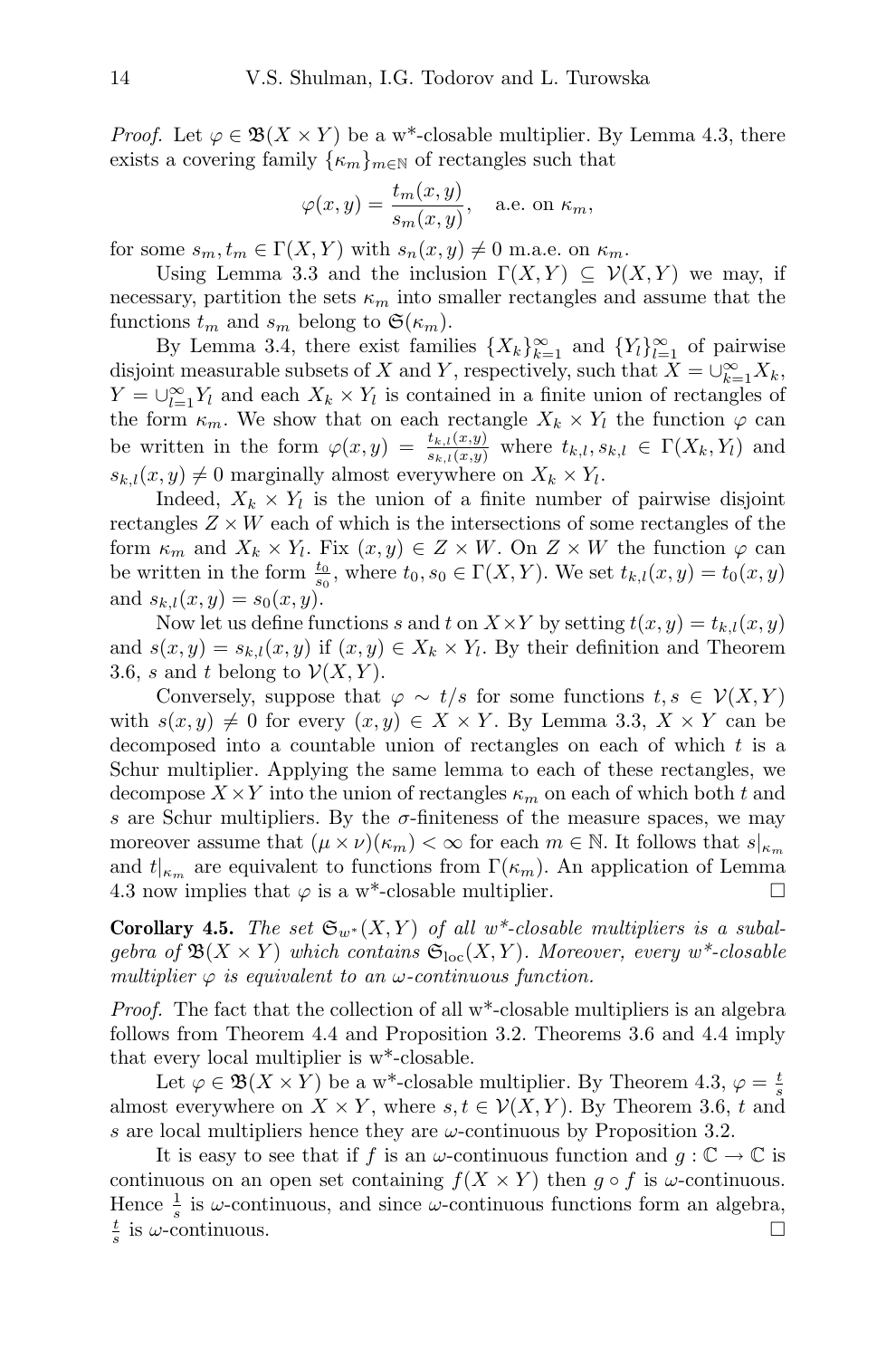Let  $\kappa_{\varphi}^{w^*} \subseteq X \times Y$  be the complement of the  $\omega$ -union of the family of all rectangles  $\alpha \times \beta$  such that  $\varphi|_{\alpha \times \beta} \in \mathfrak{S}_{w^*}(\alpha, \beta)$ . The next proposition will be useful for us in the subsequent sections.

## **Proposition 4.6.** Let  $\varphi \in \mathfrak{B}(X \times Y)$ . Then  $\kappa_{\varphi}^{w^*} = \text{null } D(S_{\varphi}^*)$ .

*Proof.* It follows from Lemma 2.3 that  $\varphi$  is a w<sup>\*</sup>-closable multiplier if and only if null  $D(S^*_{\varphi}) = \emptyset$ . Applying this to an arbitrary rectangle  $\alpha \times \beta \subseteq X \times Y$ together with the observation that null  $D(S_{\varphi|_{\alpha\times\beta}}^*) = (\alpha \times \beta) \cap \text{null} D(S_{\varphi}^*)$ , we obtain that  $\alpha \times \beta$  has a marginally null intersection with null  $D(S^*_{\varphi})$  if and only if  $\varphi|_{\alpha \times \beta}$  is a w<sup>\*</sup>-closable multiplier. This implies our statement.  $\square$ 

It follows from Corollary 4.5 that  $\kappa_{\varphi}^{w^*} \subseteq \kappa_{\varphi}$ . It is natural to call the functions  $\varphi \in \mathfrak{B}(X \times Y)$  for which  $\kappa_{\varphi}^{w^*} \simeq X \times Y$  extremely non-w<sup>\*</sup>-closable multipliers. We have that every extremely non-w<sup>\*</sup>-closable multiplier is an extremely non-Schur multiplier.

## 5. Closable multipliers

In this section we study the class  $\mathfrak{S}_{\text{cl}}(X, Y)$  of closable multipliers. Let  $\varphi \in$  $\mathfrak{B}(X\times Y)$ . Recall that the transformation  $S_{\varphi}$  is defined on the linear manifold  $D(\varphi) = \{ h \in L^2(X \times Y) : \varphi h \in L^2(X \times Y) \}$  by letting  $S_{\varphi}h = \varphi h$  and, after identifying  $L^2(X \times Y)$  with  $C_2(H_1, H_2)$ , is considered as a densely defined operator on the space  $\mathcal{K}(H_1, H_2)$  of compact operators from  $H_1$  into  $H_2$ . The dual space of  $\mathcal{K}(H_1, H_2)$  is the space  $\mathcal{C}_1(H_2, H_1)$  of nuclear operators; we identify it with  $\Gamma(X, Y)$ , and, by Lemma 4.2, the domain of the adjoint operator is  $D_*(\varphi) \stackrel{def}{=} D(S^*_{\varphi}) = \{h \in \Gamma(X,Y) : \varphi h \in^{\mu \times \nu} \Gamma(X,Y)\}\.$  It follows from Proposition 2.6 that  $\varphi \in \mathfrak{S}_{\text{cl}}(X, Y)$  if and only if  $D_*(\varphi)$  is weak\* dense in  $\Gamma(X, Y)$ . Equivalently,  $\varphi \in \mathfrak{S}_{\text{cl}}(X, Y)$  if and only if  $D_*(\varphi)_\perp = 0$ , where  $D_*(\varphi)_\perp$  is the set of all compact operators K such that  $\langle K, h \rangle = 0$  for all  $h \in D_*(\varphi)$ . Note that  $D_*(\varphi)$  is a sub-bimodule of the bimodule  $\Gamma(X, Y)$  over the algebras  $L^{\infty}(X,\mu)$  and  $L^{\infty}(Y,\nu)$ .

Let  $D \subseteq \Gamma(X, Y)$  be any bimodule. Then, for all measurable sets  $\alpha \subseteq X$ ,  $\beta \subseteq Y$  and all  $h \in D$ , the function  $\chi_{\alpha}(x)\chi_{\beta}(y)h(x, y)$  belongs to D. One can choose the sets  $\alpha$  and  $\beta$  in such a way that this function is a Schur multiplier. Indeed, if  $h(x, y) = (a(x), b(y))$  for some square integrable Hilbert space valued functions a and b, then it suffices to set  $\alpha = \{x : ||a(x)|| \leq N\}$ and  $\beta = \{y : ||b(y)|| \le N\}$ , for some  $N > 0$ . Letting N tend to infinity, we moreover see that  $D \cap \mathfrak{S}(X, Y)$  is norm dense in D.

We will need the following proposition.

**Proposition 5.1.** Let  $D_1, D_2 \subseteq \Gamma(X, Y)$  be weak\* dense bimodules, invariant under  $\mathfrak{S}(X,Y)$ . Then  $D_1 \cap D_2$  is weak\* dense.

*Proof.* We identify the predual of  $\Gamma(X, Y)$  with  $\mathcal{K}(H_1, H_2)$ . Let  $K \in (D_1 \cap$  $D_2$ <sub>⊥</sub> and  $\theta_i \in D_i \cap \mathfrak{S}(X,Y)$ ,  $i = 1, 2$ . By the invariance of  $D_1$  and  $D_2$  under  $\mathfrak{S}(X, Y)$ , we have that  $\theta_1 \theta_2 \in D_1 \cap D_2$ . Thus,  $\langle K, \theta_1 \theta_2 \rangle = 0$  and therefore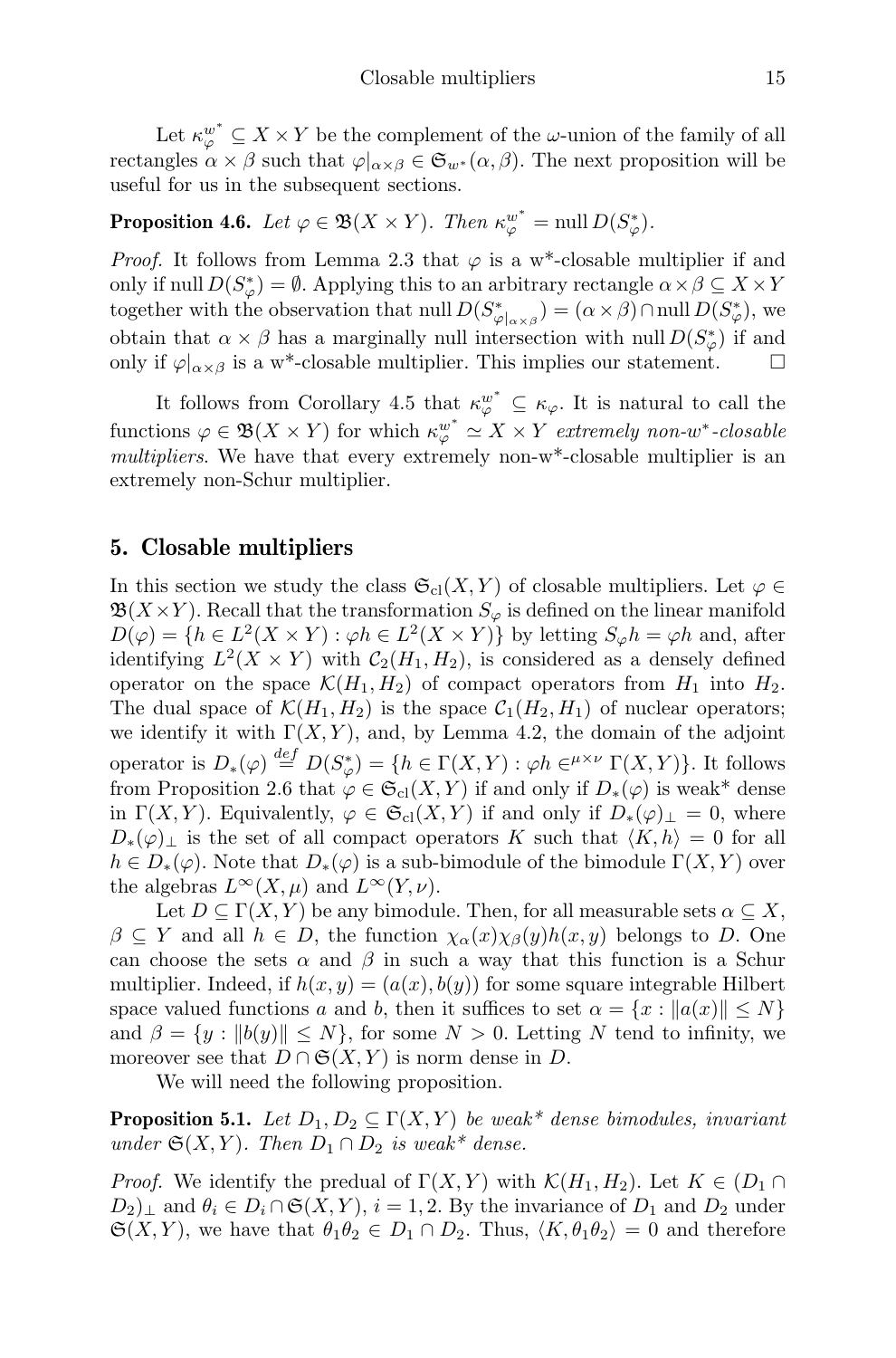$\langle S_{\theta_1}(K), \theta_2 \rangle = 0$  for all  $\theta_2 \in D_2 \cap \mathfrak{S}(X, Y)$ . Since  $D_2 \cap \mathfrak{S}(X, Y)$  is dense in  $D_2$  and  $S_{\theta_1}(K)$  is a compact operator, we have that  $S_{\theta_1}(K) = 0$ . Thus,  $\langle K, \theta_1 \rangle = 0$  for all  $\theta_1 \in D_1 \cap \mathfrak{S}(X, Y)$  and hence  $K = 0$ .

**Theorem 5.2.**  $\mathfrak{S}_{\text{cl}}(X, Y)$  is a subalgebra of  $\mathfrak{B}(X \times Y)$ .

*Proof.* Let  $\varphi_1$  and  $\varphi_2$  be closable multipliers. By Theorem 2.5 and Lemma 4.2 (i), the bimodules  $D_*(\varphi_1)$  and  $D_*(\varphi_2)$  are invariant under  $\mathfrak{S}(X,Y)$ ; moreover,  $D_*(\varphi_1)\cap D_*(\varphi_2)\subseteq D_*(\varphi_1+\varphi_2)$ . Propositions 5.1 and 2.6 imply that  $\varphi_1+\varphi_2$ is closable.

To verify that  $\mathfrak{S}_{\text{cl}}(X, Y)$  is closed under products, it suffices now to show that if  $\varphi$  is closable then  $\varphi^2$  is closable. Let  $D = D_*(\varphi) = \{h \in$  $\Gamma(X,Y) : \varphi h \in^{\mu \times \nu} \Gamma(X,Y) \}$  and  $D_0 = \{ h \in \mathfrak{S}(X,Y) \cap \Gamma(X,Y) : \varphi h \in^{\mu \times \nu} \nu \}$  $\mathfrak{S}(X,Y) \cap \Gamma(X,Y)$ . Then  $D_0$  is dense in D and hence in  $\Gamma(X,Y)$ .

The product of a Schur multiplier and a closable multiplier is closable (indeed, if  $w \in \mathfrak{S}(X,Y)$ , then  $D_*(\varphi) \subseteq D_*(w\varphi)$  whence  $D_*(w\varphi)$  is dense). It follows that if  $h \in D_0$  then  $\psi \stackrel{def}{=} \varphi^2 h = \varphi(\varphi h)$  is closable.

Fix  $h \in D_0$  and let  $k \in D_*(\psi)$ . Then  $hk \in D_*(\varphi^2)$ . Hence, if  $K \perp D_*(\varphi^2)$ then  $0 = (K, hk) = \langle S_h(K), k \rangle$ . Since  $D_*(\psi)$  is dense, we have that  $\langle K, h \rangle =$  $S_h(K) = 0$ . Since  $D_0$  is dense,  $K = 0$ . Thus  $D_*(\varphi^2)$  is dense and  $\varphi^2$  is  $\Box$ closable.

Following the analogy with harmonic analysis initiated in [1] and later pursued in [12], let us call an  $\omega$ -closed set  $E \subseteq X \times Y$  an *operator M-set* (respectively, *operator*  $M_1$ -set) if E supports a non-zero compact operator (resp.  $\mathfrak{M}_{\text{min}}(E)$  contains a non-zero compact operator). Clearly, every operator  $M_1$ -set is an operator M-set. We shall show in Section 7 that there exist operator M-sets which are not operator  $M_1$ -sets. We will shortly see that the property of being or not being an operator  $M$ - (resp.  $M_1$ -) set is important for deciding whether a given function is a closable multiplier. We hence include a consequence of Proposition 5.1 concerning sets which are not operator  $M$ - or  $M_1$ -sets.

**Proposition 5.3.** Let  $E_1, E_2 \subseteq X \times Y$  be w-closed sets. Suppose that  $E_1$  and  $E_2$  are not operator M-sets (resp. not operator  $M_1$ -sets). Then  $E_1 \cup E_2$  is not an operator M-set (resp. not an operator  $M_1$ -set).

*Proof.* Suppose that  $E_1$  and  $E_2$  are not operator  $M_1$ -sets. Setting  $D_i =$  $\mathfrak{M}_{\text{min}}(E_i)_\perp$ , we have that  $D_i$  is a weak\* dense sub-bimodule of  $\Gamma(X, Y)$ ,  $i = 1, 2$ . Note that, by [28],  $D_i = \{ \psi \in \Gamma(X, Y) : \psi \chi_{E_i} = 0 \text{ m.a.e.} \}, i = 1, 2$ . It follows that  $D_i$  is invariant under  $\mathfrak{S}(X,Y)$ ,  $i = 1, 2$ , and that

$$
D_1 \cap D_2 = \{ \psi \in \Gamma(X, Y) : \psi \chi_{E_1 \cup E_2} = 0 \text{ m.a.e.} \}.
$$

By [28] again,  $(D_1 \cap D_2)^{\perp} = \mathfrak{M}_{\text{min}}(E_1 \cup E_2)$ . By Proposition 5.1,  $(D_1 \cap D_2)^{\perp} \cap$  $\mathcal{K}(H_1, H_2) = \{0\}$  and hence  $E_1 \cup E_2$  is not an operator  $M_1$ -set.

Now suppose that  $E_1$  and  $E_2$  are not operator M-sets. Let

 $D_i = \{ \psi \in \Gamma(X, Y) : \psi \text{ vanishes on an } \omega \text{-open neighbourhood of } E_i \},\$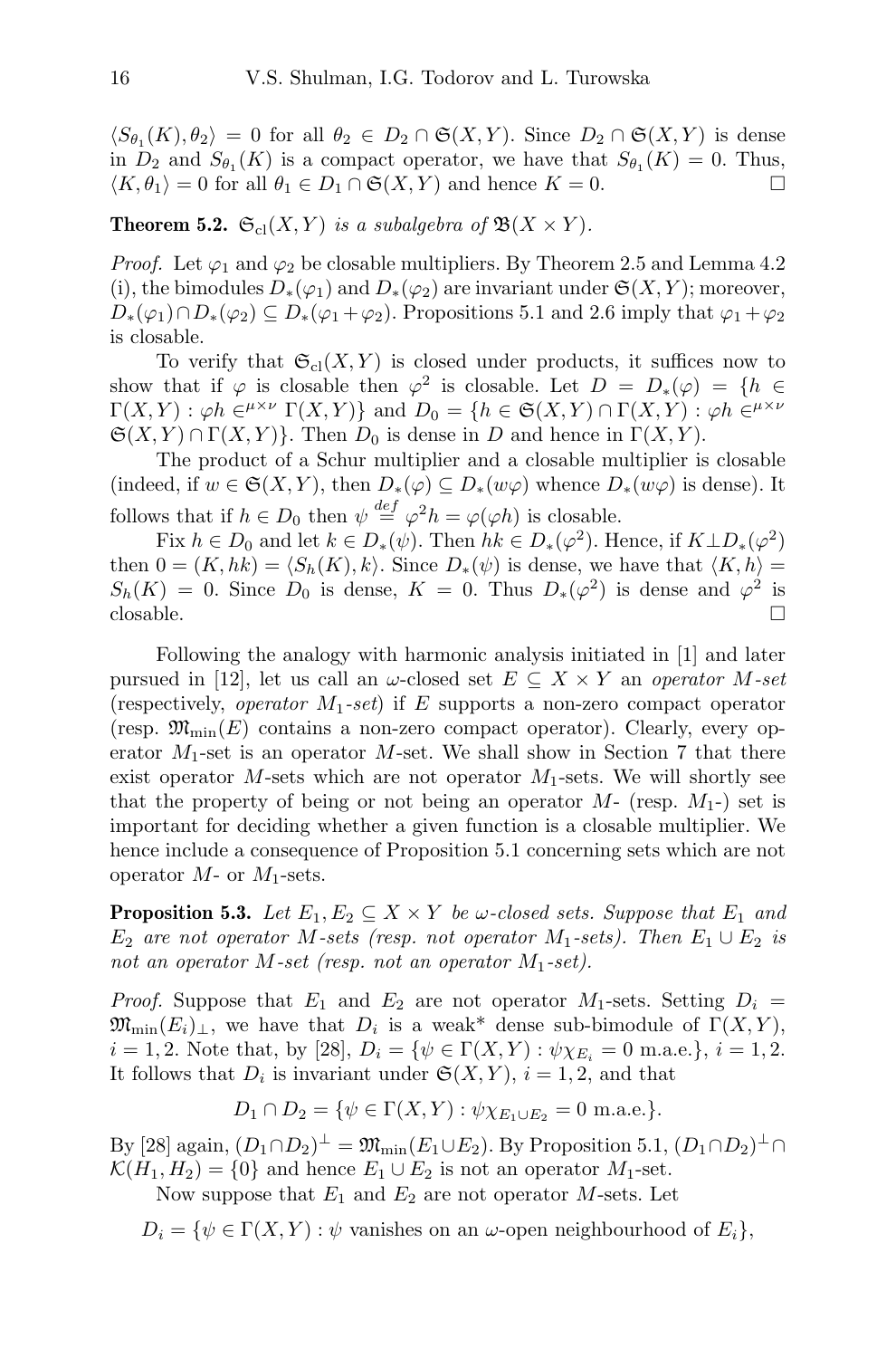$i = 1, 2$ . By [28],  $D_i^{\perp} = \mathfrak{M}_{\max}(E_i)$ ,  $i = 1, 2$ . It is clear that  $D_1$  and  $D_2$  are invariant under  $\mathfrak{S}(X, Y)$  and, since  $E_1$  and  $E_2$  are not operator M-sets,  $D_1$ and  $D_2$  are weak\* dense in  $\Gamma(X, Y)$ . By Proposition 5.1,  $D_1 \cap D_2$  is weak\* dense in  $\Gamma(X, Y)$ . However,  $D_1 \cap D_2$  equals

 $\{\psi \in \Gamma(X, Y) : \psi$  vanishes on an  $\omega$ -open neighbourhood of  $E_1 \cup E_2\}$ 

and hence  $(D_1 \cap D_2)^{\perp} = \mathfrak{M}_{\max}(E_1 \cup E_2)$ . Thus,  $E_1 \cup E_2$  is not an operator  $M$ -set.

In the next theorem, we relate the notions of operator  $M$ - and operator  $M_1$ -sets to closability of multipliers.

**Theorem 5.4.** Let  $\varphi \in \mathfrak{B}(X \times Y)$ .

(i) If  $\kappa_{\varphi}^{w^*}$  is not an operator M-set then  $\varphi$  is a closable multiplier. (ii) If  $\kappa_{\varphi}^{w^*}$  is an operator  $M_1$ -set then  $\varphi$  is not a closable multiplier.

*Proof.* It follows from Proposition 2.6 that  $\varphi$  is closable if and only if  $D(S^*_{\varphi})^{\perp}$  $\cap$  K(H<sub>1</sub>, H<sub>2</sub>) = {0}. By [28] and Proposition 4.6 we have

$$
\mathfrak{M}_{\mathrm{min}}(\kappa_\varphi^{w^*}) \subseteq D(S_\varphi^*)^{\perp} \subseteq \mathfrak{M}_{\mathrm{max}}(\kappa_\varphi^{w^*})
$$

which clearly implies the statement.  $\Box$ 

**Corollary 5.5.** (i) If E is not an operator M-set and if, for every marginally disjoint from E rectangle  $\alpha \times \beta$ , the restriction  $\varphi|_{\alpha \times \beta}$  is a w\*-closable multiplier, then  $\varphi$  is a closable multiplier.

(ii) If  $(\mu \times \nu)(\kappa_{\varphi}^{w^*}) \neq 0$  then  $\varphi$  is not a closable multiplier.

*Proof.* (i) By the definition of  $\kappa_{\varphi}^{w^*}$ , we have that  $\kappa_{\varphi}^{w^*} \subseteq E$ , whence  $\kappa_{\varphi}^{w^*}$  is not an operator M-set. The claim now follows from Theorem 5.4 (i).

(ii) Note that any set E of non-zero measure is an operator  $M_1$ -set, because it supports a non-trivial Hilbert-Schmidt operator, and all such operators belong to  $\mathfrak{M}_{\text{min}}(E)$  [1]. So it suffices to apply Theorem 5.4 (ii).  $\Box$ 

**Remark 5.6.** (i) If the set  $\kappa_{\varphi}^{w^*}$  is synthetic then  $\varphi$  is a closable multiplier if and only if  $\mathfrak{M}_{\max}(\kappa_{\varphi}^{w^*})$  does not contain a non-zero compact operator.

(ii) Since  $\kappa_{\varphi}^{w^*} \subseteq \kappa_{\varphi}$ , we obtain that for the closability of  $\varphi$  it suffices to show that  $\kappa_{\varphi}$  does not support non-zero compact operators.

(iii) In Section 7 we shall construct a non-closable multiplier  $\varphi$  such that  $\kappa_\varphi^{w^*}$ is an operator  $M$ -set but not an operator  $M_1$ -set.

**Example 5.7.** Let  $E \subseteq X \times Y$  be  $\omega$ -closed and let  $\partial E$  be its  $\omega$ -boundary (that is,  $\partial E = E \setminus E_0$ , where  $E_0$  is the largest, up to marginal equivalence,  $\omega$ -open set contained in E [10]). If  $\varphi = \chi_E$  then for each rectangle  $\alpha \times \beta$  marginally contained either in E or in  $E^c$ , we have that  $\varphi|_{\alpha \times \beta}$  is a Schur multiplier and hence  $\kappa_{\varphi}^{w^*}$  is marginally contained in  $\partial E$ . If  $\partial E$  is not an operator M-set then, by Theorem 5.4,  $\chi_E$  is a closable multiplier.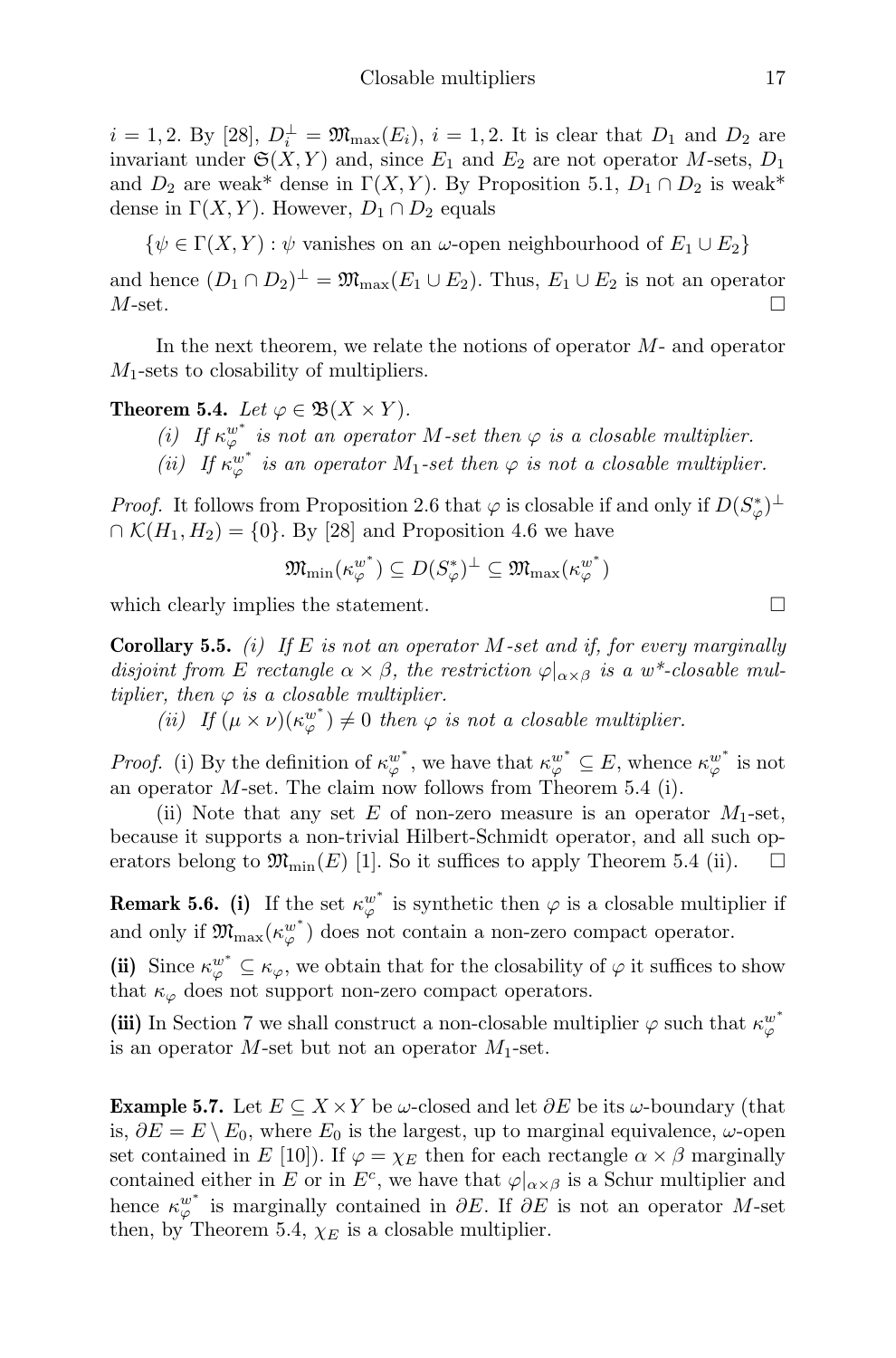We now present our first example of a non-closable multiplier, using a result on spectral (non)-synthesis.

**Example 5.8.** Let U be the bilateral shift acting on the space  $\ell^2(\mathbb{Z})$ , that is, the operator given by  $U_{e_n} = e_{n+1}, n \in \mathbb{N}$ , where  $\{e_n\}_{n \in \mathbb{Z}}$  is the standard basis of  $\ell^2(\mathbb{Z})$ . Fix  $p > 2$ . By [29, Proposition 9.9], there exist sequences  ${a_n}_{n\in\mathbb{Z}}$ ,  ${b_n}_{n\in\mathbb{Z}} \in \ell^2(\mathbb{Z})$  with  $|a_n| = |b_n|$ , and an operator  $X \in C_p(\ell^2(\mathbb{Z}))$ such that

$$
\sum_{n \in \mathbb{Z}} (a_n U^n) X(b_n U^{-n}) = 0 \text{ and } \sum_{n \in \mathbb{Z}} (a_n U^n)^* X(b_n U^{-n})^* \neq 0.
$$

Let  $W: \ell^2(\mathbb{Z}) \to L^2(\mathbb{T})$  be the inverse Fourier transform. Then  $W U W^*$  is the operator of multiplication by  $e^{it}$  and  $T = W X W^*$  is an operator in  $\mathcal{C}_p(L^2(\mathbb{T}))$ satisfying

$$
\sum_{n\in\mathbb{Z}}M_{f_n}TM_{g_n}=0 \text{ and } \sum_{n\in\mathbb{Z}}M_{\overline{f}_n}TM_{\overline{g}_n}\neq 0,
$$

where  $M_{f_n}$  and  $M_{g_n}$  are the multiplication operators by the functions  $f_n$  and  $g_n$  given by  $f_n(t) = a_n e^{int}$  and  $g_n(t) = b_n e^{-int}$ , respectively. Set  $d_n = a_n b_n$ and note that  $\{d_n\} \in \ell^1(\mathbb{Z})$ . Let  $\psi(t, s) = \sum_{n \in \mathbb{Z}} f_n(t) g_n(s) = \sum_{n \in \mathbb{Z}} d_n e^{in(t-s)}$ . As  $\sum_{n\in\mathbb{Z}}|f_n(t)|^2=\sum_{n\in\mathbb{Z}}|g_n(s)|^2=\sum_{n\in\mathbb{Z}}|d_n|<\infty$  for all  $s,t\in\mathbb{T}$ , Theorem 2.5 shows that the function  $\psi$  is a Schur multiplier on  $\mathbb{T} \times \mathbb{T}$  (equipped with the product Lebesgue measure). Let

$$
\varphi(t,s) = \begin{cases} \frac{\overline{\psi(t,s)}}{\psi(t,s)} & \text{if } \psi(t,s) \neq 0\\ 0 & \text{otherwise.} \end{cases}
$$

We claim that  $\varphi$  is not closable. To see this, assume that  $\{T_n\}_{n=1}^{\infty} \subseteq C_2(L^2(\mathbb{T}))$ is a sequence with  $T_n \to T$  in the operator norm. Then

$$
S_{\psi}(T_n) \to S_{\psi}(T) = \sum_{n \in \mathbb{Z}} M_{f_n} T M_{g_n} = 0.
$$

However,

$$
S_{\varphi}(S_{\psi}(T_n)) = S_{\overline{\psi}}(T_n) \to S_{\overline{\psi}}(T) = \sum_{n \in \mathbb{Z}} M_{\overline{f}_n} T M_{\overline{g}_n} \neq 0.
$$

Example 5.8 will be considerably strengthened later: in Proposition 7.12, we will construct an  $\omega$ -continuous function which is a non-closable multiplier. On the other hand, the above example has the advantage that it exhibits a multiplier which is not closable in  $\mathcal{C}_p$ , for each  $p > 2$ .

Let  $[0, 1]$  be the unit interval equipped with the Lebesgue measure, let  $\Delta = \{(x, y) \in [0, 1] \times [0, 1] : x < y\}$  and  $\varphi = \chi_{\Delta}$  be the characteristic function of  $\Delta$ . The multiplier  $S_{\varphi}$  is usually called the transformer of triangular truncation (see for example [14]). The following result extends the well-known fact that  $S_{\varphi}$  is not a Schur multiplier.

Proposition 5.9. The transformer of triangular truncation is closable but not w\*-closable.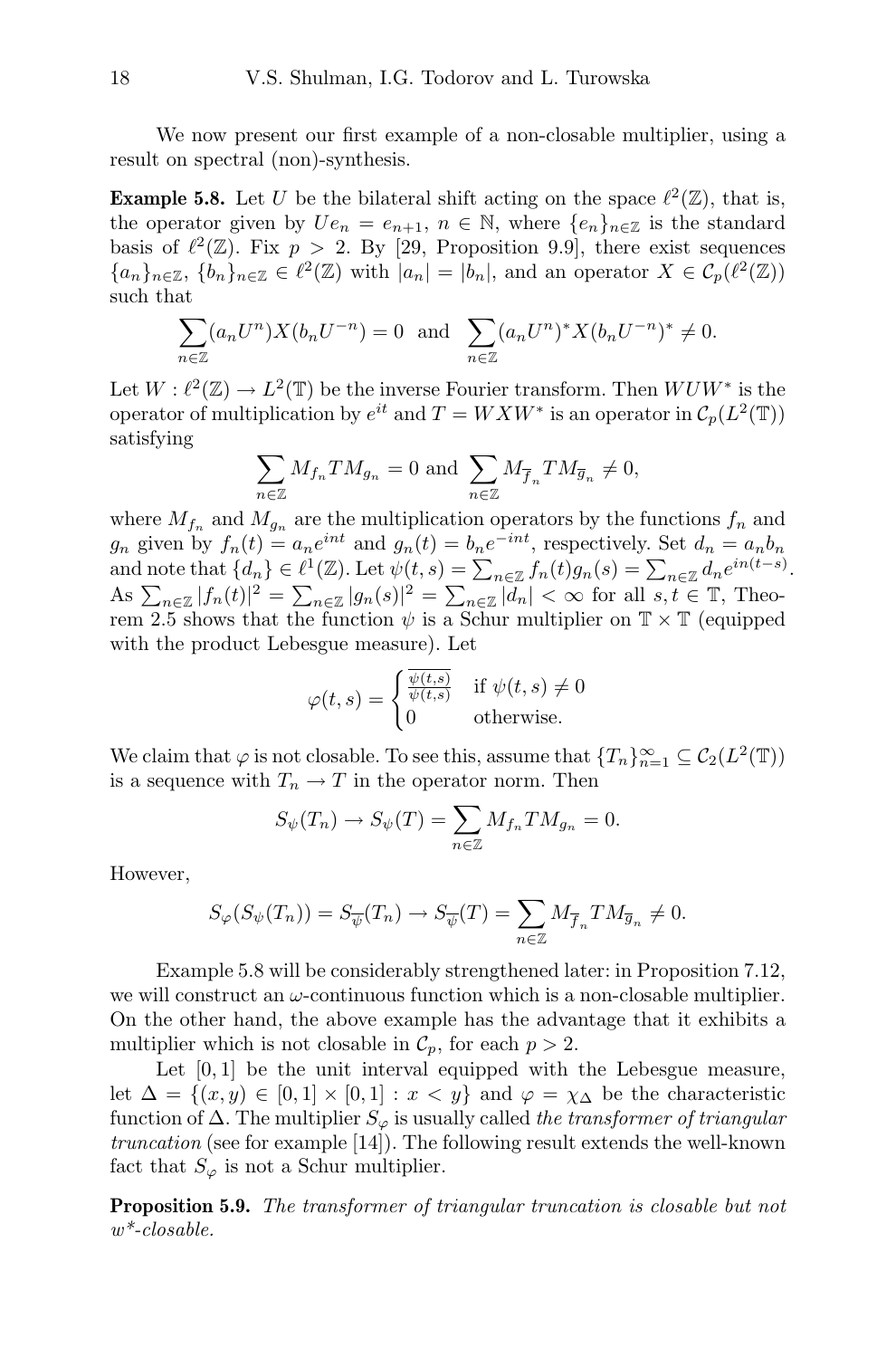*Proof.* We first show that  $\varphi$  is closable. Let  $\Lambda = \{(x, x) : x \in [0, 1]\}$  be the diagonal of the unit square. The set  $\Lambda$  only supports operators of multiplication by functions in  $L^{\infty}(0, 1)$ ; in particular, it is not an operator M-set. Since the function  $\varphi$  is constant on each rectangle marginally disjoint from Λ, the claim follows from Corollary 5.5 (i).

To show that  $\varphi$  is not w<sup>\*</sup>-closable, it suffices, by Corollary 4.5, to show that  $\varphi$  is not equivalent to an  $\omega$ -continuous function. Assume, towards a contradiction, that there exists an  $\omega$ -continuous function f such that  $f = \varphi$ almost everywhere. By Lemma 2.2,  $f = 0$  m.a.e. on  $\Delta'$  and  $f = 1$  m.a.e. on ∆.

Note that if a rectangle is marginally disjoint from  $\Delta$  or  $\Delta'$  then it is marginally disjoint from  $\Lambda$ . It follows that the same is true for any  $\omega$ -open set. Since  $f^{-1}(\mathbb{C} \setminus \{1\})$  is marginally disjoint from  $\Delta$ , we obtain that  $f = 1$ m.a.e on Λ. Similarly  $f = 0$  m.a.e. on Λ. This is a contradiction because Λ is not marginally null.

Remark The proof of Proposition 5.9 implies the following more general statement: Let  $\Delta_1$  and  $\Delta_2$  be disjoint  $\omega$ -open sets and  $\Lambda = (\Delta_1 \cup \Delta_2)^c$  be such that (a)  $\Lambda$  does not support a non-zero compact operator, and (b) for every rectangle  $\kappa$ ,  $\kappa \cap \Lambda \neq \emptyset$  implies that  $\kappa \cap \Delta_i \neq \emptyset$ ,  $i = 1, 2$ . Then  $\chi_{\Delta_1}$  is closable but not w\*-closable.

**Example 5.10.** Let  $E \subseteq X \times Y$  be an  $\omega$ -closed set such that  $E \setminus \partial E \neq \emptyset$ , where  $\partial E$  is the  $\omega$ -boundary of E, and let  $\varphi = \chi_E$ . Then  $k_{\varphi}^{w^*} = \text{null} D(S_{\varphi}^*) = \partial E$ .

In fact, if a rectangle  $\kappa$  is such that  $\kappa \cap \partial E \not\cong \emptyset$  then, by the proof of Proposition 5.9,  $\varphi|_{\kappa}$  is not  $\omega$ -continuous and hence not a w<sup>\*</sup>-closable multiplier, giving that  $\kappa$  is not marginally disjoint from  $\kappa_{\varphi}^{w^*}$ . As  $\partial E$  marginally contains  $\kappa_{\varphi}^{w^*}$  (see Example 5.7), we obtain  $\kappa_{\varphi}^{w^*} \simeq \partial E$ .

Proposition 5.9 shows that there exist closable multipliers which are not  $\omega$ -continuous. But they are continuous in the stronger pseudo-topology,  $\tau$ , introduced in Section 2.1.

**Proposition 5.11.** Any closable multiplier is  $\tau$ -continuous.

*Proof.* Let  $\varphi \in \mathfrak{S}_{\text{cl}}(X, Y)$ . If  $U \subseteq \mathbb{C}$  is an open set then

$$
f^{-1}(U) = (f^{-1}(U) \cap \kappa_{\varphi}^{w^*}) \cup ((f^{-1}(U) \cap (\kappa_{\varphi}^{w^*})^c).
$$

Since  $\kappa_{\varphi}^{w^*}$  is  $\omega$ -closed,  $(\kappa_{\varphi}^{w^*})^c$  is marginally equivalent to a countable union  $\bigcup_{i=1}^{\infty} \alpha_i \times \beta_i$  of rectangles. Moreover, for each i,  $f|_{\alpha_i \times \beta_i}$  is w<sup>\*</sup>-closable and hence  $\omega$ -continuous. This implies that  $f^{-1}(U) \cap (\alpha_i \times \beta_i)$  is marginally equivalent to a countable union of rectangles and hence the same is true for  $f^{-1}(U) \cap (\kappa_\varphi^{w^*})^c$ . It remains to note that  $(\mu \times \nu)((f^{-1}(U) \cap \kappa_\varphi^{w^*}) = 0$  because, by Corollary 5.5,  $(\mu \times \nu)(\kappa_{\varphi}^{w^*}) = 0.$ 

**Remark 5.12.** We note that the class of  $\tau$ -continuous functions is strictly larger than that of closable multipliers; see Proposition 7.12.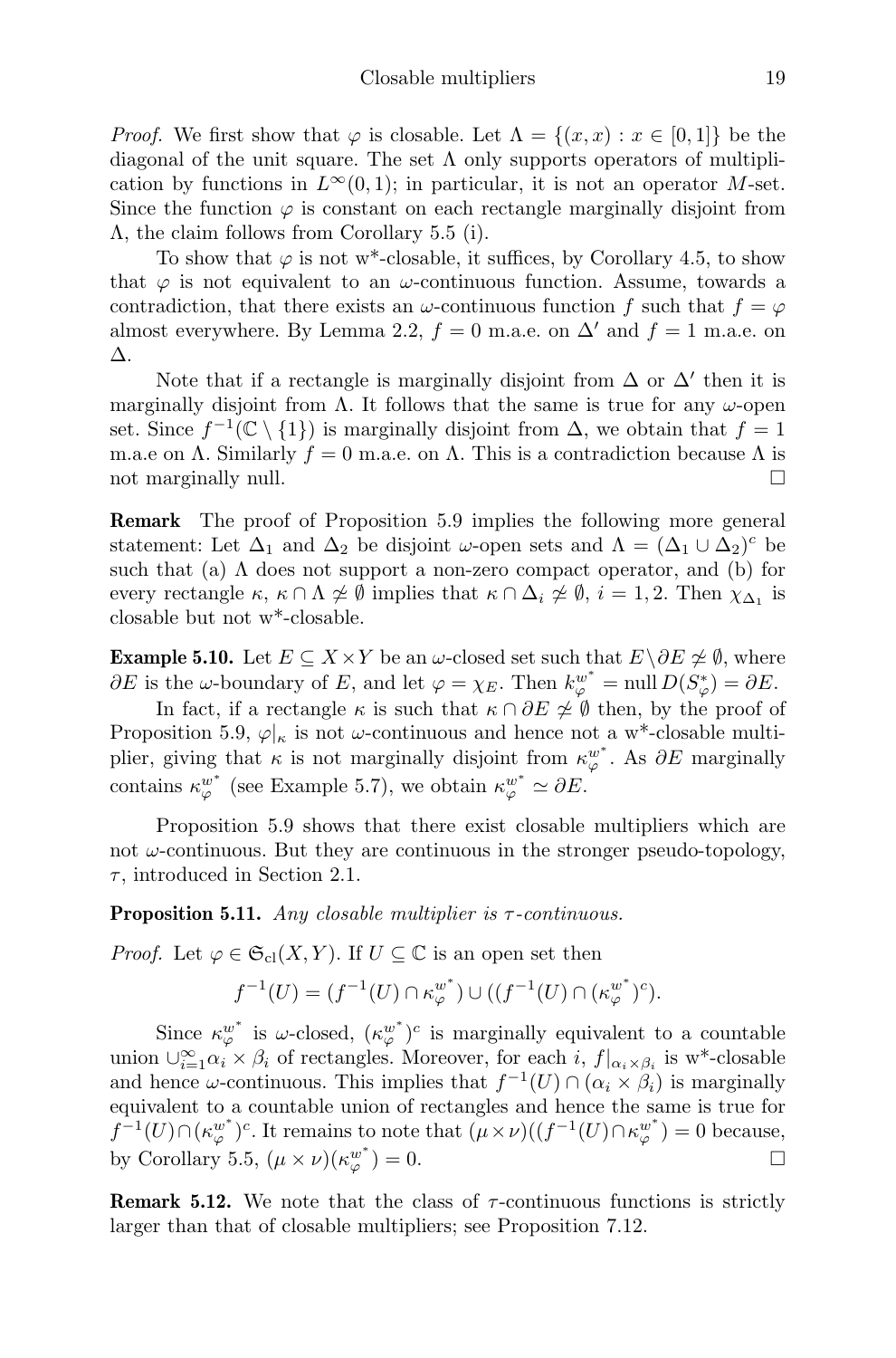#### 6. Divided differences

Let f be a continuous function on a finite or infinite open subinterval  $J \subseteq \mathbb{R}$ . The divided difference of  $f$  is the function

$$
\check{f}(x,y) = \frac{f(x) - f(y)}{x - y}
$$

defined on  $J \times J \setminus \Lambda$ , where  $\Lambda = \{(x, x) : x \in \mathbb{R}\}$ . Let  $\mu$  be a regular measure on R whose support contains J. In what follows we will assume that  $\mu$  is non-atomic and hence f is defined almost everywhere on  $J \times J$ .

The property of  $\check{f}$  being a Schur multiplier is closely related to a kind of "operator smoothness" of f. Recall that f is called *operator Lipschitz*  $(OL)$ on a compact subset  $K \subseteq J$  if there exists a constant  $D > 0$  such that

$$
||f(A) - f(B)|| \le D||A - B||
$$

for all selfadjoint operators  $A, B$  with spectra in  $K$ . The smallest constant D with this property will be denoted by  $|f|_{\text{OL}}$ .

Let  $O(f)$  be the union of all open subintervals  $I \subseteq J$  on which f is OL. It is an open subset of J. Its complement will be denoted by  $E(f)$ .

**Lemma 6.1.** Let I be a compact subset of J. A function  $\check{f}$  is a Schur multiplier on  $I \times I$  if and only if f is OL on I.

*Proof.* If  $\check{f}$  is a Schur multiplier then, for  $h_1(x, y) = (x - y)h(x, y)$ , we have

$$
||I_{\check{f}h_1}|| \le C||I_{h_1}|| \tag{1}
$$

and hence

$$
||f(A)X - Xf(A)|| \le C||AX - XA||,
$$
\n(2)

where A is the operator of multiplication by x on  $L^2(I,\mu)$  and  $X = I_h$ . By [22, Remark 2.1, Corollary 3.6] and [23, Theorem 3.4],  $f$  is OL.

Conversely, if f is OL, then (2) holds for each  $X \in \mathcal{B}(L^2(I,\mu))$  by [22, Corollary 3.6]. This implies (1) for  $L^2$ -functions of the form  $h_1(x,y) =$  $(x - y)h(x, y)$ , where  $h \in L^2(I \times I, \mu \times \mu)$ . Since functions of this form are dense in  $L^2(I \times I, \mu \times \mu)$ , and since the  $L^2$ -norm majorizes the operator norm, inequality (1) holds for all  $h_1 \in L^2(I \times I, \mu \times \mu)$ . This means that  $\check{f}$  is a Schur multiplier.

**Lemma 6.2.** If  $I_1$ ,  $I_2$  are compact intervals and  $I_1 \cap I_2 = \emptyset$  then  $\check{f}|_{I_1 \times I_2} \in$  $\mathfrak{S}(I_1,I_2)$ .

*Proof.* Since  $f(x) - f(y) \in \mathfrak{S}(I_1, I_2)$ , it suffices to show that  $\frac{1}{x-y}|_{I_1 \times I_2} \in$  $\mathfrak{S}(I_1, I_2)$ . Without loss of generality we may assume that  $I_1 = [0, a], I_2 = [b, c]$ with  $b > a$ . We have

$$
\frac{1}{x-y} = -\sum_{n=0}^{\infty} \frac{x^n}{y^{n+1}}, \quad (x,y) \in I_1 \times I_2.
$$

Since  $\parallel$  $x^n$  $\mathbb{E}_{y^{n+1}}^{x^n} \Big\|_{\mathfrak{S}(I_1,I_2)} \leq \frac{a^n}{b^{n+1}}$ , the series converges in  $\mathfrak{S}(I_1,I_2)$  in norm.  $\square$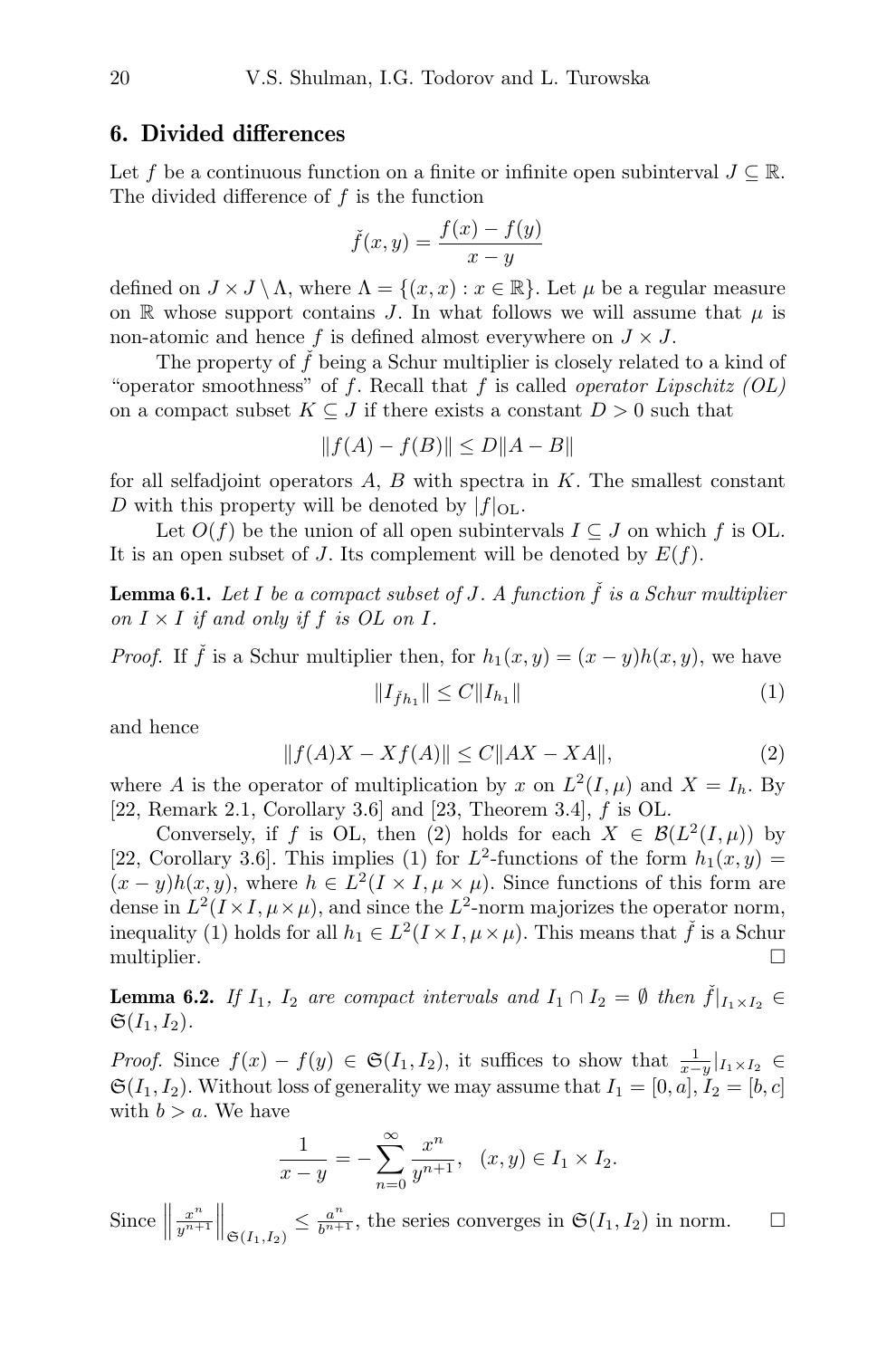The following theorem gives a precise description of the set of LMsingularity for a divided difference.

**Theorem 6.3.** For every continuous function  $f$ , we have

$$
\kappa_{\check f} \simeq \{(x,x): x \in E(f)\}.
$$

*Proof.* Write  $O(f)$  as the union of a sequence of disjoint open intervals:  $O(f) = \bigcup_{n=1}^{\infty} J_n$ . For each  $n, J_n \times J_n$  is the union of rectangles  $I_k \times I_k$ , where  $I_k$  are compact subintervals of  $J_n$ . Since, by Lemma 6.1,  $\check{f}|_{I_k \times I_k} \in \mathfrak{S}(I_k, I_k)$ , it follows that  $\check{f}|_{J_n\times J_n}\in \mathfrak{S}_{\mathrm{loc}}(J_n,J_n)$ . Thus  $(J_n\times J_n)\cap \kappa_{\check{f}}\simeq \emptyset$ . Furthermore,  $\kappa_{\tilde{f}} \subseteq \Lambda$  by Lemma 6.2. It follows that, up to a marginally null set, we have

$$
\kappa_{\check{f}} \subseteq \Lambda \setminus (\cup_{n=1}^{\infty} J_n \times J_n) = \{(x, x) : x \in E(f)\}.
$$

To prove the converse inclusion, it suffices to show by the regularity of  $\mu$  that if  $I_1$  and  $I_2$  are compact subsets of J such that  $f|_{I_1 \times I_2} \in \mathfrak{S}(I_1, I_2)$ then  $E(f) \cap I_1 \cap I_2 = \emptyset$ ; indeed, we would then have  $(I_1 \times I_2) \cap \{(x, x) : x \in$  $E(f)$ } = { $(x, x) : x \in E(f) \cap I_1 \cap I_2$ }  $\simeq \emptyset$ .

Let  $I = I_1 \cap I_2$ . By Lemma 2.4 (i),  $\check{f}|_{I \times I} \in \mathfrak{S}(I, I)$ , and Lemma 6.1 implies that f is OL on I; therefore  $I \subseteq O(f)$  and hence  $I \cap E(f) = \emptyset$ .

**Corollary 6.4.**  $\check{f}$  is a local Schur multiplier if and only if  $\mu(E(f)) = 0$ .

It is known [21] that the class of all continuous Schur multipliers on  $X \times Y$ , where X, Y are compact Hausdorff spaces, very weakly depends on the choice of Borel measures on  $X$  and  $Y$ : it depends only on the support of a measure. The above corollary shows that the class of continuous local Schur multipliers essentially depends on the choice of a measure. Indeed, a change of the measure does not change the set  $E(f)$  while the condition  $\mu(E(f)) = 0$ need not be preserved.

**Corollary 6.5.** For each f, the function  $\check{f}$  is a closable Schur multiplier.

*Proof.* By Theorem 6.3,  $\kappa_{\v{f}} \subseteq \{(x,x): x \in J\}$ . Since the diagonal  $\{(x,x):$  $x \in J$  does not support a compact operator, it follows from Theorem 5.4 that  $\hat{f}$  is not closable.

**Proposition 6.6.** There exists a function  $f : [0,1] \to \mathbb{C}$  such that  $\hat{f}$  is a Schur multiplier,  $\check{f} \neq 0$  almost everywhere and  $1/\check{f}$  is not a local Schur multiplier.

*Proof.* Let  $M$  be a Cantor-like set of non-zero Lebesgue measure (see [18]) and let  $g$  be a continuously differentiable function which is equal to zero on M and positive otherwise. Let f be its primitive function:  $f' = g$ . Then  $f \in C^2([0,1])$  and hence it is operator Lipschitz [9]; by Lemma 6.1,  $\check{f}$  is a Schur multiplier. Since f is strictly monotone,  $\hat{f} \neq 0$  almost everywhere.

The function  $1/\check{f}$  which, since f is strictly monotone, is defined almost everywhere, is not a local Schur multiplier. In fact, assuming the converse, given  $\epsilon > 0$ , we can find subsets  $X_{\epsilon}$ ,  $Y_{\epsilon}$  of [0, 1] such that  $m([0, 1] \setminus X_{\epsilon}) < \epsilon$ ,  $m([0,1] \setminus Y_{\epsilon}) < \epsilon$  and  $({\check{f}})^{-1}|_{X_{\epsilon} \times Y_{\epsilon}}$  is a Schur multiplier. Hence  $({\check{f}})^{-1}$  is equivalent to an essentially bounded function. But this is impossible since by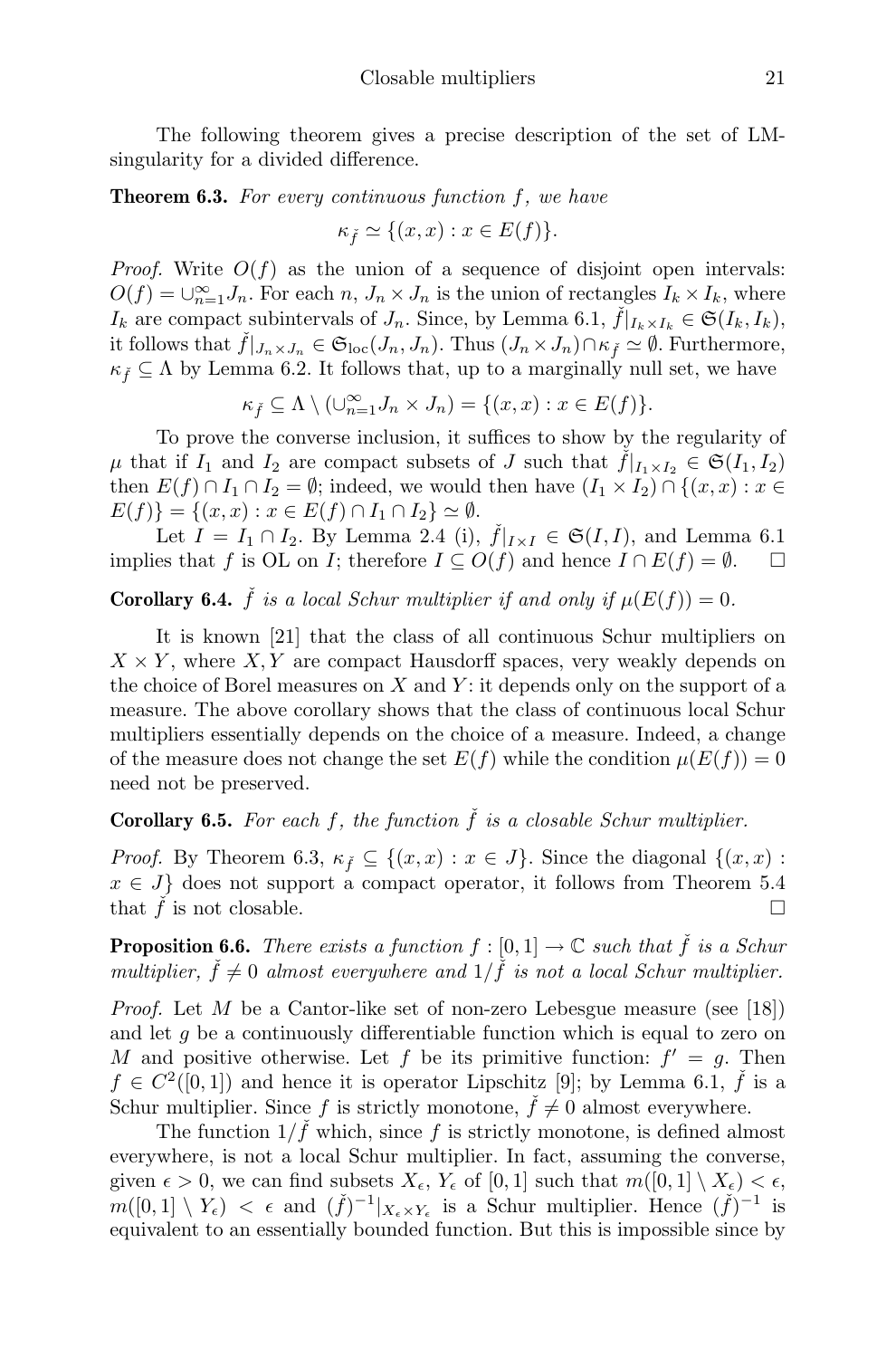construction  $(\check{f})^{-1}(x, y)$  is arbitrary large for  $(x, y)$  close to  $(x, x), x \in M$  and since  $m(M) > 0$ , the set  $\{(x, y) \in X_{\epsilon} \times Y_{\epsilon} : |(\check{f}(x, y))^{-1}| > C\}$  has positive measure for all  $C > 0$  and sufficiently small  $\epsilon > 0$ .

The divided difference  $\check{f}$  can be extended to a continuous function on  $J \times J$  if and only if f is continuously differentiable. Our next aim is to construct a continuously differentiable function f such that  $\check{f}$  is not a Schur multiplier on each rectangle with non marginally null intersection with  $\Lambda$ . For this we need an extension of the well-known result of Farforovskaya [11] (see also Peller [26]) which states that a continuously differentiable function on a compact interval need not be OL.

**Theorem 6.7.** There is a function in  $C^1([0,1])$  which is not OL on each subinterval of  $[0, 1]$ .

*Proof.* By [11], there exists  $f \in C^1([0,1])$  which is not operator Lipschitz on  $[0, 1]$ . Such function f can be chosen so that

$$
f(0) = f'(0) = f(1) = f'(1) = 0.
$$
\n(3)

To see this it suffices to choose a continuously differentiable non OL function g on a subinterval  $I \subseteq (0,1)$  and extend it to a continuously differentiable function  $f$  on [0, 1] satisfying (3).

Let us denote by  $C_0^1$  the set of all  $f \in C^1([0,1])$  satisfying (3). Let  $C_s = C^{\infty}([0,1]) \cap C_0^1$ . It is well-known that all functions in  $C^{\infty}$  are OL (in fact, it suffices for  $f$  to have a continuous second derivative). We claim that for each  $C > 0$ , there exists  $g \in C_s$ , such that  $||g||_{C^1} = 1$  and  $|g|_{\text{OL}} > C$ .

Indeed suppose that this is not true. Since  $C_s$  is dense in  $C_0^1$ , each function  $f \in C_0^1$  is the sum of a series  $\sum_{n=1}^{\infty} g_n$ , where  $g_n \in C_s$  and  $\sum_{n=1}^{\infty} ||g_n||_{C^1}$  $\infty$ . Our assumption gives  $\sum_{n=1}^{\infty} |g_n|_{\text{OL}} < \infty$  which easily implies that  $|f|_{\text{OL}} <$  $\infty$ , and so  $f \in OL$ . This is a contradiction because, as we know from [11],  $C_0^1$  is not contained in the set of all Operator Lipschitz functions.

Now, by [22], we may state that there exist operators  $A = A^*$  and X such that

$$
||g(A)X - Xg(A)|| \ge C/2||AX - XA||.
$$

Moreover, by  $[22]$ , A and X can be chosen to have finite rank. Clearly, the interval [0, 1] can be replaced by an arbitrary closed interval.

Let  $\{I_n\}$  be a sequence of subintervals of [0, 1] such that each subinterval  $J \subseteq [0,1]$  contains at least one (and hence infinitely many)  $I_n$ .

We claim that given operators of finite rank  $X_1, \ldots, X_{n-1}, A_1, \ldots, A_{n-1}$ , where  $A_i^* = A_i$ ,  $i = 1, ..., n - 1$ , and a number  $C > 0$ , there exist finite rank operators  $A = A^*$  and X, and a smooth function g such that supp  $g \subseteq I_n$ ,  $||g||_{C^{1}([0,1])} \leq 1, g(A_i) = 0, j = 1, \ldots, n-1, \text{ and } ||[g(A), X]|| \geq C ||[A, X]||.$ 

Indeed, since the spectra of all  $A_j$  are finite, one can find a subinterval J of  $I_n$  having empty intersection with  $\cup_{j=1}^{n-1} \sigma(A_j)$ . Now by the second paragraph, there exists a smooth function  $g$  with support in  $J$ , such that  $||g||_{\text{OL}} > C$  and  $||g||_{C^1} = 1$ . By the previous arguments this will imply the existence of operators A and X with the required properties.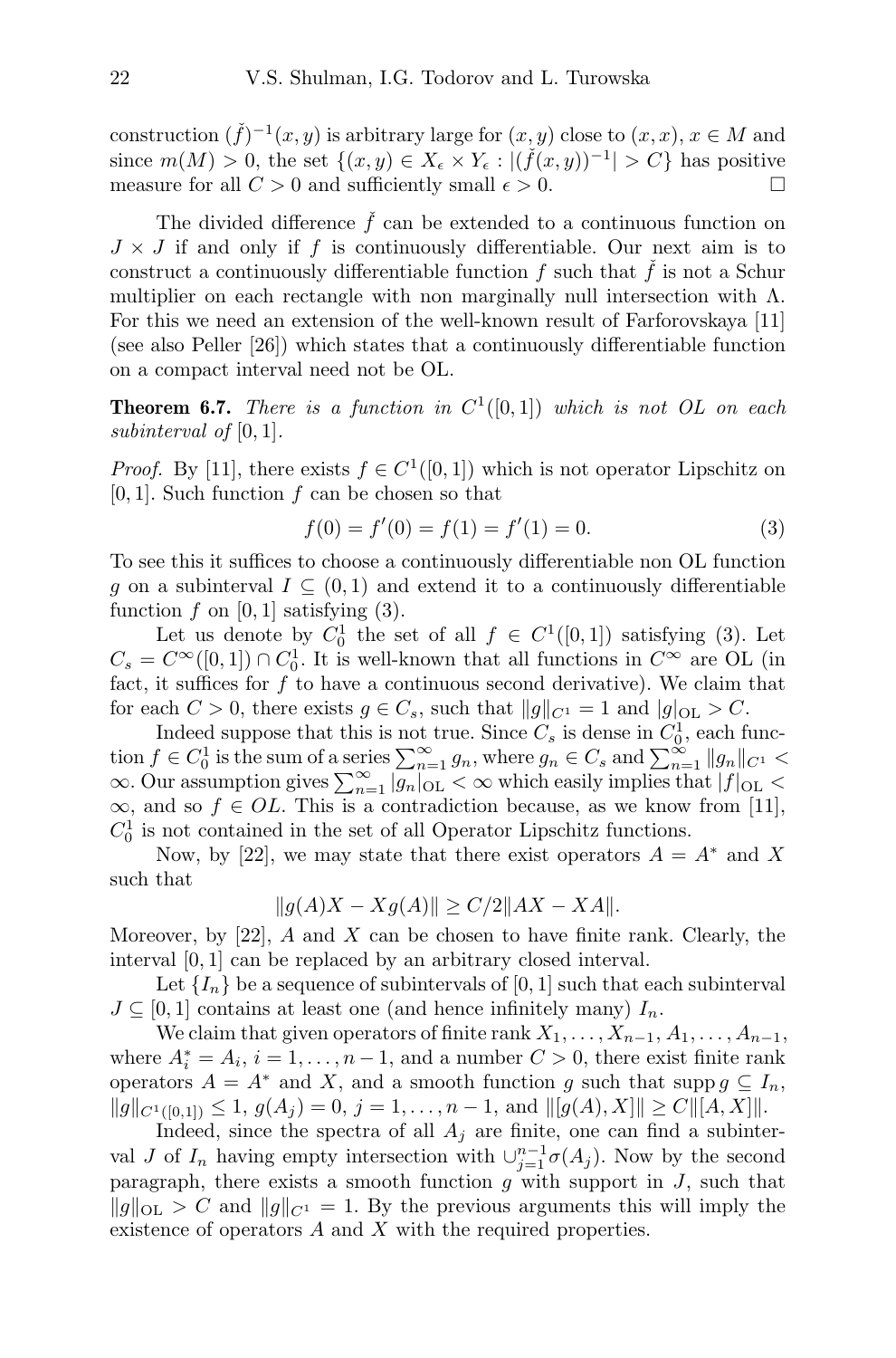This allows us to construct sequences of operators  $\{X_n\}$ ,  $\{A_n\}$ , of smooth functions  ${g_n}$  and of positive constants  ${C_n}$  such that

- 1.  $||g_n||_{C^1} \leq 1;$
- 2. supp  $g_n \subseteq I_n$ ;
- 3. each  $X_n$ ,  $A_n$  are of finite rank and  $A_n = A_n^*$ ;
- 4.  $g_n(A_i) = 0$  for  $j < n$ ;
- 5.  $||[g_n(A_n), X_n]|| \geq C_n ||[A_n, X_n]||;$
- 6.  $C_n \geq 2^n (n + \sum_{j=1}^{n-1} 2^{-j} |g_j|_{\text{OL}}).$

Let  $f(t) = \sum_{j=1}^{\infty} 2^{-j} g_j(t)$  so  $f \in C^1([0, 1])$ . Let us prove that f is not OL on any subinterval  $J \subseteq [0,1]$ . Assume the converse; then there exists  $J \subset [0,1]$ and  $C > 0$  such that  $\| [f(A), X] \| \leq C \| [A, X] \|$  for any X and  $A = A^*$  with  $\sigma(A) \subseteq J$ . By the choice of  $I_n$ , given  $m > 0$  there exists  $n > m$  such that  $I_n \subseteq J$ . Therefore

$$
f(A_n) = \sum_{j=1}^{\infty} 2^{-j} g_j(A_n) = \sum_{j=1}^{n} 2^{-j} g_j(A_n).
$$

Since  $||[f(A_n), X_n]|| \leq C ||[A_n, X_n]||$ , we have

$$
||2^{-n}[g_n(A_n), X_n]|| \le C ||[A_n, X_n]|| + \sum_{j=1}^{n-1} 2^{-j} ||[g_j(A_n), X_n]||
$$
  

$$
\le (C + \sum_{j=1}^{n-1} 2^{-j} |g_j|_{\text{OL}}) ||[A_n, X_n]||.
$$

On the other hand,

$$
\| [g_n(A_n), X_n] \| \ge C_n \| [A_n, X_n] \|.
$$

Hence

$$
C_n \le 2^n (C + \sum_{j=1}^{n-1} 2^{-j} |g_j|_{\text{OL}}).
$$

From condition (6) on the constant  $C_n$  we get  $2^n(n + \sum_{j=1}^{n-1} 2^{-j} ||g_j||_{\text{OL}}) \leq$  $2^{n}(C+\sum_{j=1}^{n-1}2^{-j}||g_{j}||_{\text{OL}})$  and hence  $n \leq C$  for every  $n \in \mathbb{N}$ , a contradiction.  $\Box$ 

**Corollary 6.8.** There exists  $f \in C^1([0,1])$  such that  $k_{\tilde{f}} = \{(x, x) : x \in [0,1]\}.$ 

*Proof.* Let f be the function constructed in Theorem 6.7. Then  $O(f) = \emptyset$ and  $E(f) = [0, 1]$ . The statement now follows from Theorem 6.3.

## 7. Multipliers of Toeplitz type

Let G be a locally compact second countable abelian group and therefore metrisable by [17, 8.3]. Let  $\mu = ds$  be the left invariant Haar measure on G. We write  $L^p(G)$  for  $L^p(G,\mu), p = 1, 2$ , and denote by  $C_c(G)$  the space of all continuous functions on G with compact support. Let  $\hat{G}$  be the dual group of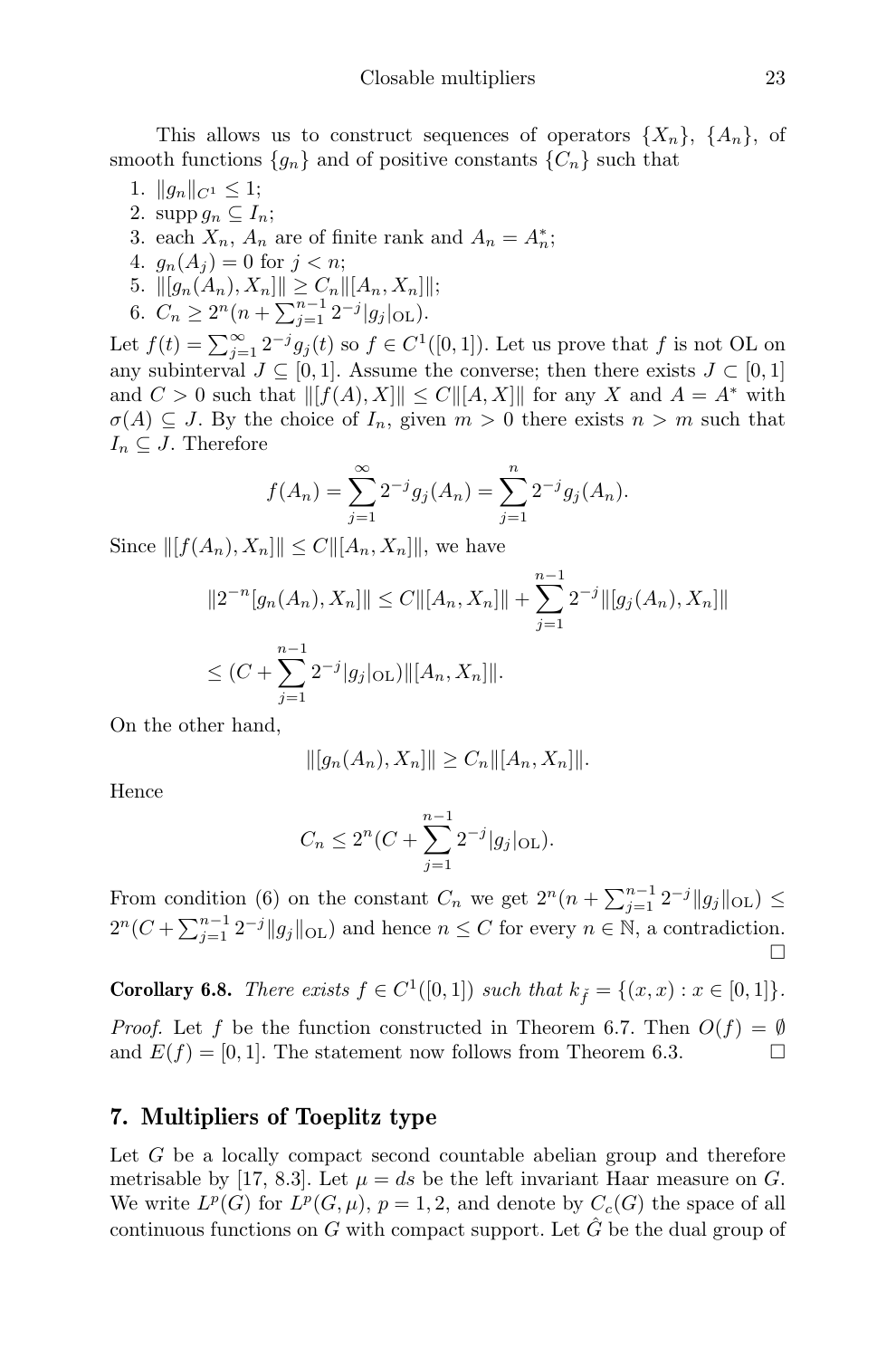G and  $A(G)$  (resp.  $B(G)$ ) be the Fourier (resp. the Fourier-Stieltjes) algebra of G. We recall that  $A(G)$  is the image of  $L^1(\hat{G})$  under Fourier transform. It is well-known that  $A(G)$  coincides with the family of functions  $t \mapsto \int_G f(s$  $t)g(s)ds = (\lambda(t)f,\bar{g}), f, g \in L^2(G)$ , where  $\lambda(t)f(s) = f(s-t)$ . The algebra  $B(G)$  is the image under Fourier transform of the convolution algebra  $M(G)$ of all bounded Radon measures on G. One has  $A(G) \subseteq B(G)$ ; equality holds if and only if G is compact. It is moreover known that  $B(G)$  coincides with the space of all multipliers  $A(G)$  (see [31]).

For a subset  $J \subseteq A(G)$ , its *null set* is defined by

$$
\text{null } J = \{ s \in G : f(s) = 0 \text{ for all } f \in J \}.
$$

Conversely, for a closed subset E of G we denote by  $I(E)$  (resp.  $J(E)$ ) the space of all  $f \in A(G)$  vanishing on E (resp. the closed hull of the space of all  $f \in A(G)$  vanishing on a neighborhood of E); we have that  $I(E)$  is the largest (resp. the smallest) closed ideal of  $A(G)$  whose null set is equal to E (see [31]).

Let N be the map sending a measurable function  $f: G \to \mathbb{C}$  to the function  $Nf: G \times G \to \mathbb{C}$  given by  $Nf(s,t) = f(s-t)$ . The functions of the form  $Nf$  will be called functions of Toeplitz type. It is well-known (see, for example, [7]) that if  $f \in L^{\infty}(G)$  then Nf is a Schur multiplier with respect to Haar measure if and only if  $f \in H$   $B(G)$ . In this section we show that the algebra of w\*-closable multipliers of Toeplitz type coincides with that of local Schur multipliers of Toeplitz type; if  $G$  is compact then both spaces coincide with the algebra of Schur multipliers of Toeplitz type, that is, with  $NA(G)$ .

We shall start with a result relating the continuity of a function  $f$  on  $G$ to the  $\omega$ -continuity of  $Nf$ .

The following lemma is certainly known but, since we were not able to find a precise reference, we include its proof for completeness. Let  $\mathcal{O}(X)$ denote the set of all open subset of a topological space X.

**Lemma 7.1.** Let X be a topological space and  $\xi : \mathcal{O}(\mathbb{C}) \to \mathcal{O}(X)$  be a union preserving map such that  $\xi(\emptyset) = \emptyset$ ,  $\xi(\mathbb{C}) = X$  and  $\xi(U \cap V) = \emptyset$  whenever  $U, V \in \mathcal{O}(\mathbb{C})$  and  $U \cap V = \emptyset$ . Then there exists a continuous function g:  $X \to \mathbb{C}$  such that  $\xi(U) = g^{-1}(U)$  for all  $U \in \mathcal{O}(\mathbb{C})$ .

*Proof.* For  $t \in X$ , let  $O(t)$  denote the union of all  $U \in \mathcal{O}(\mathbb{C})$  with  $t \notin \xi(U)$ . Since  $\xi(\mathbb{C}) = X$ , we have that  $\mathbb{C} \setminus O(t)$  is non-empty. If it contains at least two points, say  $\lambda_1$  and  $\lambda_2$ , then taking disjoint open sets  $U_i$  with  $\lambda_i \in U_i$ ,  $i = 1, 2$ , we obtain that  $t \in \xi(U_1) \cap \xi(U_2)$ . This contradicts the fact that  $\xi(U_1) \cap \xi(U_2)$  is empty.

We proved that  $\mathbb{C} \setminus O(t) = \{\lambda\}$ , for some  $\lambda \in \mathbb{C}$ . Setting  $g(t) = \lambda$ , we obtain a function  $g: X \to \mathbb{C}$ . It follows from its definition that  $g^{-1}(U) =$  $\xi(U)$ , for every  $U \in \mathcal{O}(\mathbb{C})$ . Hence, g is continuous.

For  $t \in G$ , we denote by  $\Lambda_t$  the t-shifted diagonal:

$$
\Lambda_t = \{(x, x - t) : x \in G\}.
$$

We say that a subset E of  $\Lambda_t$  is non-null in  $\Lambda_t$ , if  $m({x : (x, x-t) \in E}) > 0$ .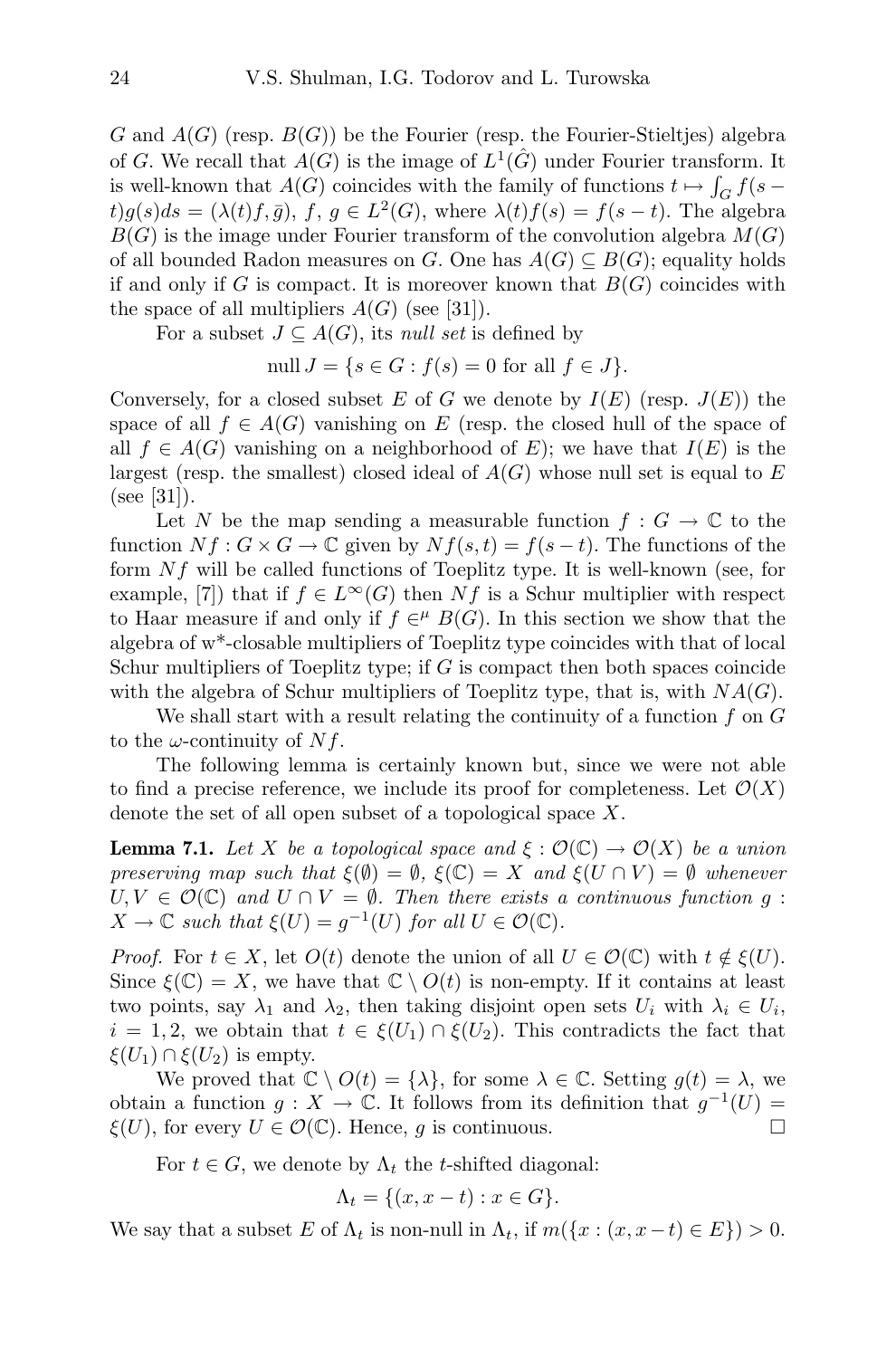For  $W \subseteq C \times G$  set

 $\pi(W) = \{t \in G : W \cap \Lambda_t \text{ is non-null in } \Lambda_t\}.$ 

Clearly  $\pi(G \times G) = G$ ,  $\pi(\emptyset) = \emptyset$  and  $\pi(W_1 \cup W_2) = \pi(W_1) \cup \pi(W_2)$ .

**Lemma 7.2.** If W is  $\omega$ -open, then  $\pi(W)$  is open.

*Proof.* Let  $s \in \pi(W)$ . It follows that there exists a rectangle  $\alpha \times \beta \subseteq W$  with non-null (in  $\Lambda_s$ ) intersection with  $\Lambda_s$ . By the σ-finiteness of the measure spaces, we may moreover assume that  $\alpha$  and  $\beta$  have finite measure. We now have  $m(\alpha \cap (\beta + s)) > 0$ . Since the function  $x \to m(\alpha \cap (\beta + x))$  is continuous (being the convolution of the L<sup>2</sup>-functions  $\chi_{\alpha}$  and  $\chi_{\beta}$ ),  $m(\alpha \cap (\beta + x)) > 0$ for all x in a neighborhood V of s. Hence  $V \subset \pi(W)$ .

**Proposition 7.3.** Let  $f: G \to \mathbb{C}$  and  $\varphi = Nf$ . The function  $\varphi$  is equivalent to an  $\omega$ -continuous function if and only if f is equivalent to a continuous function. Moreover,  $\varphi$  is  $\omega$ -continuous if and only if f is continuous.

*Proof.* If f is continuous then  $Nf$  is continuous and hence  $\omega$ -continuous. It follows easily that if f is equivalent to a continuous function then  $Nf$  is equivalent to a continuous function. We hence show the converse assertions.

Let  $\psi: G \times G \to \mathbb{C}$  be an  $\omega$ -continuous function equivalent to Nf. Thus,  $Z \stackrel{def}{=} \{(x,y) \in G \times G : Nf(x,y) \neq \psi(x,y)\}$  is a null set. Then  $M \stackrel{def}{=} \pi(Z)$  is a null subset of G. Let us say that a point  $t \in G$  is good if  $t \notin M$ .

For  $U \in \mathcal{O}(\mathbb{C})$ , set  $\xi(U) = \pi(\psi^{-1}(U))$ . It follows from Lemma 7.2 that  $\xi$  maps  $\mathcal{O}(\mathbb{C})$  to  $\mathcal{O}(G)$ . The conditions  $\xi(\mathbb{C}) = G$ ,  $\xi(\emptyset) = \emptyset$  and  $\xi(U_1 \cup U_2) =$  $\xi(U_1)\cup \xi(U_2)$  follow from the corresponding properties of  $\pi$ . We have to show that  $\xi$  sends disjoint sets to disjoint sets.

Note that if t is good and  $t \in \xi(U)$  then  $f(t) \in U$ . Indeed,  $\psi(x, x-t) \in U$ for all x belonging to a certain non-null set, by the definition of  $\xi(U)$ . Since t is good, for almost all  $x \in G$ , the pair  $(x, x - t)$  does not belong to Z hence there exists  $x \in G$  such that  $\psi(x, x - t) = Nf(x, x - t) = f(t)$ .

Now if  $U_1 \cap U_2 = \emptyset$  and  $\xi(U_1) \cap \xi(U_2) \neq \emptyset$  then  $\xi(U_1) \cap \xi(U_2)$  is an open set must contain a good point  $t \in G$ . But then  $f(t) \in U_i$ ,  $1 = 1, 2$ , a contradiction.

Applying Lemma 7.1 we obtain a continuous function  $g: G \to \mathbb{C}$  with  $\xi(U) = g^{-1}(U)$ , for all  $U \in \mathcal{O}(\mathbb{C})$ . By the above argument,  $g(t) = f(t)$  for all good t (indeed for each U containing  $g(t)$  we have that  $t \in g^{-1}(U) = \xi(U)$ whence  $f(t) \in U$ ). Thus f coincides almost everywhere with the continuous function q.

If Nf is  $\omega$ -continuous then all points are good and  $f(t) = g(t)$ , for all  $t \in G$ .

Let us say that a measurable function  $f: G \to \mathbb{C}$  belongs (resp. almost belongs) to  $A(G)$  at a point  $t \in G$  if there exist a neighborhood U of t and a function  $g \in A(G)$  such that  $f(s) = g(s)$  everywhere (resp. almost everywhere with respect to Haar measure  $\mu$ ) on U. If f belongs to  $A(G)$  at each  $t \in G$  then we say that f locally belongs to  $A(G)$  and write  $f \in A(G)^{loc}$ .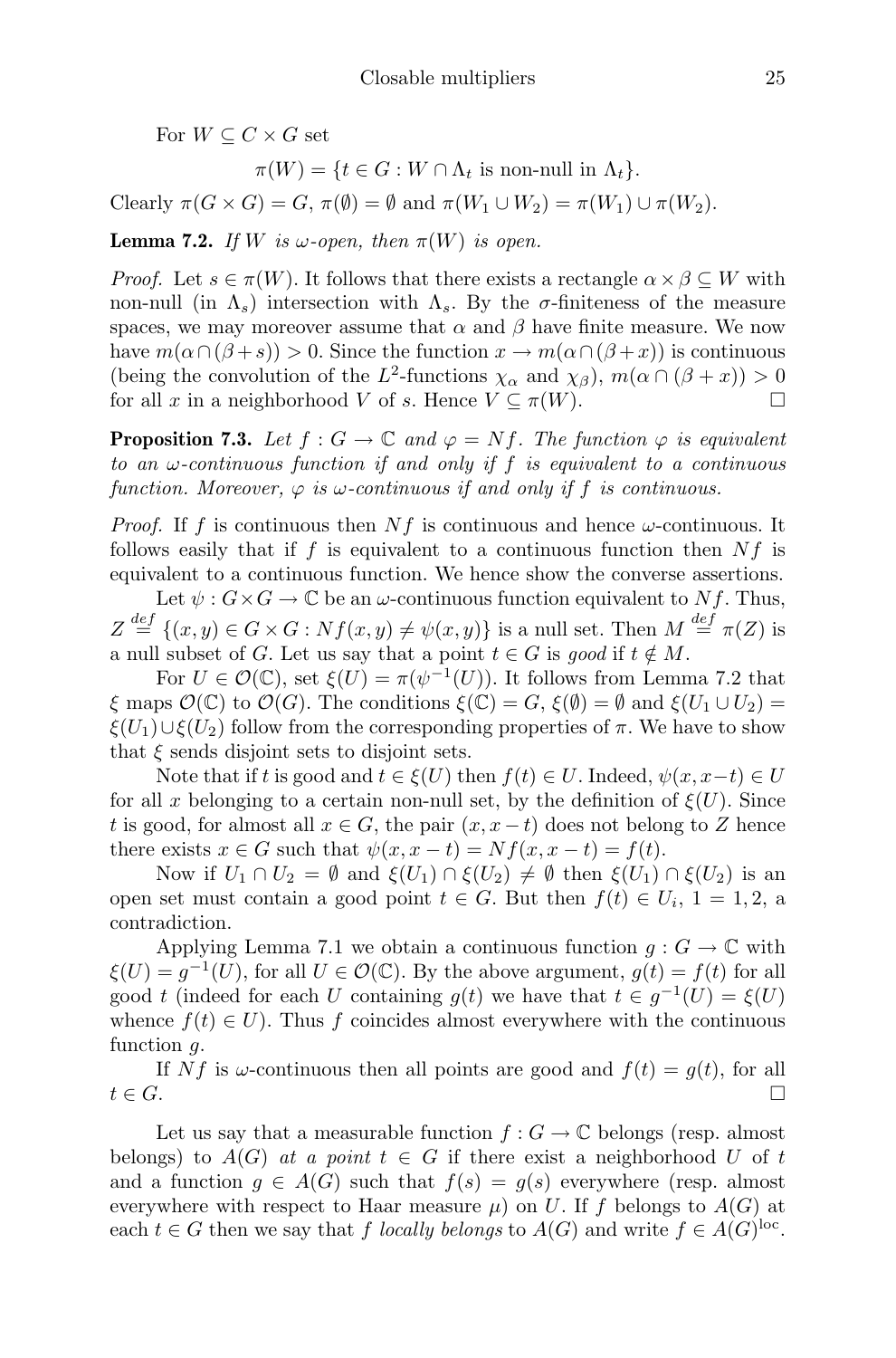It is obvious that  $A(G)^{loc} \subseteq C(G)$  and, using the regularity of  $A(G)$ , it is easy to show that if G is compact then  $A(G)^{loc} = A(G)$ . In general we have the inclusions  $A(G) \subseteq B(G) \subseteq A(G)^{loc}$ .

If f almost belongs to  $A(G)$  at each point  $t \in G$ , it is not difficult to see that f is equivalent to a function in  $A(G)$ <sup>loc</sup>. We recall that in this case we write  $f \in^{\mu} A(G)^{loc}$ .

For a measurable function  $f: G \to \mathbb{C}$ , let

$$
J_f = \{ h \in A(G) : fh \in H^{\mu} A(G) \}
$$

and  $E_f = \text{null } J_f$ . Clearly,  $J_f$  is an ideal of  $A(G)$  whence

$$
J(E_f) \subseteq \overline{J_f} \subseteq I(E_f).
$$

**Lemma 7.4.** Let  $f: G \to \mathbb{C}$  be measurable. Then

$$
E_f = \{ t \in G : f \text{ does not almost belong to } A(G) \text{ at } t \}. \tag{4}
$$

*Proof.* Let E be the set in the right hand side of (4). If  $t \in E^c$ , then f almost belong to  $A(G)$  at t and therefore there exists a neighborhood V of t such that fg is equivalent to a function in  $A(G)$  for any  $q \in A(G)$  with  $V^c \subseteq \text{null } \{g\}.$  Now if  $g \in A(G)$  takes the value 1 at t and 0 on  $V^c$  then  $g \in J_f$  and  $t \notin \text{null } g$ . Thus,  $t \notin E_f$  and hence  $E_f \subseteq E$ .

To see the reverse inclusion, let  $t \in E$  and assume that there exists  $g \in A(G)$  such that  $fg \sim h$ ,  $h \in A(G)$  and  $g(t) \neq 0$ . Then there exists a neighborhood U of t such that  $|q(s)| > \delta > 0$  for all  $s \in U$ . By the regularity of  $A(G)$ , we can find  $q \in A(G)$  such that  $q(s)g(s) = 1$  for all  $s \in U$ ; therefore  $f(s) = f(s)q(s)g(s)$  for all  $s \in U$ . Since  $f\circ q \sim hq$  on U and  $hq \in A(G)$ , the function f almost belongs to  $A(G)$  at t. We obtain a contradiction giving  $E \subseteq E_f$ .

For notational simplicity we let  $\Gamma(G) = \Gamma(G, G)$ . We shall frequently use the map  $P : \Gamma(G) \to A(G)$  given by  $P(f \otimes g)(t) = (\lambda(t)g, \overline{f})$ . Clearly, P is a surjective contraction.

For a subset  $E \subseteq G$ , let  $E^* = \{(x, y) \in G \times G : x - y \in E\}.$ 

**Theorem 7.5.** Assume that G is a subgroup of  $\mathbb{R}^n$  or  $\mathbb{T}^n$ ,  $n \in \mathbb{N}$ . Let  $f: G \to \mathbb{C}$ be a measurable function,  $\varphi = Nf$  and  $U, V \subseteq G$  be measurable sets. The following are equivalent:

(*i*)  $(U \times V) \cap E_f^* \simeq \emptyset$ ; (ii)  $\varphi|_{U\times V} \in \mathfrak{S}_{loc}(U,V);$ (iii)  $\varphi|_{U\times V} \in \mathfrak{S}_{w^*}(U, V)$ .

*Proof.* Set  $E = E_f$  and note that  $(U \times V) \cap E^* \simeq \emptyset$  if and only if  $(U' - V') \cap E =$  $\emptyset$  for some  $U' \subseteq U$  and  $V' \subseteq V$  with  $\mu(U \setminus U') = \mu(V \setminus V') = 0$ . We claim that  $f\psi \in H^{\alpha}(G)$  for every  $\psi \in A(G) \cap C_c(G)$  with supp  $\psi \subseteq E^c$ . Indeed, by Lemma 7.4, for each  $t \in E^c$  there exists a neighborhood  $V_t$  of t and a function  $g_t \in A(G)$  such that  $f \sim g_t$  on  $V_t$ . Since supp $\psi$  is compact there exists a finite set  $F \subseteq G$  such that supp $\psi \subset \bigcup_{t \in F} V_t$ . It follows from the regularity of  $A(G)$ that there exist  $h_t \in A(G)$ ,  $t \in F$ , such that  $\sum_{t \in F} h_t(x) = 1$  if  $x \in \text{supp}\psi$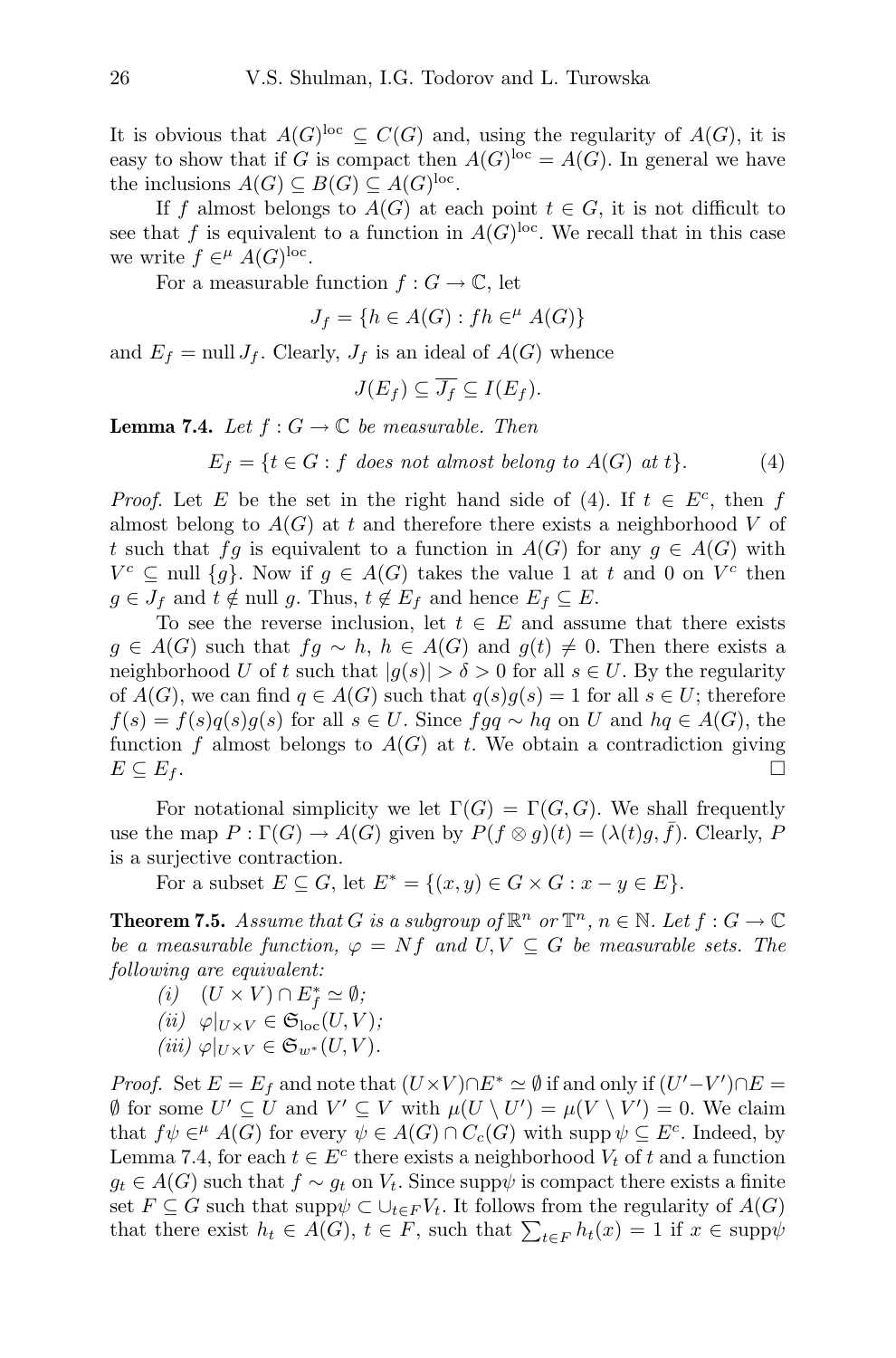and  $h_s(x) = 0$  if  $x \notin V_s$  for each  $s \in F$  (see the proof of [17, Theorem 39.21]). Then for every  $x \in G$  we have

$$
f(x)\psi(x) = \sum_{t \in F} f(x)\psi(x)h_t(x)
$$

and hence  $f\psi \sim \sum_{t \in F} g_t \psi h_t$ , giving  $f\psi \in H^{\mu} A(G)$ .

(i)⇒(ii) Suppose  $(U \times V) \cap E^* \simeq \emptyset$  and let  $U' \subseteq U$  and  $V' \subseteq V$  be measurable subsets such that  $m(U\setminus U') = m(V\setminus V') = 0$  and  $(U'-V') \cap E = \emptyset$ . Since G is second countable and  $U' - V' \subseteq E^c$ ,  $m(U \setminus U') = m(V \setminus V') = 0$ , we may choose increasing sequences  $\{K_n\}_{n=1}^{\infty}$  and  $\{L_n\}_{n=1}^{\infty}$  of compact sets such that, up to a null set,  $\bigcup_{n=1}^{\infty} K_n = U$  and  $\bigcup_{n=1}^{\infty} L_n = V$ , and a compact set  $M_n$  such that  $K_n - L_n \subseteq M_n \subseteq E^c$ . Choose, for each  $n \in \mathbb{N}$ , a function  $\psi_n \in$  $A(G) \cap C_c(G)$  supported in  $E^c$  and taking value 1 on  $M_n$ . By the previous paragraph,  $f\psi_n \in H^{\mu}(G)$  and therefore  $N(f\psi_n)$  is a Schur multiplier. Thus, for each  $\xi \in \Gamma(G)$ , we have

$$
\varphi \chi_{K_n \times L_n} \xi = N(f \psi_n) \chi_{K_n \times L_n} \xi \in^{\mu \times \mu} \Gamma(G).
$$

It follows that  $\varphi|_{K_n \times L_n}$  is a Schur multiplier and hence  $\varphi \in \mathfrak{S}_{loc}(U, V)$ .

 $(ii) \Rightarrow (iii)$  follows from Corollary 4.5.

 $(iii) \Rightarrow (i)$  We will identify  $\Gamma(U, V)$  with a subset of  $\Gamma(G)$  in a natural way. Let  $\psi = \varphi|_{U \times V}$ . By Proposition 2.6,  $D(S^*_{\psi})$  is norm dense in  $\Gamma(U, V)$ . Thus,  $P(D(S^*_{\psi}))$  is norm dense in  $P(\Gamma(U,V))$ . By Lemma 4.2 (i),  $D(S^*_{\psi}) = \{h \in$  $\Gamma(U \times V) : \psi h \in^{\mu \times \mu} \Gamma(U, V)$ . Since  $f(P(h) = P(\varphi h) \in P(\Gamma(G)) \in^{\mu} A(G)$ for every  $h \in D(S^*_{\psi})$ , the set  $\{P(h) : h \in \Gamma(U, V), fP(h) \in^{\mu} A(G)\}$  is dense in  $P(\Gamma(U, V))$ , and hence

$$
P(\Gamma(U,V)) \subseteq \overline{J_f}.
$$

This implies that

$$
E = \text{null}\,\overline{J_f} \subseteq \text{null}\,P(\Gamma(U,V)).
$$

It suffices to show that there exist subsets  $U' \subseteq U, V' \subseteq V$  such that  $\mu(U \setminus U') = \mu(V \setminus V') = 0$  and  $(U' - V') \cap \text{null } P(\Gamma(U, V)) = \emptyset$  since this will imply

$$
U' - V' \subseteq \text{null } P(\Gamma(U, V))^c \subseteq E^c
$$

and hence  $(U \times V) \cap E^* \simeq \emptyset$ .

Let  $U'$ ,  $V'$  be the sets of density points of U and V, respectively. Then, by the Lebesgue density theorem (see [25]),  $\mu(U \setminus U') = \mu(V \setminus V') = 0$ . To prove the statement, it suffices to show that  $P(\chi_U \otimes \chi_V)(s) = \mu(U \cap (V +$ s) > 0 if  $s \in U' - V'$ . Let  $s = u - v$ ,  $u \in U'$ ,  $v \in V'$  and assume that  $\mu(U \cap (V + s)) = \mu((U - u) \cap (V - v)) = 0$ . If  $B_{\epsilon}(0)$  is the closed ball with centre 0 and radius  $\epsilon$ , we then have

$$
\mu((U - u) \cap B_{\epsilon}(0)) + \mu((V - v) \cap B_{\epsilon}(0)) \leq \mu(B_{\epsilon}(0)),
$$

for each  $\epsilon > 0$ . Applying the Lebesgue density theorem we obtain

$$
2 = 1 + 1 = \lim_{\epsilon \to 0} \frac{\mu((U - u) \cap B_{\epsilon}(0))}{\mu(B_{\epsilon}(0))} + \lim_{\epsilon \to 0} \frac{\mu((V - v) \cap B_{\epsilon}(0))}{\mu(B_{\epsilon}(0))} \le 1,
$$

a contradiction.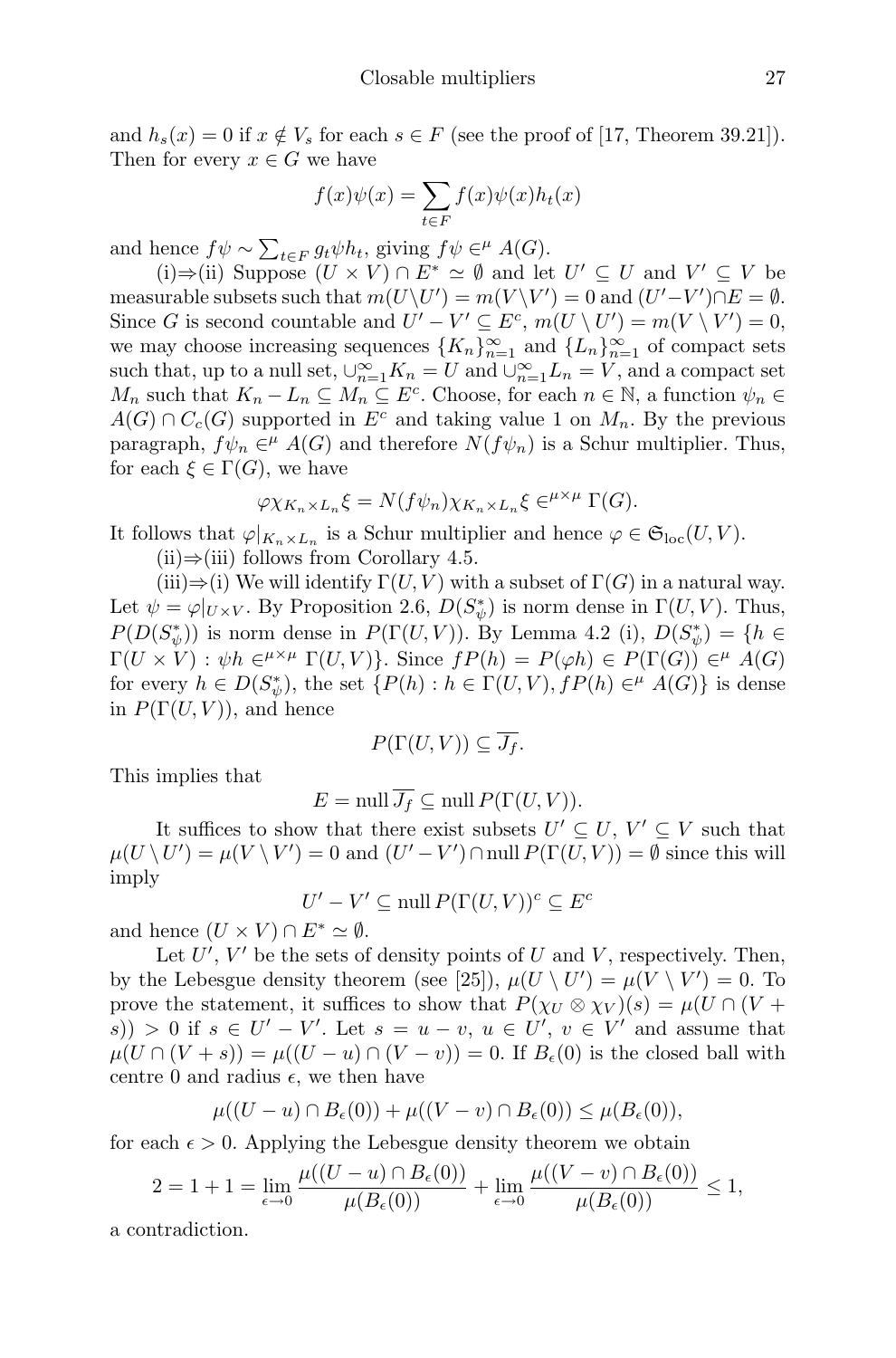**Remark 7.6.** (i) The condition that G be a subgroup of  $\mathbb{R}^n$  or  $\mathbb{T}^n$  is only used to prove the implication (iii) $\Rightarrow$ (i), where we appeal to the Lebesgue density theorem. The statement remains true for more general groups (in particular, for Lie groups), for which there is an analog of the Lebesgue theorem (see [8, 24]).

(ii) Taking  $U = V = G$ , we see that  $\varphi \in \mathfrak{S}_{w^*}(G, G)$  implies  $E_f = \emptyset$  for any group  $G$ , since in this case the arguments in the proof of Theorem 7.5 give  $\overline{J_f} = P(\Gamma(G)) = A(G).$ 

We note some consequences of Theorem 7.5. In the next corollary, which gives a precise description of the sets  $\kappa_{\varphi}$  and  $\kappa_{\varphi}^{w^*}$ , we assume that G satisfies the conditions of Theorem 7.5 (see also Remark 7.6 (i)).

**Corollary 7.7.** Let  $f: G \to \mathbb{C}$  be a measurable function and  $\varphi = Nf$ . Then  $\kappa_{\varphi} \simeq \kappa_{\varphi}^{w^*} \simeq (E_f)^*.$ 

The following theorem shows that the set of local Schur multipliers and that of w\*-closable multipliers coincide in the class of Toeplitz functions.

**Theorem 7.8.** Let  $G$  be an arbitrary second countable locally compact abelian group. Let  $f: G \to \mathbb{C}$  be a measurable function and  $\varphi = Nf$ . The following are equivalent:

(i)  $f \in^{\mu} A(G)^{\text{loc}};$ 

(ii)  $\varphi$  is a local Schur multiplier;

(iii)  $\varphi$  is a w<sup>\*</sup>-closable multiplier.

If G is compact then the above statements are equivalent to  $(iv)$   $\varphi$  is a Schur multiplier.

*Proof.* We note that  $f \in H^{\mu}$  A(G)<sup>loc</sup> if and only if  $E_f = \emptyset$ . The equivalence  $(i)$ ⇔ $(ii)$  ⇔ $(iii)$  follows from Theorem 7.5 and Remark 7.6(ii).

Assume that G is compact. Then (i) $\Leftrightarrow$  (iv) follows from the equality  $A(G) = A(G)^{loc}$  and the fact that Nf is a Schur multiplier if and only if  $f \in^m A(G)$ .  $\Box$   $A(G)$ .

Our next result shows that the class of  $\omega$ -continuous functions is strictly larger than the class of w\*-closable multipliers.

**Corollary 7.9.** Let G be a compact abelian group,  $f \in C(G) \setminus A(G)$  and  $\varphi = Nf$ . Then  $\varphi$  is  $\omega$ -continuous but not w<sup>\*</sup>-closable.

*Proof.* Since  $\varphi$  is the composition of the continuous function g, given by  $g(s,t) = s-t$ , and the continuous function f, it is  $\omega$ -continuous. By Theorem 7.8,  $\varphi$  is not a w<sup>\*</sup>-closable multiplier.

**Example 7.10.** Let  $\Delta = \{(x, y) \in \mathbb{R} : x \leq y\}$ . Then  $\chi_{\Delta}(x, y) = \chi_{(-\infty, 0]}(x - y)$ is not a w<sup>\*</sup>-closable multiplier, since  $\chi_{(-\infty,0]}$  does not almost belong to  $A(\mathbb{R})$ at  $x = 0$ .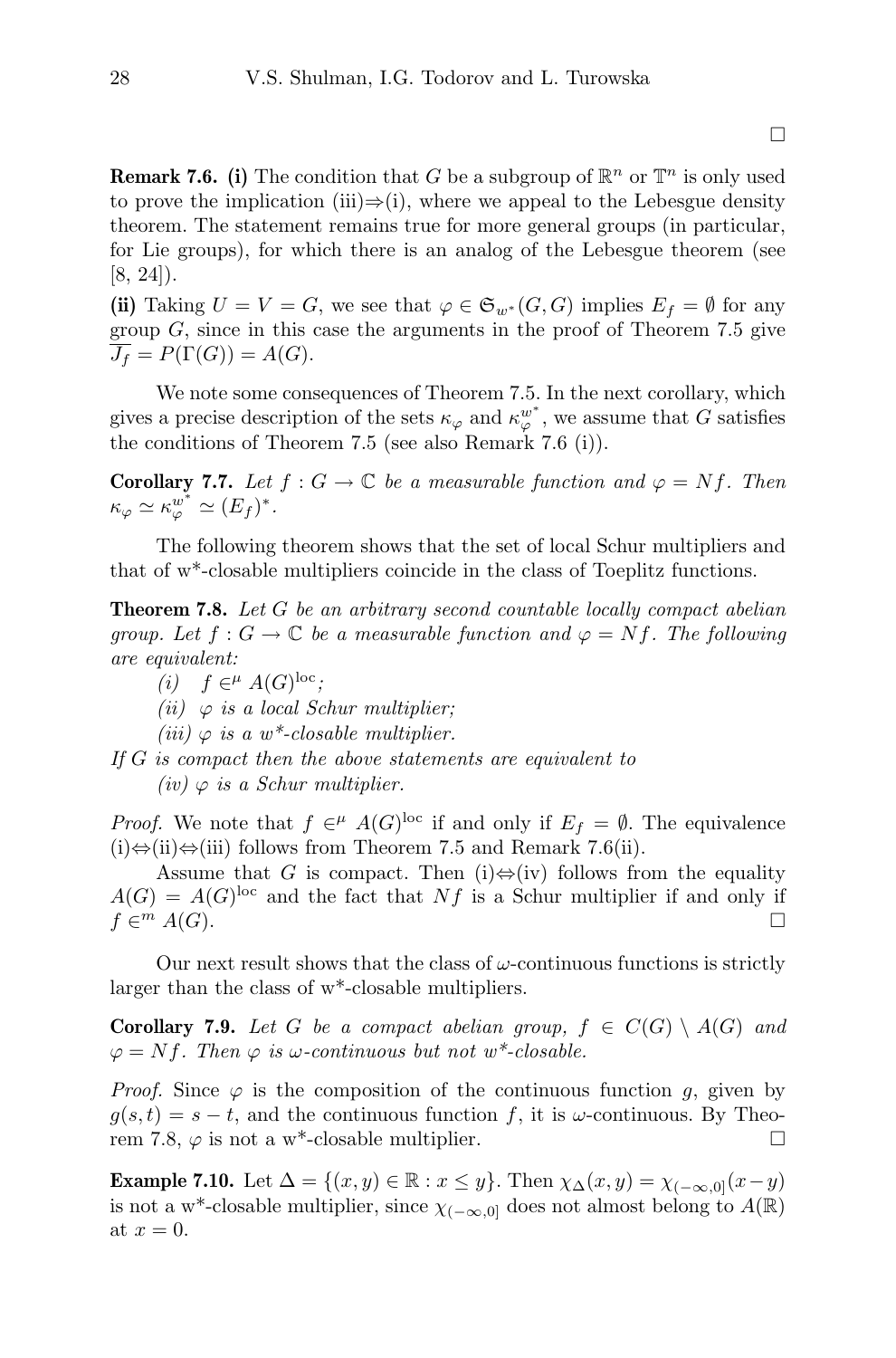**Remark 7.11.** It is known that there exists a function  $f \in B(\mathbb{R})$  such that  $f > 0$  on R, but  $1/f \notin B(\mathbb{R})$  ([13, §32]). Since a function of Toeplitz type  $w(s,t) = f(s-t), s,t \in \mathbb{R}, f \in C(\mathbb{R}),$  is a Schur multiplier if and only if  $f \in$  $B(\mathbb{R})$ , we obtain a positive Schur multiplier w such that  $1/w$  is not a Schur multiplier. However,  $1/w$  is a local Schur multiplier, since  $1/f \in A(\mathbb{R})^{\text{loc}}$ . To see this, we note that f belongs locally to  $A(\mathbb{R})$  and hence for each  $s \in \mathbb{R}$ there exists a neighbourhood  $V_s$  and  $g \in A(\mathbb{R})$  such that  $f = g$  on  $V_s$ . Since  $g(s) \neq 0$  on  $V_s$ , using the regularity of  $A(\mathbb{R})$  one can find  $h \in A(\mathbb{R})$  such that  $hg = 1$  on  $V_s$ . As  $h = 1/f$  on  $V_s$  and s is arbitrary, we have  $1/f \in A(G)^{loc}$ .

Note that, by Proposition 6.6, there exists a Schur multiplier  $w$  such that  $w(s, t) \neq 0$  almost everywhere and  $1/w$  is not a local Schur multiplier.

**Proposition 7.12.** There exists an  $\omega$ -continuous non-closable extremely-non-Schur multiplier.

*Proof.* Since each continuous function on  $G \times G$  is  $\omega$ -continuous with respect to the Haar measure, it suffices to exhibit a continuous function  $f$  such that Nf is non-closable and  $\kappa_f = G \times G$ . Let  $G = \mathbb{T}$ . By [20, Chapter II, Theorem 3.4, for any set  $S \subseteq \mathbb{T}$  of Lebesgue measure zero there exists a function  $h \in C(\mathbb{T})$  whose Fourier series diverges at every point of S. We can choose S so that its closure is T and take the corresponding  $f \in C(T)$ . Let  $\varphi = Nf$ . By the Riemann Localisation Lemma, any function which belongs to  $A(T)$  at  $x \in \mathbb{T}$  has a convergent Fourier series at x. Thus,  $\mathbb{T} \subseteq E_f$  and hence  $E_f = \mathbb{T}$ .

By Corollary 7.7, we have  $\kappa_{\varphi} \simeq \kappa_{\varphi}^{w^*} \simeq \mathbb{T}^2$  and therefore  $\varphi$  is extremellynon-Schur multiplier. Moreover, applying now Proposition 4.6, we obtain null  $D(S^*_{\varphi}) = \mathbb{T}^2$  and hence  $D(S^*_{\varphi}) = \{0\}$ , showing that  $\varphi$  is non-closable.  $\Box$ 

Now assume G is compact, so that  $\hat{G}$  is discrete. Then  $A(G) = \{ \sum_{\chi \in \Gamma} c_{\chi} \chi :$  $\sum_{\chi \in \Gamma} |c_{\chi}| < \infty$ . The space of pseudomeasures  $PM(G) = A(G)^*$  can be identified with  $\ell^{\infty}(\hat{G})$  via Fourier transform:  $F \to {\{\hat{F}(\chi)\}}_{\chi \in \Gamma}$ . A pseudomeasure  $F \in PM(G)$  is called a *pseudofunction* if  $\hat{F}$  vanishes at infinity. We recall that  $PM(G)$  is an  $A(G)$ -module with respect to the operation  $fF(g) = F(fg)$ , for  $F \in PM(G), f, g \in A(G)$ , and that the support supp F of a pseudomeasure F is the set  $\{x \in G : fF \neq 0 \text{ whenever } f(x) \neq 0, f \in A(G)\}.$ 

If E is a closed subset of G we let  $PM(E)$  (resp.  $N(E)$ ) denote the space of all pesudomeasures supported in  $E$  (resp. the weak\* closed hull of the space of all measures  $\mu \in M(G)$  supported in E). Here, by the weak\* topology we mean the  $\sigma(PM(G), A(G))$ -topology. Clearly,  $N(E) \subseteq PM(E)$ . Moreover,  $PM(E)$  (resp.  $N(E)$ ) is the largest (resp. smallest) weak\* closed subspace the support of whose every element is in E. Moreover,  $N(E) = I(E)^{\perp}$  and  $PM(E) = J(E)^{\perp}.$ 

Recall that a closed set  $E \subseteq G$  is called an M-set (resp. an  $M_1$ -set) if  $PM(E)$  (resp.  $N(E)$ ) contains a non-zero pseudofunction. It is known that there exists an M-set which is not an  $M_1$ -set, see [15, Section 4.6]. In what follows we shall give some sufficient conditions for a function of Toeplitz type to be a closable or a non-closable multiplier, based on the above notions.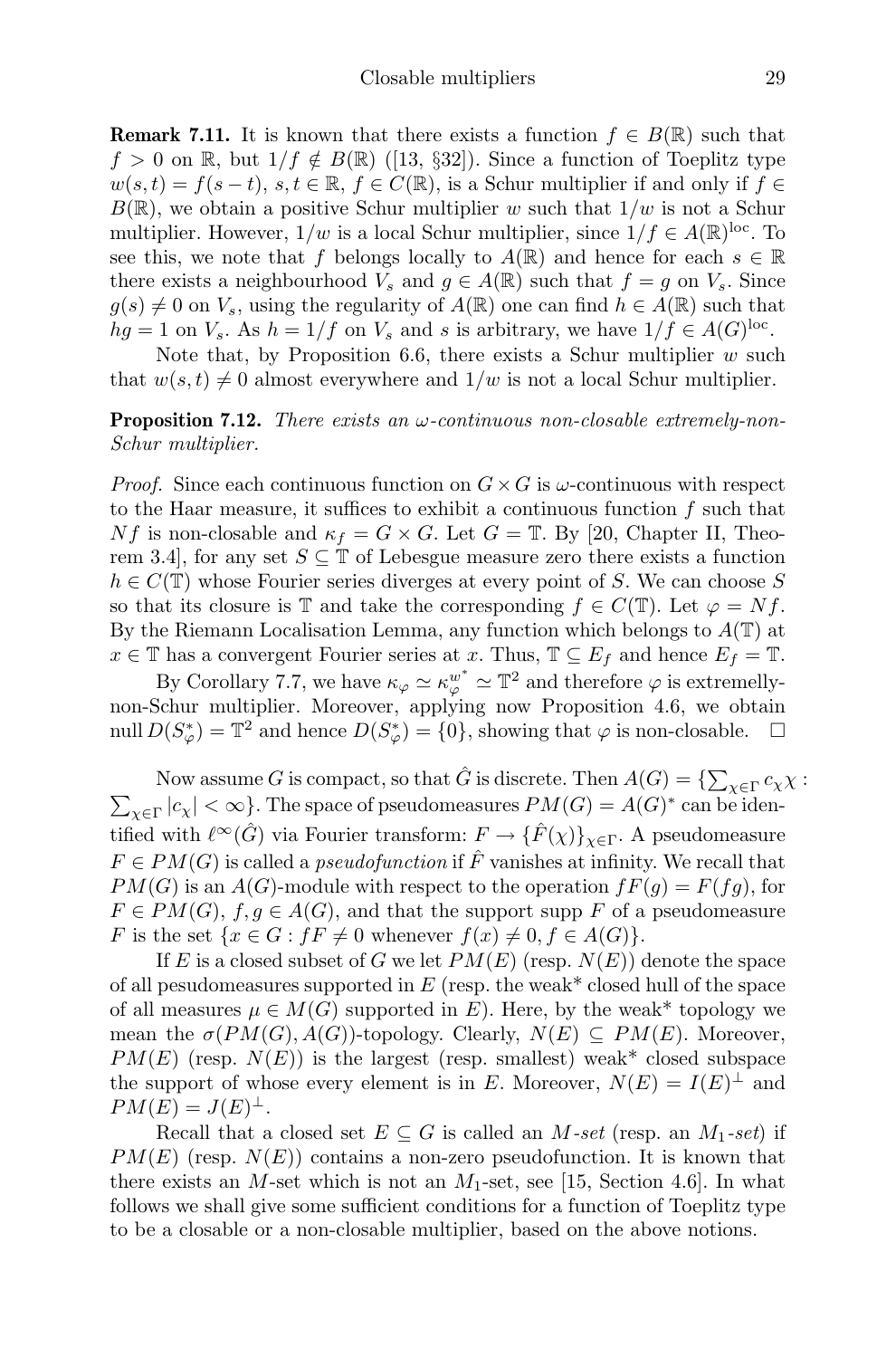In [12], Froelich studied the question of when a given closed set supports a non-zero compact operator and a non-zero pseudo-integral compact operators. The next result uses ideas from [12]. We will use the fact that the restriction of the map N (given by  $Nf(x, y) = f(x-y)$ ) to  $A(G)$  takes values in the Varopoulos algebra  $V(G) \stackrel{def}{=} C(G) \hat{\otimes} C(G) \subseteq \Gamma(G)$ .

We will need a modification of the module action of  $L^1(G)$  on  $V(G)$ described on p. 365 of [30]. For  $\psi \in \Gamma(G)$  and  $r \in G$ , write  $r \cdot \psi$  for the function given by  $r \cdot \psi(s,t) = \psi(s+r,t+r)$ . If  $f \in C(G)$ , let  $f \cdot \psi = \int_G (r \cdot \psi(s))$  $\psi$ f(r)dr, where the integral is understood in the Bochner sense. Following the arguments in [30], one can show that the action on  $C(G)$  on  $\Gamma(G)$  extends to an action of  $L^1(G)$  on  $\Gamma(G)$  and that if  $\{f_\alpha\}_\alpha$  is a bounded approximate identity for  $L^1(G)$  then  $f_{\alpha} \cdot \psi \to \psi$  for every  $\psi \in \Gamma(G)$ .

The following lemma establishes that E is an  $M_1$ -set if and only if  $E^*$ is an operator  $M_1$ -set. This justifies the terminology introduced in Section 5.

**Lemma 7.13.** Let  $E \subseteq G$  be a closed set. The space  $\mathfrak{M}_{\text{min}}(E^*)$  contains a non-zero compact operator if and only if E is an  $M_1$ -set.

*Proof.* Let K be a non-zero compact operator supported on  $E^*$ . Then there exist  $\gamma, \delta \in \hat{G}$  such that  $c_{\delta,\gamma} \stackrel{def}{=} (K\gamma, \delta) \neq 0$ . Let F be the pseudomeasure given by

$$
\hat{F}(\chi) = c_{\gamma - \delta + \chi, \chi}, \ \ \chi \in \hat{G}.
$$

Since K is compact,  $\hat{F}$  is a pseudo-function. For each  $v = \sum_{\chi \in \hat{G}} a_{\chi} \chi \in I(E)$ (the sum being absolutely convergent), we have

$$
F(v) = \sum_{\chi \in \hat{G}} a_{\chi} \hat{F}(\chi) = \sum_{\chi} a_{\chi} (K\chi, \gamma - \delta + \chi)
$$
  

$$
= \langle K, \sum_{\chi \in \hat{G}} a_{\chi} \chi \overline{\chi(\gamma - \delta)} \rangle = \langle K, \tilde{v} \rangle,
$$

where  $\langle \cdot, \cdot \rangle$  is the duality between  $\mathcal{B}(L^2(G))$  and  $\Gamma(G)$  and  $\tilde{v}$  is the function given by  $\tilde{v}(s,t) = Nv(s,t)\overline{(\gamma-\delta)(t)}$ . Since Nv vanishes on  $E^*$  and  $K \in$  $\mathfrak{M}_{\text{min}}(E^*)$ , we have that  $F(v) = 0$ , showing that F is a pseudofunction in  $N(E)$ . Thus E is an  $M_1$ -set.

Conversely, assume that  $E$  is an  $M_1$ -set and let  $F$  be a non-zero pseudofunction in  $N(E)$ . We let K be the operator on  $L^2(G)$  defined by  $K\chi = \hat{F}(\chi)\chi$ on the orthonormal basis  $\hat{G}$  of  $L^2(G)$ . Then for  $v \in I(E)$ , we have

$$
\langle K, Nv \rangle = F(v) = 0.
$$

Suppose that  $\psi \in \Gamma(G)$  vanishes marginally almost everywhere on  $E^*$ . For  $\chi \in \hat{G}$ , define the functions  $\psi^{\chi}$  and  $\tilde{\psi}^{\chi}$  by

$$
\psi^{\chi}(s,t) = \chi \cdot \psi(s,t)
$$
 and  $\tilde{\psi}^{\chi}(s,t) = \chi(s)\psi^{\chi}(s,t)$ .

We have that  $\psi^\chi, \tilde{\psi}^\chi \in \Gamma(G)$ , and  $\tilde{\psi}^\chi(s+r,t+r) = \tilde{\psi}^\chi(s,t)$  marginally almost everywhere, for each  $r \in G$  (see [30, Theorems 3.1 and 4.6]). Therefore, by [30, Proposition 4.5],  $\tilde{\psi}^{\chi} \in NA(G)$ . Since  $\tilde{\psi}^{\chi}$  vanishes on  $E^*, \tilde{\psi}^{\chi} = Nv$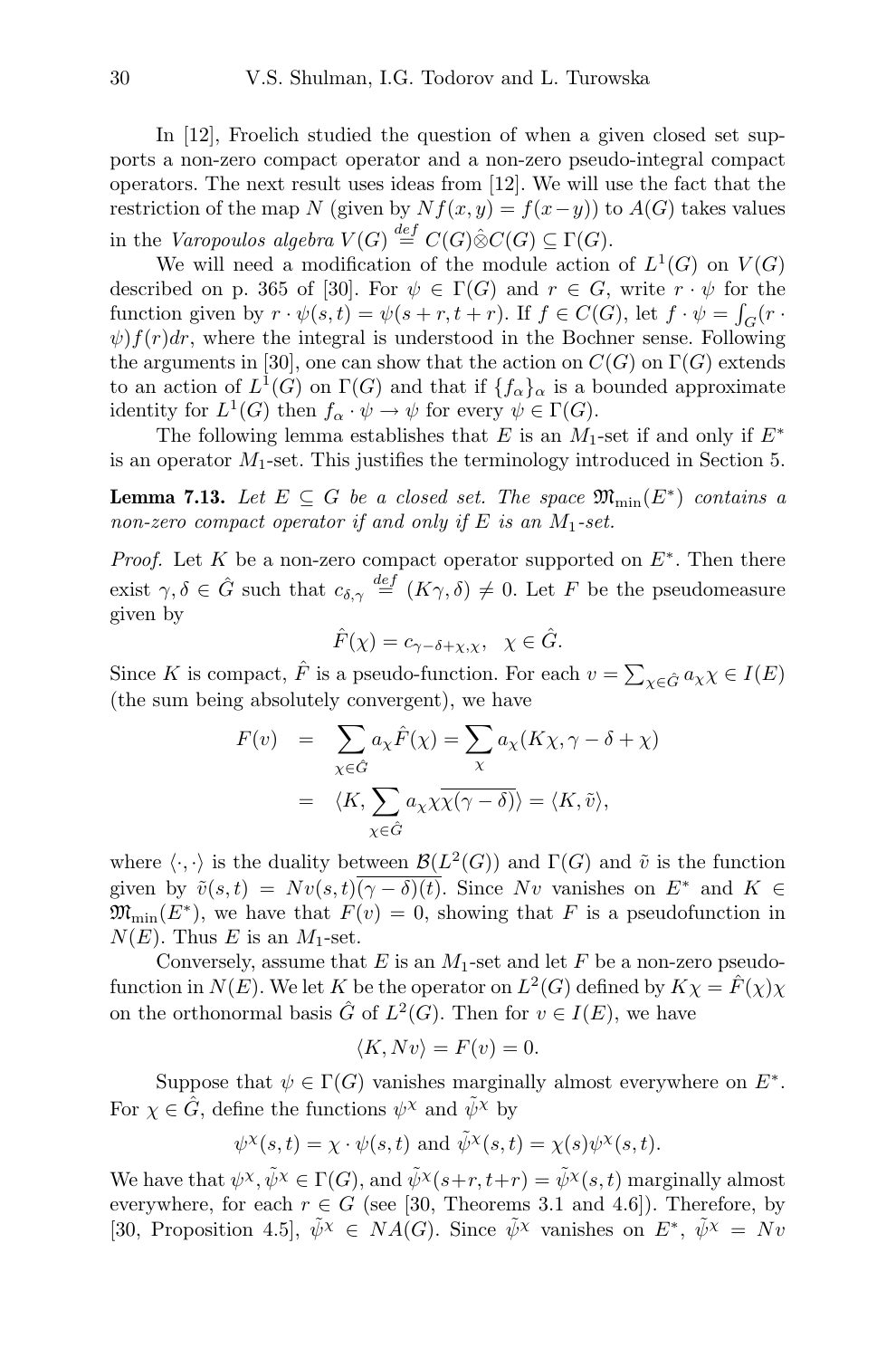for some v vanishing on E. By the previous paragraph,  $\langle K, \tilde{\psi}^{\chi} \rangle = 0$ . This implies that  $\langle K, \psi^{\chi} \rangle = 0$ . In fact, if  $\chi \equiv 1$ , this is trivial; if  $\chi \not\equiv 1$  we have  $\psi^{\chi}(s,t) = \chi(-s)\tilde{\psi}^{\chi}(t,s) = \chi(-s)\nu^{\chi}(s-t)$  for some  $\nu^{\chi} \in A(G)$  and then writing  $v^{\chi}(s) = \sum_{\tau \in \hat{G}} a_{\tau} \tau(s)$  and taking into account that  $(\bar{\chi}\tau, \tau) = 0$  for all  $\tau \in \hat{G}$ , we obtain

$$
\langle K, \psi^{\chi} \rangle = \sum_{\tau \in \hat{G}} a_{\tau} (K \bar{\chi} \tau, \tau) = \sum_{\tau \in \hat{G}} a_{\tau} F(\bar{\chi} \tau) (\bar{\chi} \tau, \tau) = 0.
$$

Finally, we let  $\{u_{\alpha}\}\$ be a bounded approximate identity for  $L^{1}(G)$  chosen from span $\{\chi : \chi \in \hat{G}\}\$ . For each  $\alpha$ , we have that  $u_{\alpha} \cdot \psi \in \text{span}\{\psi^{\chi} : \chi \in \hat{G}\}\$ and hence  $\langle K, u_{\alpha} \cdot \psi \rangle = 0$  giving  $\langle K, \psi \rangle = 0$ . Since  $\psi$  is an arbitrary element of  $\Gamma(G)$  vanishing on  $E^*$ , we conclude that  $K \in \mathfrak{M}_{\text{min}}(E^*$ ).

**Proposition 7.14.** Let  $f : G \to \mathbb{C}$  be a measurable function and  $\varphi = Nf$ . Then the following holds:

- (i) If  $E_f$  is not an M-set then  $\varphi$  is closable.
- (ii) If  $E_f$  is an M<sub>1</sub>-set then  $\varphi$  is not closable.

*Proof.* (i) By [12, Theorem 1.2.7, Lemma 1.2.10],  $\mathfrak{M}_{\max}(E_f^*)$  does not contain a non-zero compact operator. The statement now follows from Theorem 5.4 (i) and Corollary 7.7.

(ii) follows from Theorem 5.4 (ii), Corollary 7.7 and Lemma 7.13.  $\Box$ 

**Remark 7.15.** We note that if  $E_f$  satisfies spectral synthesis then  $\varphi$  is closable if and only if  $E_f$  is an M-set.

We say that a subset  $E \subseteq G$  is  $\tau_0$ -open if E is equivalent, with respect to the Haar measure, to an open subset of G. A function  $f: G \to \mathbb{C}$  is said to be  $\tau_0$ -continuous if  $f^{-1}(U)$  is  $\tau_0$ -open for any open  $U \subseteq G$ .

**Proposition 7.16.** Let  $f: G \to \mathbb{C}$  be a measurable function and  $\varphi = Nf$ . If  $\varphi$ is closable then f is  $\tau_0$ -continuous.

*Proof.* Since f almost belongs to  $A(G)$  at each point  $t \in E_f^c$ , it is equivalent to a continuous function h on  $E_f^c$ . In fact, for each  $t \in \check{E}_f^c$  there exists a neighborhood  $U_t$  and  $h_t \in A(G)$  such that  $f = h_t$  almost everywhere on  $U_t$ . Since G is second countable there exists a countable number of neighborhoods  $U_{t_i}$  such that  $E_f^c = \bigcup_{i=1}^{\infty} U_{t_i}$ . Now set  $h(t) = h_{t_i}(t)$  for  $t \in U_{t_i}$ . Clearly, h is continuous on  $\dot{E_f^c}$  and  $f = h$  a.e. on  $E_f^c$ . Thus, given an open subset  $U \subseteq G$ , the set  $f^{-1}(U) \cap E_f^c$  is equivalent to an open set in G. Since

$$
f^{-1}(U) = (f^{-1}(U) \cap E_f^c) \cup (f^{-1}(U) \cap E_f),
$$

it is enough to show that  $\mu(E_f) = 0$ .

Assume, by way of contradiction, that  $\mu(E_f) > 0$ . Since G is a compact group,  $\chi_{E_f} \in L_1(G)$ ,  $\hat{\chi}_{E_f}$  vanishes at infinity and hence  $\chi_{E_f}$  is a non-zero pseudo-function supported in  $E_f$ . But since, by Proposition 7.14,  $E_f$  is not an  $M_1$ -set, we arrive at a contradiction.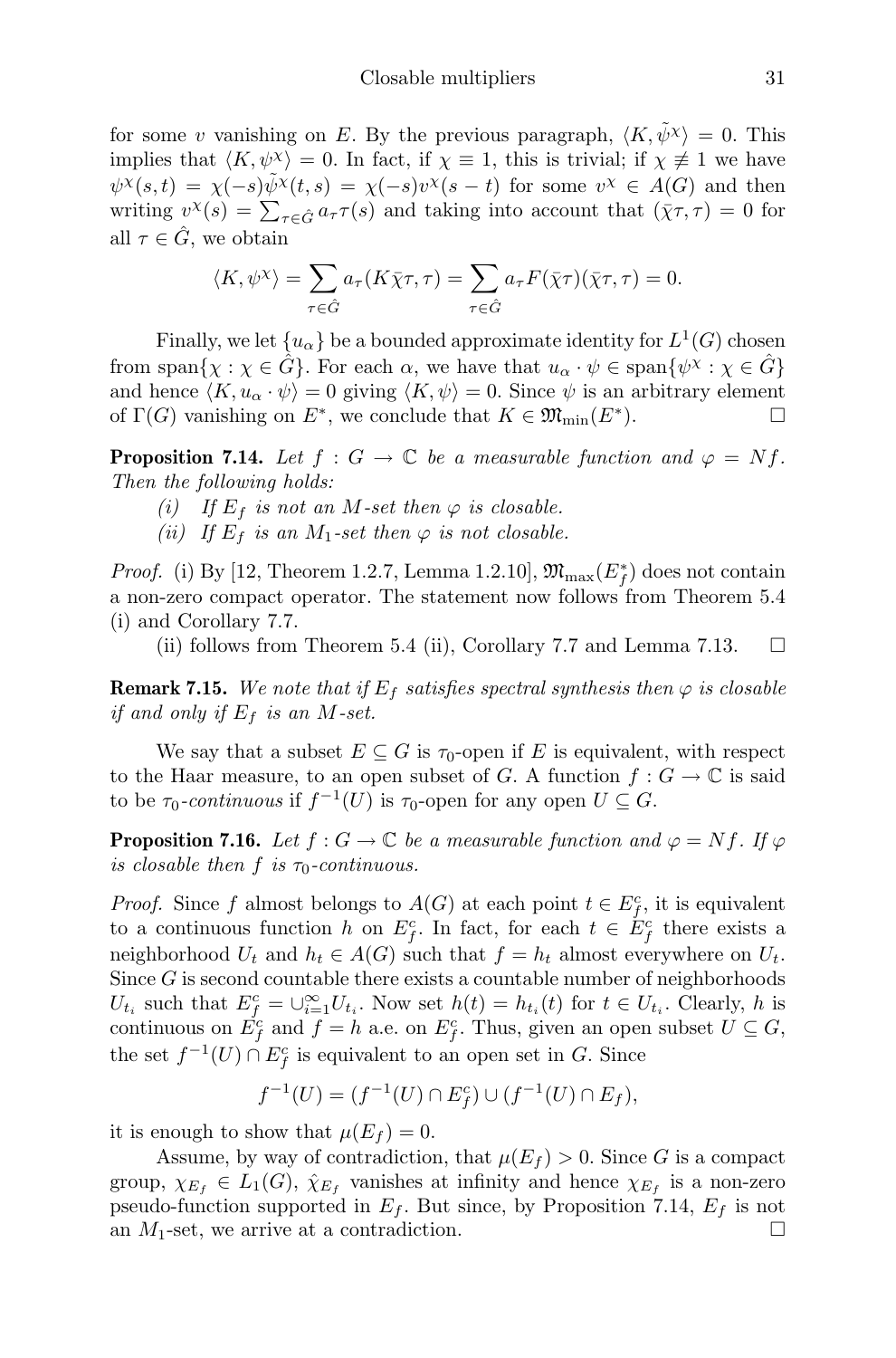We will finish this section by constructing an example of a non-closable multiplier  $\varphi$  for which  $\kappa_{\varphi}^{w^*}$  is an operator M-set but not an operator  $M_1$ -set. The existence of a closable multiplier for which  $\kappa_{\varphi}^{w^*}$  is an operator M-set but not an operator  $M_1$ -set remains an open problem.

**Example 7.17.** Let  $E \subseteq \mathbb{T}$  be s an M-set which is not an  $M_1$ -set. Then  $\partial E = E$ . We have that  $\mathfrak{M}_{\text{min}}(E^*)$  does not contain a non-zero compact operator, while  $\mathfrak{M}_{\mathrm{max}}(E^*)$  contains such an operator, say  $K.$  .

As  $\mathfrak{M}_{\max}(E^*) \neq \mathfrak{M}_{\min}(E^*)$ , we can find  $\Psi \in \Gamma(\mathbb{T})$  which vanishes on  $E^*$  such that  $\langle K, \Psi \rangle \neq 0$ .

Let  $\Psi_1 = \sum$ n 1  $\frac{1}{2^n}\chi_{\alpha_n}\otimes \chi_{\beta_n}$ , where  $\{\alpha_n\times \beta_n\}$  is a disjoint family of

rectangles such that  $(E^*)^c \simeq \bigcup_n \alpha_n \times \beta_n$ . Then  $\Psi_1$  is the limit of elements of  $\Gamma(\mathbb{T})$  which vanish on an  $\omega$ -open subset of  $\mathbb{T} \times \mathbb{T}$  containing  $E^*$ , and hence  $\langle K, \Psi_1 \rangle = 0$  [28]. We note that, moreover, null $\Psi_1 = E^*$ .

Now let

$$
\varphi(x,y) = \begin{cases} \frac{\Psi(x,y)}{\Psi_1(x,y)} & (x,y) \in (E^*)^c, \\ 0, & (x,y) \in E^*. \end{cases}
$$

As  $\Psi_1 \in \Gamma(\mathbb{T})$ , one can find measurable subsets  $K_n$ ,  $n \in \mathbb{N}$ , with  $K_n \subseteq K_{n+1}, n \in \mathbb{N}$ , such that  $m(K_n^c) \to_{n \to \infty} 0$  and  $\Psi_1 \chi_{K_n \times K_n}, \Psi \chi_{K_n \times K_n} \in$  $\mathfrak{S}(K_n, K_n)$ ,  $n \in \mathbb{N}$ . Then there exists N such that  $\langle K, \Psi \chi_{K_N \times K_N} \rangle \neq 0$ . On the other hand, we have  $S_{\Psi_1 \chi_{K_N \times K_N}}(K) = 0$ . Let  $T_n \in C_2(L^2(\mathbb{T}))$ ,  $T_n \to K$ ,  $n \to \infty$ . Then  $S_n \stackrel{def}{=} M_{\chi_{K_N}} T_n M_{\chi_{K_N}} \to M_{\chi_{K_N}} K M_{\chi_{K_N}}$  and

$$
S_{\Psi_1}(S_n) = S_{\Psi_1 \chi_{K_N \times K_N}}(S_n) \to S_{\Psi_1 \chi_{K_N \times K_N}}(K) = 0
$$

but

$$
S_{\varphi}(S_{\Psi_1}(S_n)) = S_{\Psi}(S_n) \to S_{\Psi}(M_{\chi_{K_N}} K M_{\chi_{K_N}}) \neq 0.
$$

Thus  $\varphi$  is not closable and hence  $\kappa_{\varphi}^{w^*}$  is an operator M-set. As  $\kappa_{\varphi}^{w^*} \subseteq E^*$ , we have  $\mathfrak{M}_{\text{min}}(\kappa_{\varphi}^{w^*}) \subseteq \mathfrak{M}_{\text{min}}(E^*)$  and hence  $\kappa_{\varphi}^{w^*}$  is not an operator  $M_1$ -set.

## 8. Open problems

In this section we list some open problems. The most important question which we have left unanswered is the following:

**Problem 1.** Is every w<sup>\*</sup>-closable multiplier a local Schur multiplier?

Problem 2. Does Theorem 7.5 hold for all locally compact abelian groups?

**Problem 3.** For which  $f \in C(\mathbb{R})$  is the divided difference  $\check{f}$  a w<sup>\*</sup>-closable multiplier?

Since all local multipliers are w\*-closable, Corollary 6.4 shows that a sufficient condition for this to happen is  $\mu(E(f)) = 0$ .

The last two problems are related to Problem 1.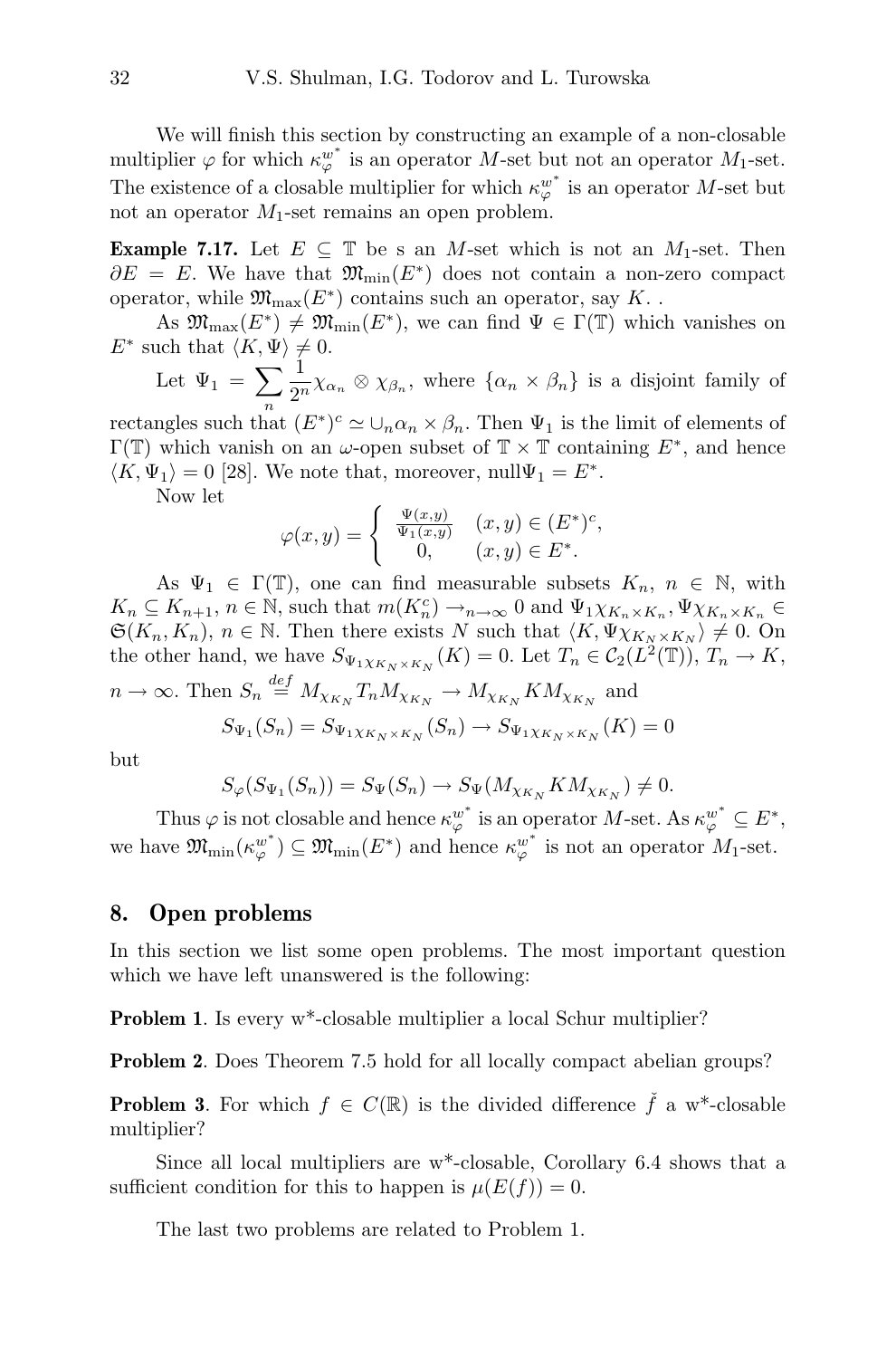**Problem 4**. Let f be an Operator Lipschitz function on [a, b], and let  $f'(x) \neq 0$ for all  $x \in [a, b]$ . Is the inverse function  $f^{-1}$  Operator Lipschitz on  $[f(a), f(b)]$ ?

**Problem 5.** For which continuous functions f and normal operators  $A \in \mathcal{B}(H)$ is the map on  $\mathcal{B}(H)$  given by  $AX - XA \rightarrow f(A)X - Xf(A)$  closable in weak\* topology?

**Remark 8.1.** (i) It is natural to pose a question, similar to one in Problem 4, in Schatten-von Neumann ideals  $\mathcal{C}_p$ . As was proved by Potapov and Sukochev, [27], a function  $f$  is (scalar) Lipschitz if and only if it is operator Lipschitz in  $\mathcal{C}_p$ ,  $1 < p < \infty$ . Therefore, the answer to Problem 4 is negative if the operator Lipschitz condition is just replaced by the operator Lipschitz in  $\mathcal{C}_p$ ,  $1 < p < \infty$  (one can construct a function f on [a, b] with positive derivative such that the inverse function  $f^{-1}$  is not Lipschitz). However, the answer becomes positive if  $f'$  is assumed to be continuous.

(ii) The map considered in Problem 5 is norm closable. Indeed, if  $AX_n$  –  $X_nA \to_{n \to \infty} 0$  and  $f(A)X_n - X_nf(A) \to_{n \to \infty} B$  then

$$
[B, A] = \lim_{n \to \infty} [[f(A), X_n], A] = \lim_{n \to \infty} [f(A), [X_n, A]] = 0,
$$

that is, B belongs to the commutant  $\{A\}'$  of A. If  $\mathcal{E} : \mathcal{B}(H) \to \{A\}'$  is a conditional expectation, then  $B = \mathcal{E}(B) = \lim_{n\to\infty} \mathcal{E}(f(A)X_n - X_nf(A)) =$  $\lim_{n\to\infty}(f(A)\mathcal{E}(X_n)-\mathcal{E}(X_n)f(A))=0.$ 

(iii) For the case  $f(z) = \overline{z}$  the answer to Problem 5 is negative. More precisely the "Fuglede" map  $AX - XA \rightarrow A^*X - XA^*$  is not w<sup>\*</sup>-closable, if  $\sigma(A)$ has non-empty interior and the spectral measure of A is equivalent to the Lebesgue measure on the interior U of  $\sigma(A)$ .

To see this, we assume for simplicity that  $A$  is the operator of multiplication by z on  $L^2(U, dz d\overline{z})$ . Let f be the function on  $G = \mathbb{R}^2$  given by  $f(z) = \frac{\overline{z}}{z}$  and let  $\varphi = Nf$  be the corresponding Toeplitz multiplier on  $G \times G$ . It is not difficult to check that the set  $E_f$  of all points  $s \in G$  at which f does not belong to  $A(G)$  is the singleton  $\{0\}$ ; applying Corollary 7.7 we get that  $\kappa_{\varphi}^{w^*} = \Lambda = \{(z, z) : z \in G\}$ . It follows that the multiplier  $\varphi$  is not w<sup>\*</sup>-closable on  $U \times U$ , so there are Hilbert Schmidt operators  $I_{h_n}$  supported in  $U \times U$ with  $I_{h_n} \to 0$  and  $I_{\varphi h_n} \to B \neq 0$  in the weak\* topology. We may assume that  $h_n(z_1, z_2)$  vanish on some neighborhoods of the diagonal  $\Lambda$ . Indeed, let  $V_n$  be a neighborhood of  $\Lambda$  such that the Hilbert-Schmidt norm  $||h_n \chi_{V_n}||_2$  is less than  $1/n$ . Then  $\|\varphi h_n \chi_{V_n}\|_2 < 1/n$  whence  $\|\varphi h_n \chi_{V_n}\| < 1/n$  and we may replace  $h_n$  by  $h_n - h_n \chi_{V_n}$ .

Setting  $p_n(z_1, z_2) = h_n(z_1, z_2)/(z_1 - z_2)$  and  $X_n = I_{p_n}$  we get that  $[A, X_n] = I_{h_n} \to 0$  and  $[A^*, X_n] = I_{\varphi h_n} \to B$ .

## References

[1] W.B. Arveson, Operator algebras and invariant subspaces, Ann. Math. (2) 100 (1974), 433-532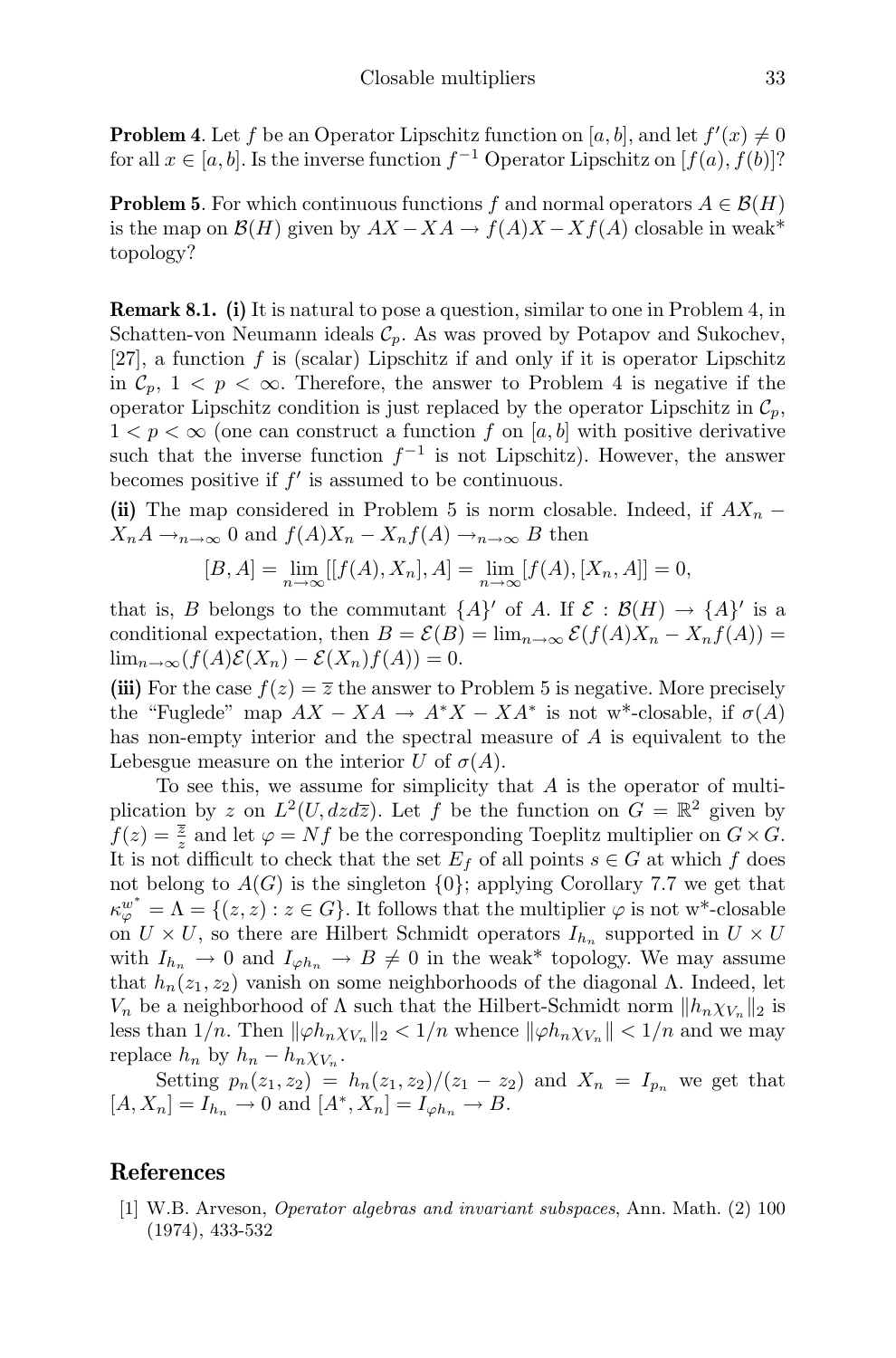- [2] M.S. Birman and M.Z. Solomyak, Stieltjes double-integral operators. II, (Russian) Prob. Mat.Fiz. 2 (1967), 26-60
- [3] M.S. Birman and M.Z. Solomyak, Stieltjes double-integral operators, III (Passage to the limit under the integral sign), (Russian) Prob. Mat. Fiz. No 6 (1973), 27-53
- [4] M.S. Birman and M.Z. Solomyak, Operator Integration, perturbations and commutators, Zap. Nauchn. Sem. Leningrad. Otdel. Mat. Inst. Steklov. (LOMI) Issled. Linein. Oper. Teorii Funktsii. 17, 170 (1989), 34-66
- [5] M.S. Birman and M.Z. Solomyak, Double operator integrals in a Hilbert space, Int. Eq. Oper. Th. 47 (2003), no. 2, 131–168
- [6] D.P. Blecher and R. Smith, The dual of the Haagerup tensor product, J. London Math. Soc. (2) 45 (1992), 126–144
- [7] M. Bozejko and G. Fendler, Herz-Schur multipliers and completely bounded multipliers of the Fourier algebra of a locally compact group, Colloquium Math. 63 (1992) 311-313
- [8] W.W. Comfort and H. Gordon, *Vitali's theorem for invariant measures*, Trans. Amer. Math. Soc. 99 1961 83–90
- [9] J.L. Daletskii and S.G. Krein, Integration and differentiation of functions of hermitian operators and applications to the theory of perturbations, Amer. Math. Soc. Translations (2) 47 (1965), 1-30
- [10] J.A. Erdos, A. Katavolos and V.S. Shulman, Rank one subspaces of Bimodules over Maximal Abelian Selfadjoint Algebras, J. Funct. Anal. 157 No.2 (1998), 554-587
- [11] Yu.B. Farforovskaya, An estimate of the norm  $||f(A) f(B)||$  for selfadjoint operators A and B, Zap. Nauchn. Semin. LOMI 56 (1976), 143–162 (English transl. J. Sov. Math. 14 (1980), 1133–1149)
- [12] J. Froelich, Compact operators, invariant subspaces and spectral synthesis, J. Funct. Anal. 81 (1988), 1-37
- [13] I. Gelfand, D. Raikov, G. Shilov, Commutative normed rings. Translated from the Russian, with a supplementary chapter, Chelsea Publishing Co., New York, 1964
- [14] I.C. Gohberg and M.G. Krein, Theory and applications of Volterra operators in Hilbert space, Translation of Mathematical Monographs, vol. 24, American Mathematical Society, 1970
- [15] C.Graham and O.C. McGehee Essays in commutative harmonic analysis, Springer-Verlag, New York-Berlin, 1979
- [16] A. Grothendieck, Resume de la theorie metrique des produits tensoriels topologiques, Boll. Soc. Mat. Sao-Paulo 8 (1956), 1-79
- [17] E. Hewitt and K.A. Ross, Abstract harmonic analysis. Vol. I. Structure of topological groups, integration theory, group representations, Springer-Verlag, Berlin-New York, 1979
- [18] E. Hewitt and K. Stromberg, Real and abstract analysis. A modern treatment of the theory of functions of a real variable, Springer-Verlag, New York, 1965
- [19] T. Kato, Perturbation theory for linear operators, Springer-Verlag, Berlin, 1995
- [20] Y. Katznelson, An introduction to harmonic analysis Third edition, Cambridge University Press, Cambridge, 2004